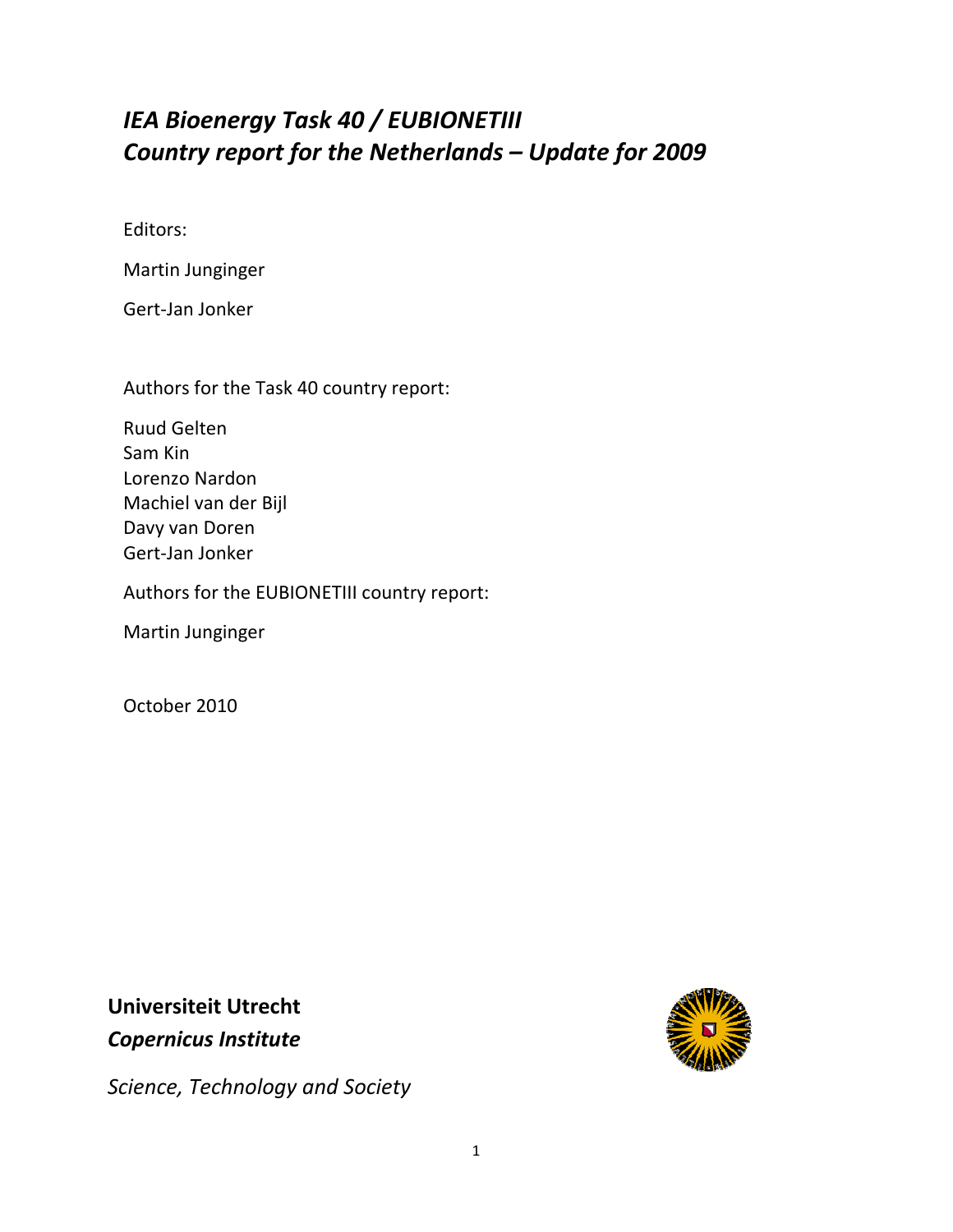



Task 40: Sustainable International Bioenergy trade

# *IEA Bioenergy Task 40 / EUBIONETIII Country report for the Netherlands – Update for 2009*

Editors:

Martin Junginger, Gert‐Jan Jonker

Authors for the Task 40 country report:

Ruud Gelten, Sam Kin, Lorenzo Nardon, Machiel van der Bijl, Davy van Doren, Martin Junginger, Gert‐Jan Jonker

Authors for the EUBIONETIII country report:

Martin Junginger

This study is carried out by the:

**Copernicus Institute** –Science, Technology and Society, Utrecht University Heidelberglaan 2, 3584 CS Utrecht , The Netherlands Phone: +31‐30‐2537600, Fax: +31‐30‐2537601 Web: http://www.copernicus.uu.nl

ISBN: 978‐90‐8672‐037‐8

NWS‐E‐2009‐52

Contact person: Martin Junginger

Email: H.M.Junginger@uu.nl

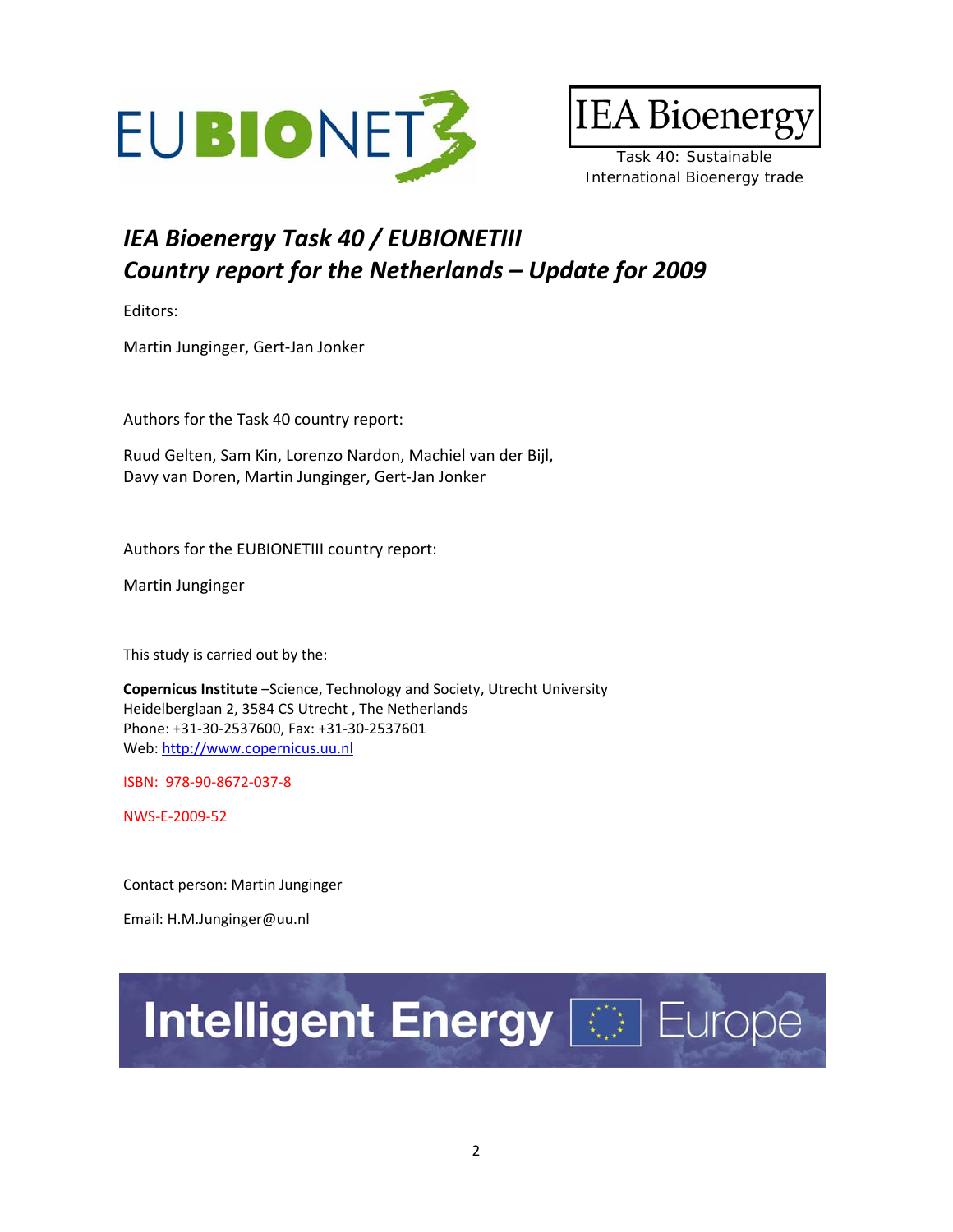## **Executive Summary (not updated for 2009)**

This country report was written within the frame of two projects: IEA Bioenergy Task 40 and EUBIONETIII. In summary, the aims of this country report are:

- (1) To provide a concise overview of biomass policy, domestic resources, biomass users and biomass prices,
- (2) To analyse bioenergy trends and reasons for change in the Netherlands and point out barriers & opportunities for trade in detail, and
- (3) To identify new industries in the Netherlands where biomass is used as an energy carrier, or has the potential to be used in the future, and to describe which drivers, bottlenecks and opportunities these sectors see for the (increased) use of biomass;



### **Domestic biomass use**

Figure ES‐1 Avoided fossil primary energy consumption by production of electricity, heat and transportation fuels from biomass. Source: CBS Statline, BCS 2009d.

The consumption of biomass in the Netherlands decreased slightly from 62,1 to 61,6 PJ in the period 2006‐ 2007 (see figure ES-1). This is mainly caused by a decrease in co-firing (from 28.5 to 15,7 PJ) as a result of an dramatic decrease in the use of liquid biomass like palm oil. The decrease is partly counteracted by a significant increase in use of liquid transport fuels. In 2007, more than 9,3 PJ of biodiesel was consumed in the Netherlands, almost tenfold the amount that was used in 2006. For biogasoline the consumption in 2007 was more than 3,6 PJ compared to approximately 1,0 PJ in 2006. Regarding the use of domestic biomass resources,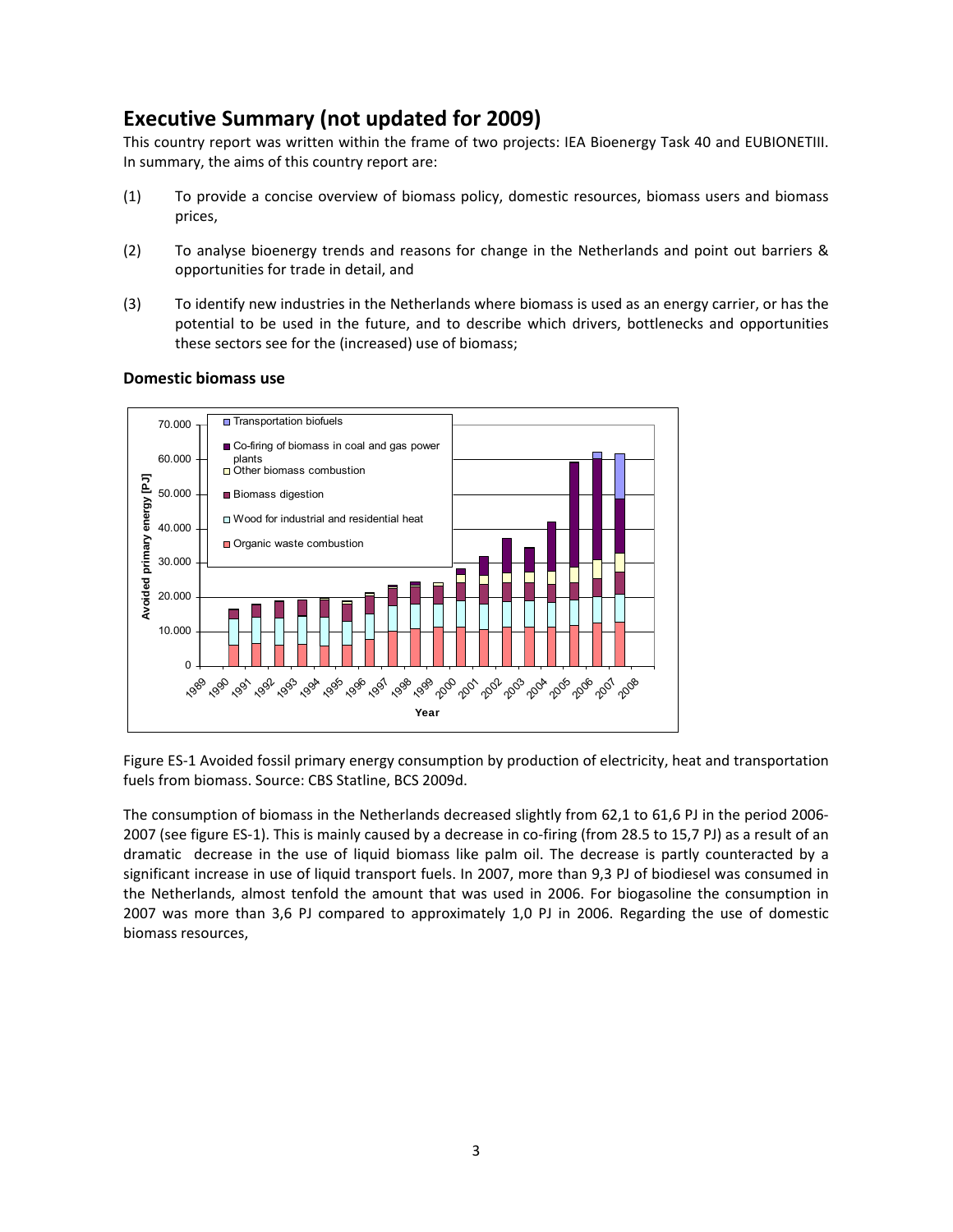

Figure ES‐2: Dutch total net import and export of biomass used for energy end‐uses in the year 2006 and 2007

In comparison to the total consumption of biomass for energy purposes in the Netherlands in 2007 (61,6 PJ), both the total net imports (37,2 PJ) and net exports (24,6 PJ) are substantial. They show that on the one hand, the Netherlands rely heavily on imports, especially for cofiring in power plants and for liquid transportation fuels. The consumption of biomass for co-firing amounted to 15,7 PJ in 2007, of which 11,9 PJ were imported (i.e. 75%). In case of biofuels for transport, the Netherlands basically depend almost entirely on imported ethanol and biodiesel. On the other hand, they show that still significant amounts of waste streams are available, of which large amounts were exported up to 2007. The export of used wood is however expected to decrease significantly in the future, mainly because of the development of new bioenergy installations in the Netherlands (especially stand-alone b-wood incineration), increasing domestic demand. Note that for 2006, very little data on import and export of biomass waste streams was available. Thus, the trade data for 2006 is likely incomplete and too low.

### **Barriers and Opportunities for bioenergy trade and utilization**

- One of the biggest barriers for increase use of biomass for electricity production is the uncertainty regarding subsidies for co-firing, i.e. commitments under the former MEP system (which still is responsible for the majority of imports) and the uncertainty whether the current SDE feed‐in premium system for renewable electricity will include co-firing of wood pellets and other biomass types in the future.
- Concerns regarding the sustainable production is a barrier for the use of certain biomass streams, such as palm kernel expeller, and all liquid biomass streams in general (and especially palm oil and soy bean oil). It is a real problem that currently no label/certification system is in place. However,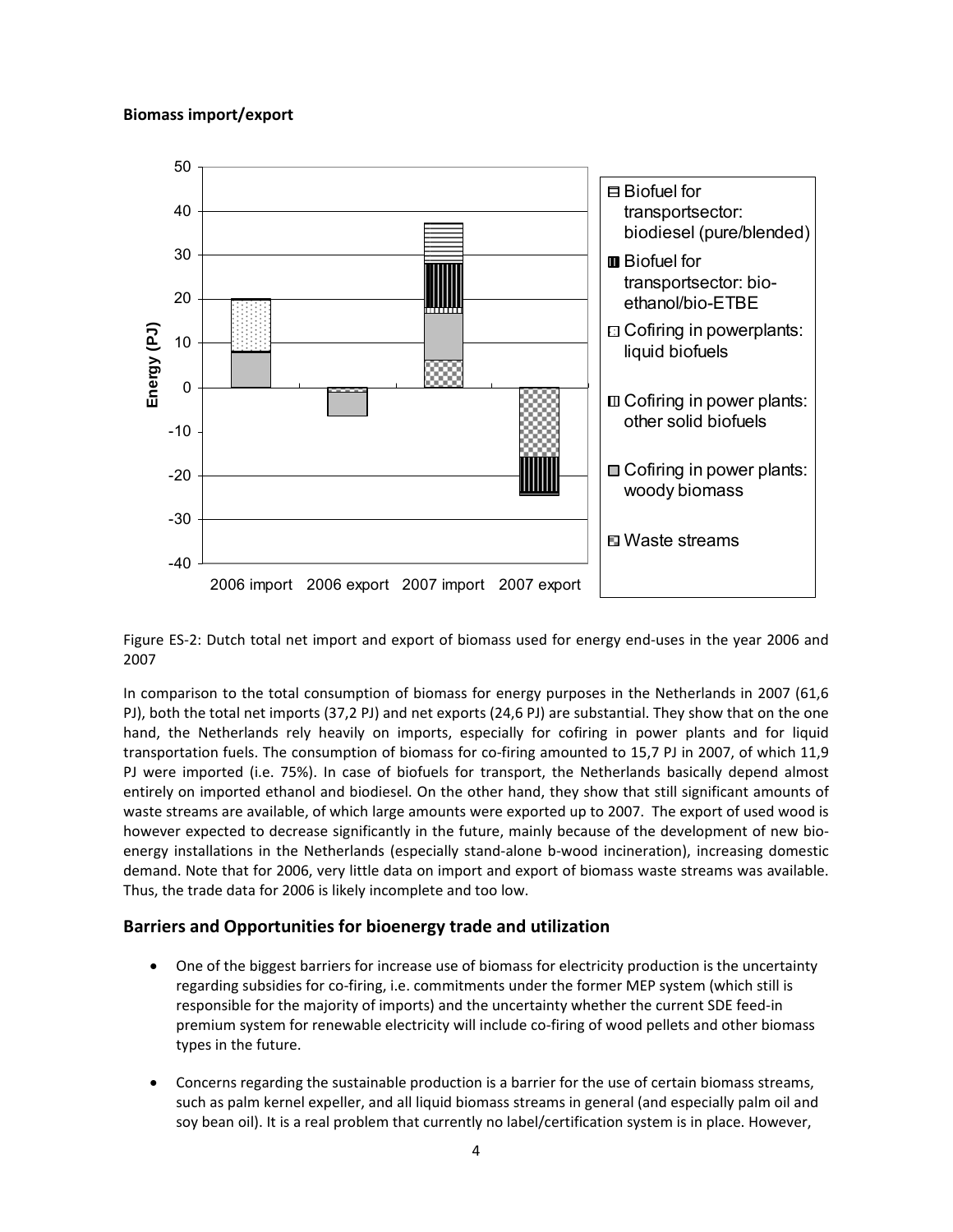recently the first palm oil plantations have been RSPO –certified, and it is now investigated, whether the palm kernel expeller form these plantations are then automatically also RSPO‐certified / sustainable. On the other hand, for many biomass streams used as animal feed (e.g. sunflower husk), the issue of sustainability plays a much lesser role.

- The import of heavily subsidized biodiesel from the US has been on the one hand a strong driver for increasing trade, but on the other hand has proven detrimental for the production of biodiesel in the Netherlands. While the European Commission introduced provisional anti-dumping and countervailing measures against imported US biodiesel in March 2009 (and on July  $7<sup>th</sup>$  2009 extended these measures for 5 years), Dutch traders reported that this led in practice to biodiesel being exported form the US to Canada, and from there to Europe, thereby circumventing these measures.
- An opportunity for trade was created by collapsing ocean dry bulk freight rates, leading to lower transport costs. However, as many traders have often fixed transport rates significant time ahead, the effects are not as strong as could be expected.
- The weak US dollar against the Euro has especially aided the export of wood pellets from North America to Europe.
- The housing crisis in the USA has caused prices for wood to decline strongly, which enables the pellet plants in the US to use wood as feedstock for wood pellet production which are subsequently exported to Europe. On the other hand, the reduced amount of wood being processed also means reduced availability of saw dust. The resource availability is and remains a concern on the longer term.

### **Utilization of biomass in new industries**

For a number of industry sectors, an overview of current biomass use was made. I short, only the cement industry uses significant amount of biomass. It has been strongly increasing its use of biomass waste streams from 0% in 1996 to 44% in 2007, equaling a biomass use of 1.49 PJ. Sewage sludge is the principal biomass source, other biomass feedstocks being still significant quantities of bone meal, paper sludge and plastic‐paper derived fuel. The entire agricultural sector has the target to use 200 PJ, of which the food and grocery industry has a large share: about 75 –125 PJ. This is a very ambitious target, given the current estimated use of only 0.4 PJ in 2006. Only in a few cases, biomass waste streams (e.g. spent coffee ground, rejected food products, animal fats, manure) and waste water are currently used to produce either process steam (in boilers) or biogas (through digesters). None of the other industry sectors investigated (manufacture of chemical & pharmaceutical products, basic metals coke and refined petroleum products) is currently using biomass for energy purposes.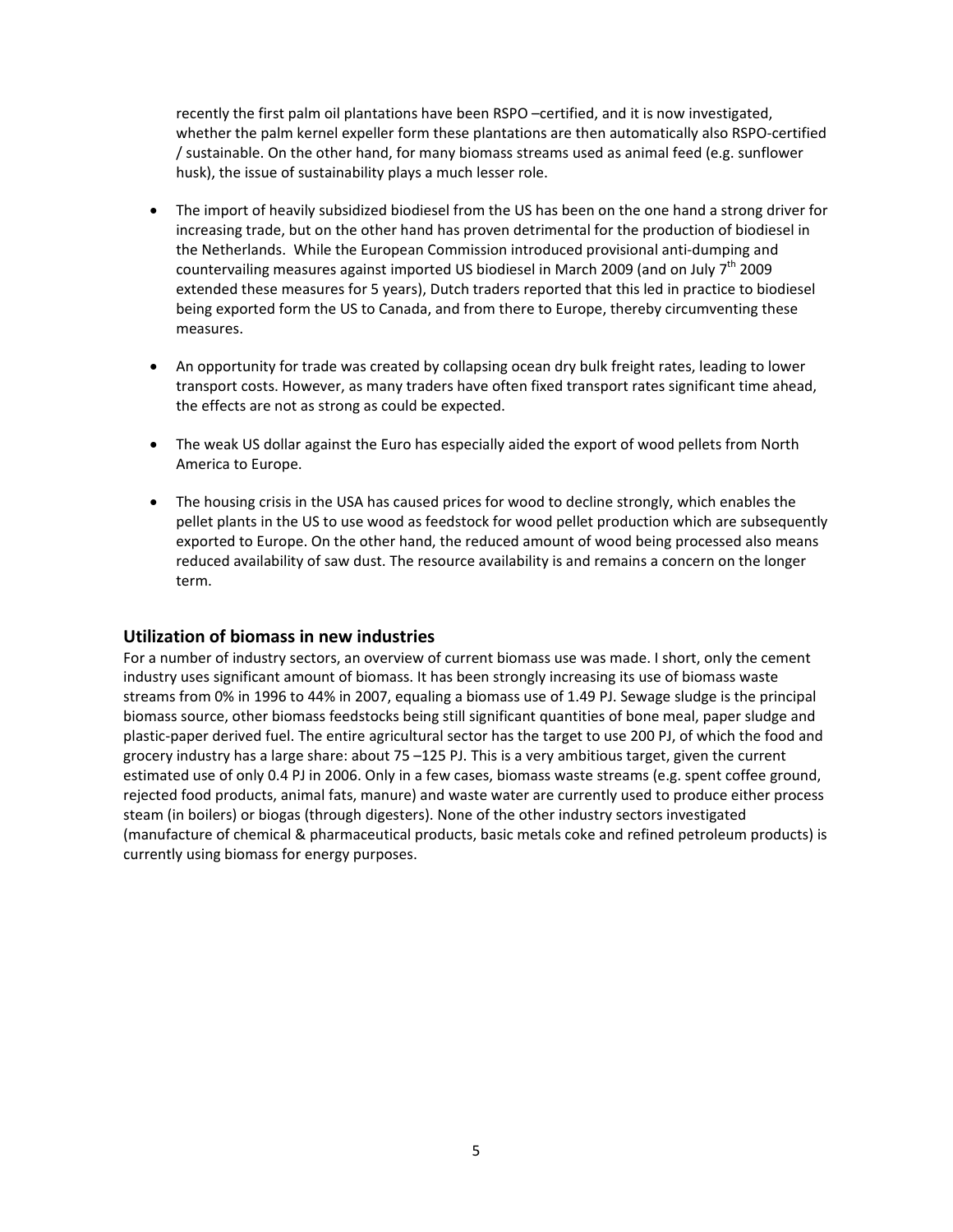## **Acknowledgments and disclaimers**

This country report was written for both IEA Bioenergy Task 40 and EUBIONETIII. The sole responsibility for the content of this report lies with the authors. It does not necessarily reflect the opinion of the European Communities. The European Commission is not responsible for any use that may be made of the information contained therein. Neither do the analyses and conclusions necessarily represent the opinion of the IEA Bioenergy Implementing Agreement, or of Dutch policy makers.

The authors of the Task 40 country report would like to thank a number of persons who have been particularly helpful:

- Ric Hoefnagels and Martin Junginger, for providing an excellent base of information sources and guiding us through the process of making the report.
- Reinoud Segers of CBS for the help he provided in interpreting the information of the StatLine database, and his insights regarding the CBS data collection methods.
- Bas van Huet and Timo Gerlagh of SenterNovem for their extensive help on the topic of biomass waste streams and providing waste statistics.
- Frank Bergmans of MVO, for his knowledge on liquid biomass.
- Hein Aberson of Solaroilsystems B.V., who provided massive information about the production and lifecycle of pure vegetable oils (PPOs).
- And all the contact persons of the power plants and waste incineration plants, for their positive attitude towards this project and all the information they so willingly provided.

Finally, Martin Junginger would like to thank Paul Alfing (FNLI), Jorrit Hachmer (Essent), Jan Theulen and Frans Erens (ENCI Maastricht), Francis van Marle (Nidera), Marleen Vermeulen (Nidera), and Gijs Voskuilen (Saralee) for their time and contributions to the EUBIONETIII country report.

### **Update 2010:**

For 2010 an update is made of most sections of the detailed 2009 report. Section 2 is an overview of the energy consumption in the Netherlands and is fully updated with 2009 data. Data provided in section 4 (domestic biomass supply) is updated, including the related text, the other parts of this section are assumed to be consistent for 2009 also. Of section 5 only paragraph 5.1 till 5.3, covering a general overview of biomass use, especially waste incineration and cofiring in the Netherlands are updated. Section 6 covers the biomass prices and is fully updated. Import and export data is shown in section 7, thereof only the first two paragraphs (7.1 and 7.2) are updated.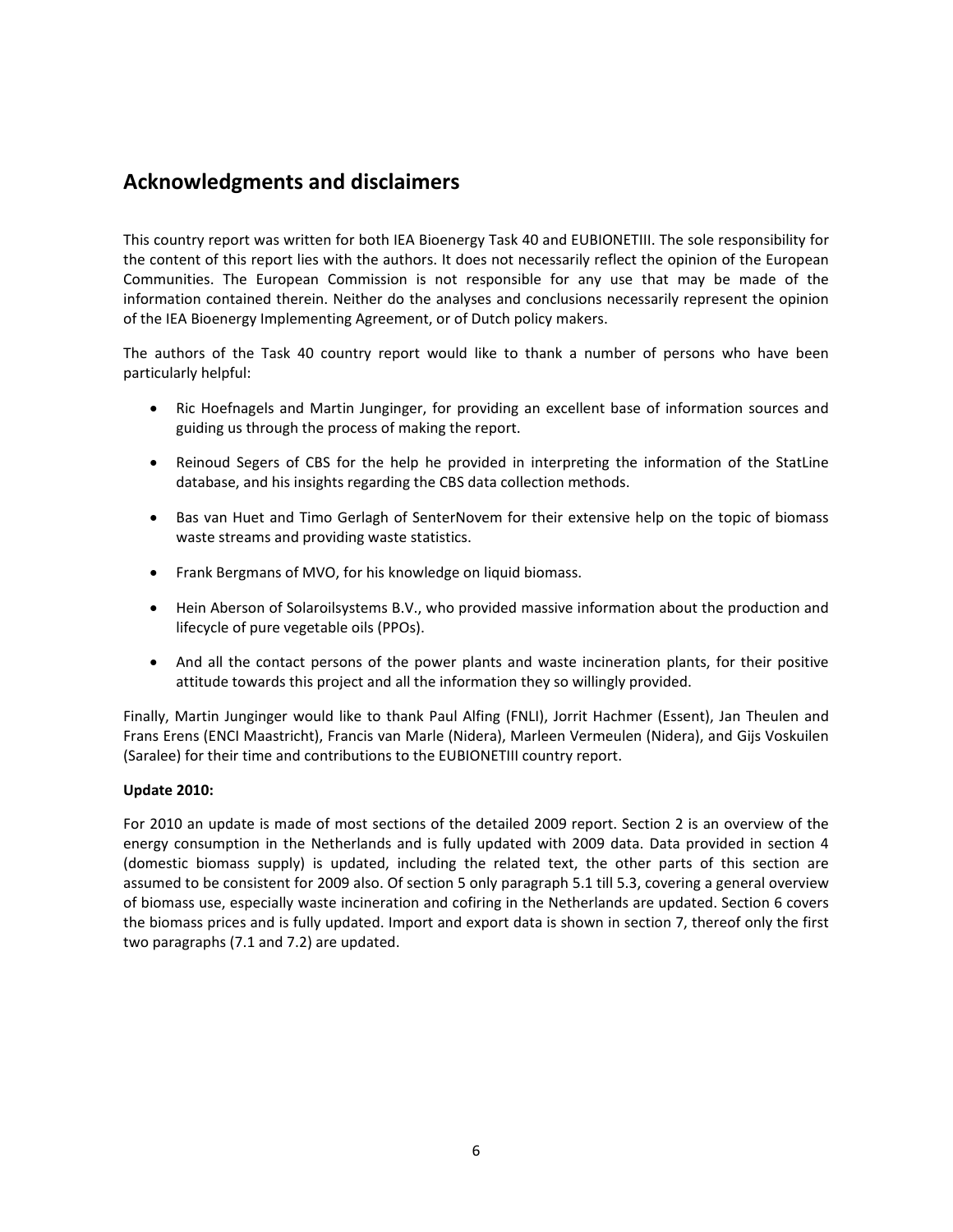# **Table of Contents**

| 1. |  |
|----|--|
|    |  |
|    |  |
|    |  |
|    |  |
|    |  |
|    |  |
|    |  |
|    |  |
|    |  |
|    |  |
|    |  |
|    |  |
|    |  |
|    |  |
|    |  |
|    |  |
|    |  |
|    |  |
|    |  |
|    |  |
|    |  |
|    |  |
|    |  |
|    |  |
|    |  |
|    |  |
|    |  |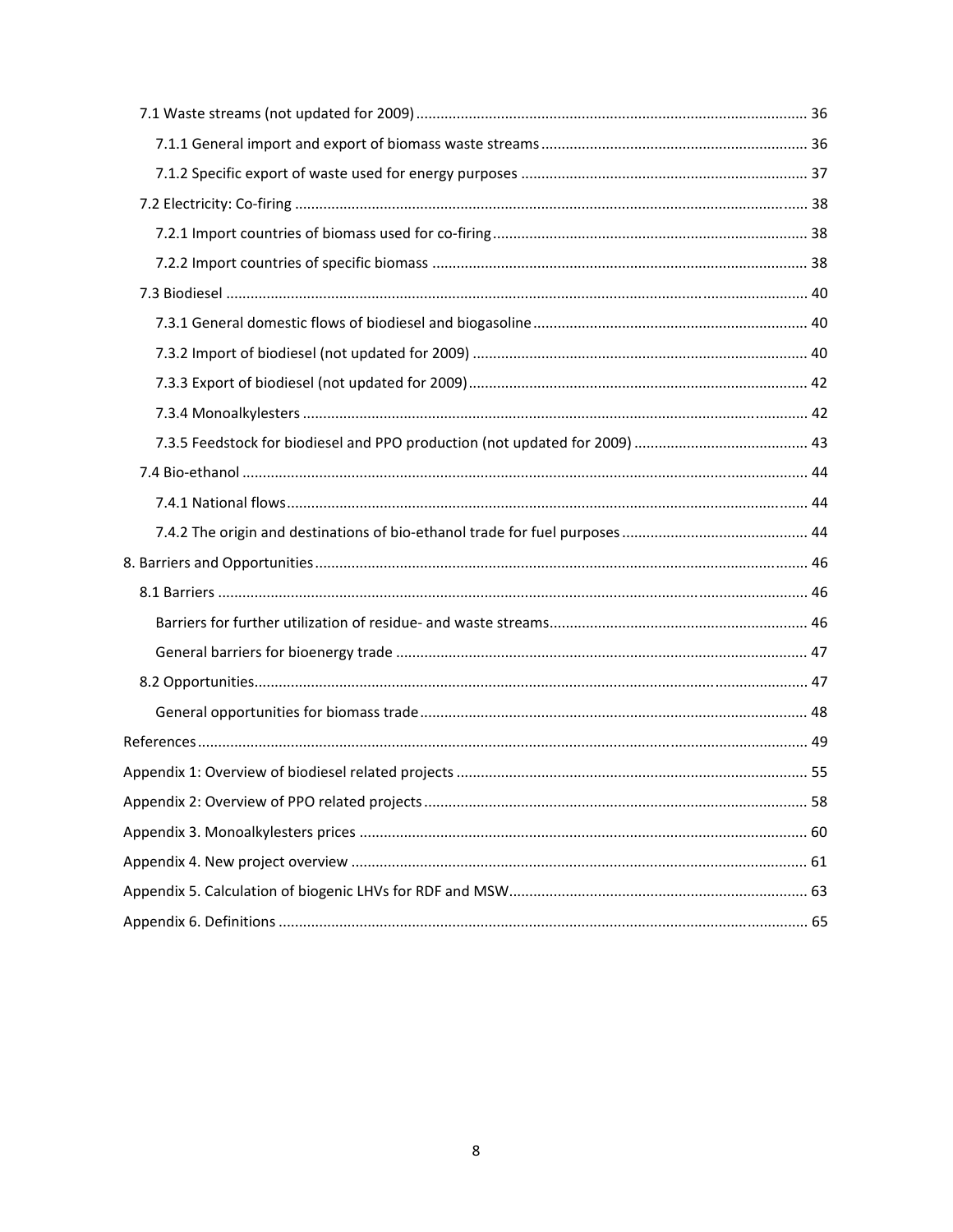## **1. Introduction**

In the face of a growing demand for sustainable energy sources, the importance of bioenergy is increasing. This is partly reflected in the increase of bioenergy trade during the last few years. Main drivers concerning this trade are reduction of greenhouse gas emissions, a diversification of the fuel supply and the availability of low‐costs biomass feedstocks in one region and demand for this feedstock (or refined bioenergy commodity) in another. However, many bioenergy markets are however immature at the moment. This is in particular true for the demand side of the market; many biomass markets, e.g. for solid fuels, rely on policy objectives and incentives, which may change over time and often have proven to be unpredictable (Faaij et al, 2006). In order to secure further investments and sustain the growth of bioenergy markets, the supply and demand side of the market needs to be balanced and distortions have to be avoided. Bioenergy markets are however poorly mapped and the available analyses, statistics and modeling exercises are limited (Faaij et al, 2006). Consequently, the knowledge and insights on the relevant market mechanisms and trade flows are relatively poor, making it difficult to manage and organize a stable and sustainable bioenergy market.

In 2004 IEA Bioenergy Task 40 was initiated an (Task 40) to assemble available information concerning the countries' experience with determining, exploiting and developing biomass resources and the development of stable bio-energy markets. Another crucial point is securing the sustainability of biomass production. Its main goal is to identify the possibilities, constraints and criteria for sustainable and global trade of biomass and energy carriers derived from biomass. One of the main products of Task 40 are country reports, in which each member state provides (amongst others) an overview of the import and export flows of biomass for a 1‐2 year time frame for their country. This report is an update of the previous Dutch country report of 2008 (Junginger et al, 2008). The aim is to provide an overview regarding all biomass streams in the Netherlands for 2008 and as far as possible, also for 2009. The main focus is on providing information concerning topics that were not analyzed extensively in the former report or have changed substantially in the last few years. These topics are trade in biodiesel, bioethanol and biomass waste streams.

The European project EUBIONETIII carries out analyses of bioenergy trends and reasons for change in different countries and provide an overview of solutions to specific barriers impeding the development of international biomass trade. Moreover, it reports opportunities for further biomass trade development. Special attention is paid to those industrial sectors which to date have not been involved in bioenergy projects. These sectors are identified during the project and could, for example include metal and construction material industries. Three expert group meetings and one international trade event are organized to discuss the most important current market barriers and to formulate strategies and solutions to overcome barriers. At present, large amounts of potential raw material for biomass fuels are traded without knowledge of the bioenergy sector due to immature systems of reporting trade statistics. Development of comprehensive and detailed Combined Nomenclature for raw materials of biomass fuels will facilitate more transparent biomass fuel market, and help to identify types and amounts of raw material that could be available for bioenergy purposes. This work is carried out in cooperation with EUROSTAT and national statistics organisations.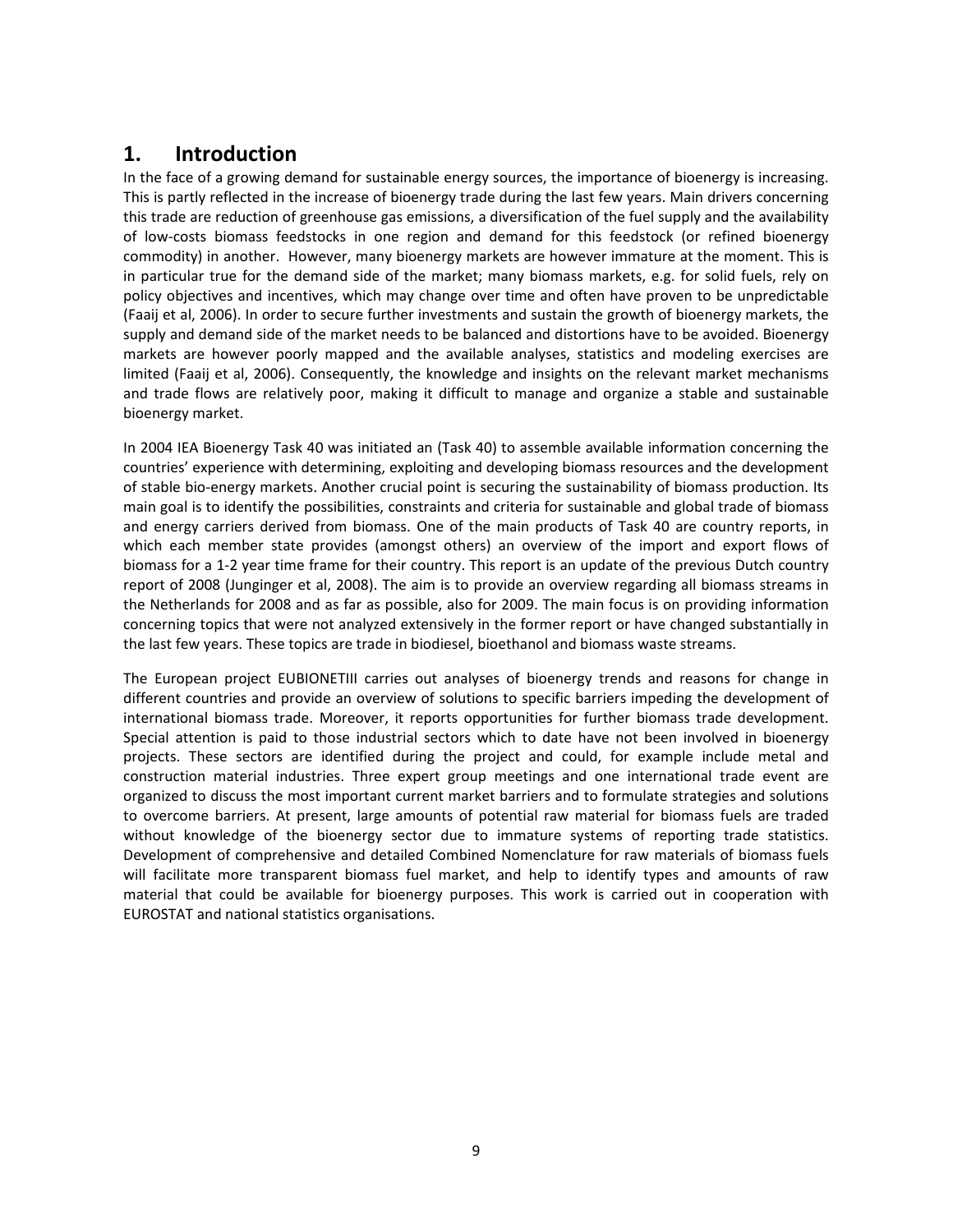This is the joint Dutch country report for both projects<sup>1</sup>. In summary, the aims of this country report are:

- (1) To provide a concise overview of biomass policy, domestic resources, biomass users and biomass prices,
- (2) To analyse bioenergy trends and reasons for change in the Netherlands and point out barriers & opportunities for trade in detail, and
- (3) To identify new industries in the Netherlands where biomass is used as an energy carrier, or has the potential to be used in the future, and to describe which drivers, bottlenecks and opportunities these sectors see for the (increased) use of biomass;

By 'new industries' we do mean industries which are normally not directly associated with bioenergy. Examples of 'new industries are: metal (e.g. steel, silicon carbide), cement, food processing and construction (brick producing) industries. The forestry, pulp & paper and the energy sectors should be excluded –they are 'classic' bioenergy users, and are in other parts of the EUBIONETIII project. Also, the agricultural production sector (including farmers, pig & poultry producers, greenhouse cultivation, and aviculture as suggested by EUBIONETIII partners) are excluded. However, use of biomass in the foodprocessing industries (e.g. processing table olives, cocoa, coffee, meat) are included.

By 'energy carrier' we mean that the biomass should be used for energy purposes. e.g. to produce electricity, and/or heat/steam. Examples could be the cement industry (co-firing biomass wastes to produce heat), or a food processing industry (e.g. fermenting their biomass residues to produce heat and electricity). What we are not looking for are industries using biomass to produce biomaterials (e.g. bioplastics) – unless they (also) use biomass to meet their energy requirements. A borderline case is the production of silicon or iron using wood chips or charcoal as reducing agent. In these examples the role of biomass is twofold: it produces the necessary heat for the process (so it's an energy carrier, that's what we are looking for), but it also is actual part of the chemical reaction (getting the oxygen out of the ore, producing pure iron/silicon).

 $<sup>1</sup>$  Next to this joint country report, also a separate country report for EUBIONETIII only is available, in which amongst</sup> others some of the interviews conducted with traders of biomass are included.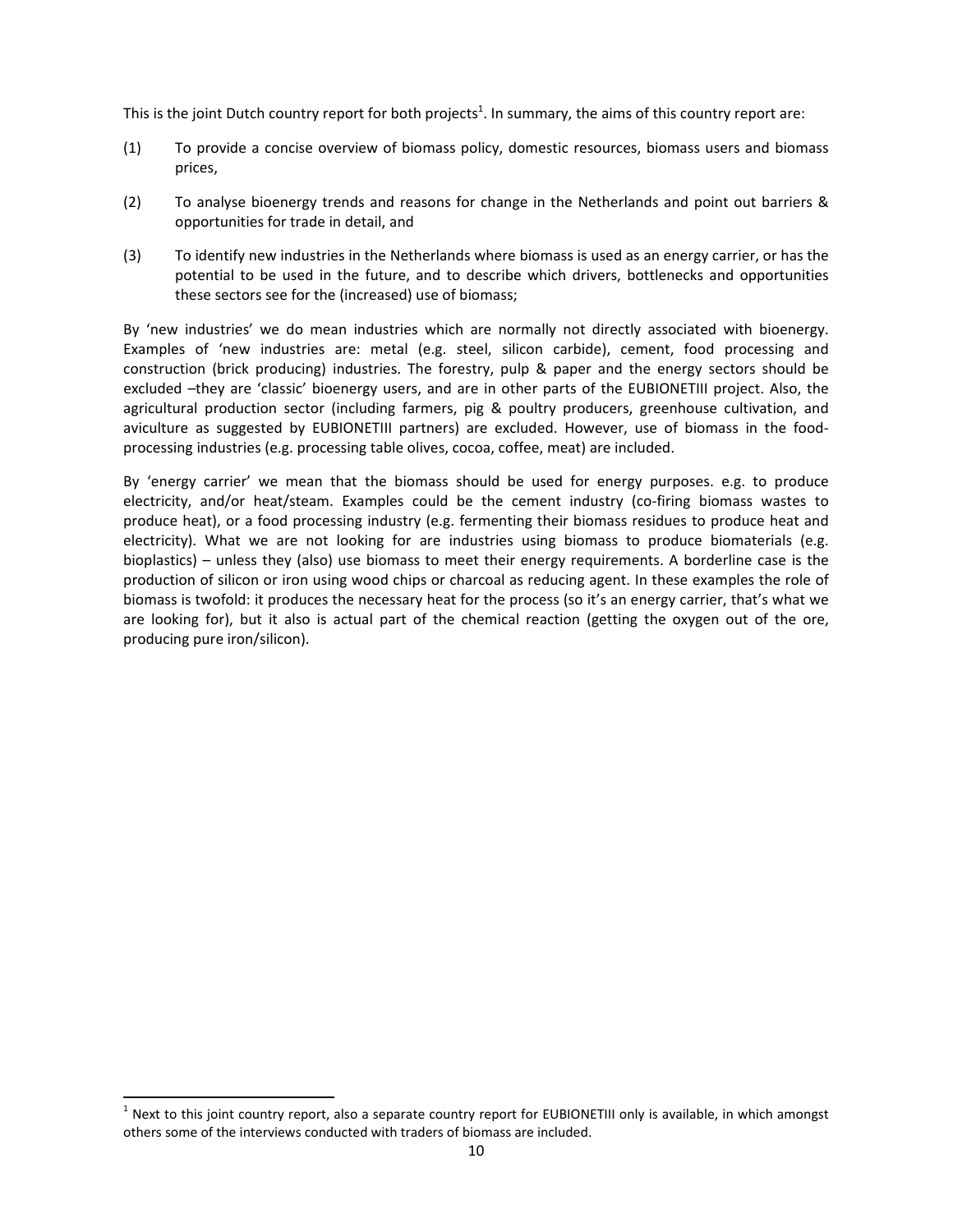## **2. Energy production and consumption in the Netherlands General characteristics**

In 2009 the human population grew up to 16.5 million inhabitants (CBS 2010a) with an estimated average GDP of €28 765 in 2009 (CIA 2010). Total land area is approximately 3.39 million hectares; 22% arable land and 1% croplands (CIA 2010). The Netherlands are situated in the North‐Western part of Europe, with borders to Belgium, Germany and the Northsea (CIA 2010). Natural resources often named are natural gas, petroleum, peat, limestone, salt, sand and gravel and arable land.

### **Main industries**

According to the World Factbook the Dutch economy has stable industrial relations, moderate unemployment and inflation rates, a sizable current account surplus and an important role as European transport hub with among others its airports and harbours. Since 2002 the Euro is the official currency, together with other EU partners. Main industrial activities are food processing, chemicals, petroleum refining and electrical machinery. Import and export commodities are machinery and (transport) equipment, chemicals, fuels and foodstuffs (CIA 2010). Agriculture employs only 2% of labour due to its highly mechanized characteristics, although it provides large surpluses for food‐processing and export. The economy was hit hard in 2009 (due to the global financial crisis), resulting in declining export and a GDP contraction of 3.9%.

### **CO2 reduction requirement**

The total emission volume in 2007 amounted to 205 million tonnes of  $CO<sub>2</sub>$  equivalents (eq.), which is 4 percent below the level of 1990, the base year of the Kyoto Protocol. This is based on calculations conducted by Statistics Netherlands and the Netherlands Environmental Assessment Agency (CBS, 2008).

The reduction by approximately 2 million tonnes of  $CO<sub>2</sub>$  eq. in 2007 is mainly due to a reduction in the emission of nitrous oxide (N<sub>2</sub>O) realized by nitric acid plants. The volume of methane (CH<sub>4</sub>) emissions from landfill sites also diminished (CBS, 2008).

In 2007, an increase in carbon dioxide emissions occurred in the electricity generation process (see figure 2.1). This is due to an increase in electricity consumption by 1 percent and at the same time a decline in imports by 18 percent. As a consequence, in 2007, power stations generated 5 percent more electricity to meet the domestic demand. This resulted in an increase in  $CO<sub>2</sub>$  emissions by more than 3 million tonnes (CBS, 2008).

According to the Kyoto Protocol, the Netherlands must have reduced its greenhouse gas emissions by an average of 6 percent annually over the period 2008–2012 relative to the base year (1990). Part of the reduction may be realized abroad. The Dutch government can buy emission rights in other countries or finance carbon emission mitigation projects abroad. The emission volume in the base year is set at 213 million tonnes of  $CO<sub>2</sub>$  equivalents. In 2005, the overall emission volume in the Netherlands dropped under this level for the first time. In the years that followed, the reduction continued (CBS, 2008).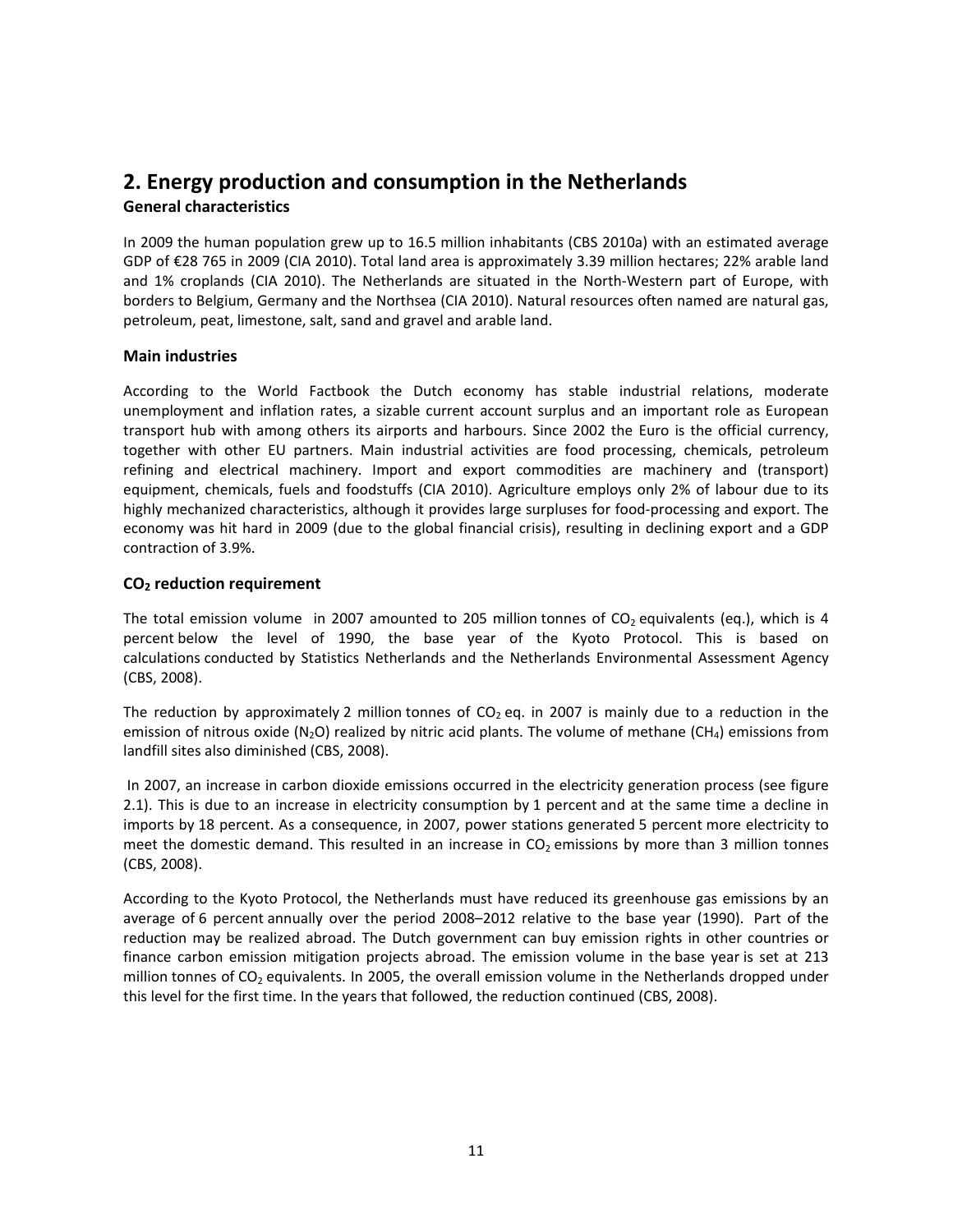

*Figure 2.1: CO2 emission in the Netherlands from 2000 to 2008*

Source: CBS statline, CBS 2010p.



### *Figure 2.2: Primary energy consumption from 1990 ‐ 2009*

An overview of primary fossil energy consumption in the Netherlands from 1990 to 2009 by fuel source is given in Figure 2.2. Segment "Others" is mainly heat from biomass and waste. In figure 2.3 an overview of energy sources of the total primary energy supply in 2009. Fossil fuel energy is dominant in the fuel mix. Due to the industrial activities and quality of life industry and households are the most energy intensive sectors, see figure 2.4.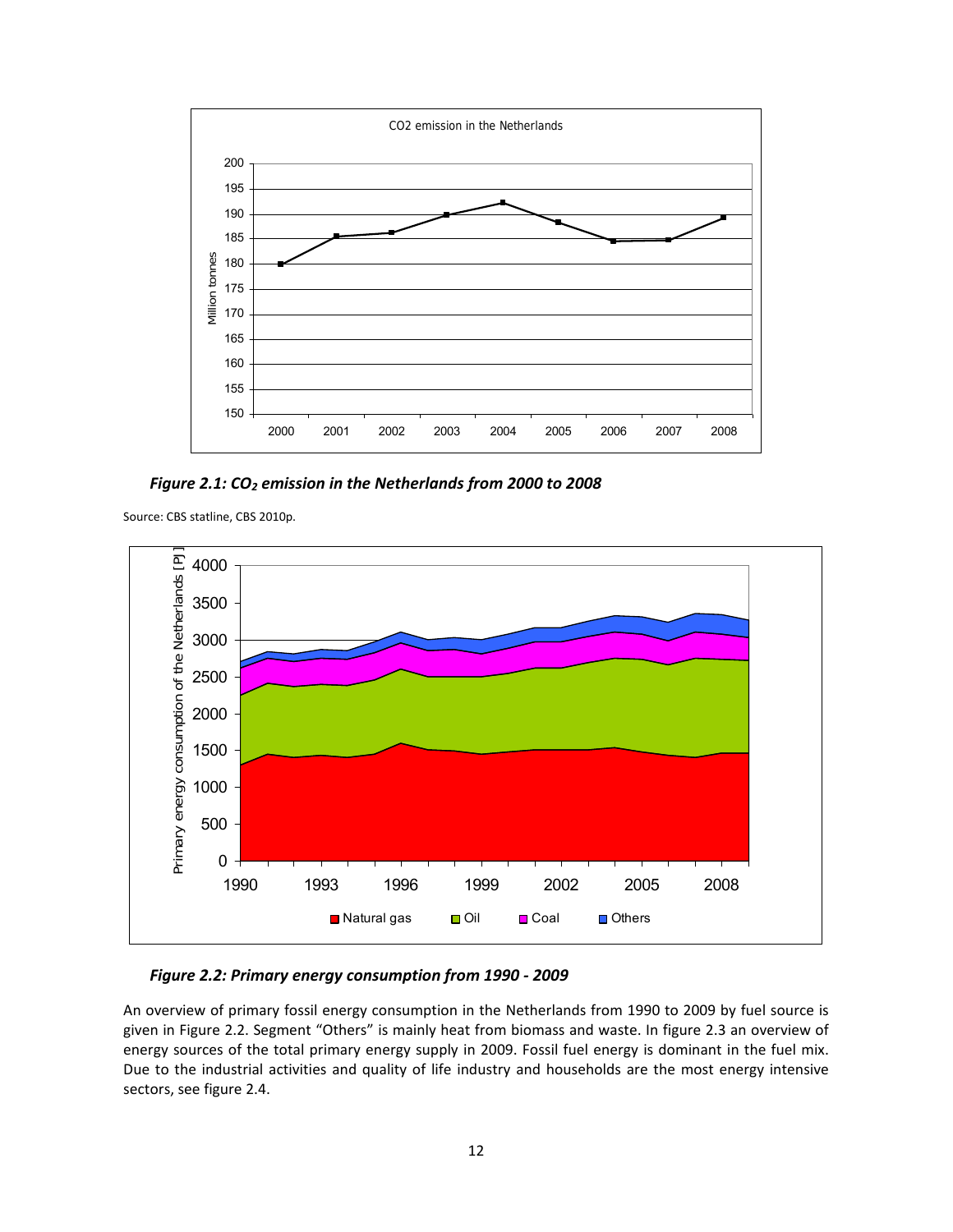

*Figure 2.3: Total primary energy consumption by source in 2009*



Figure 2.4: Final fossil energy consumption per sector in the Netherlands in 1990-2009

Source: CBS statline, CBS 2010j.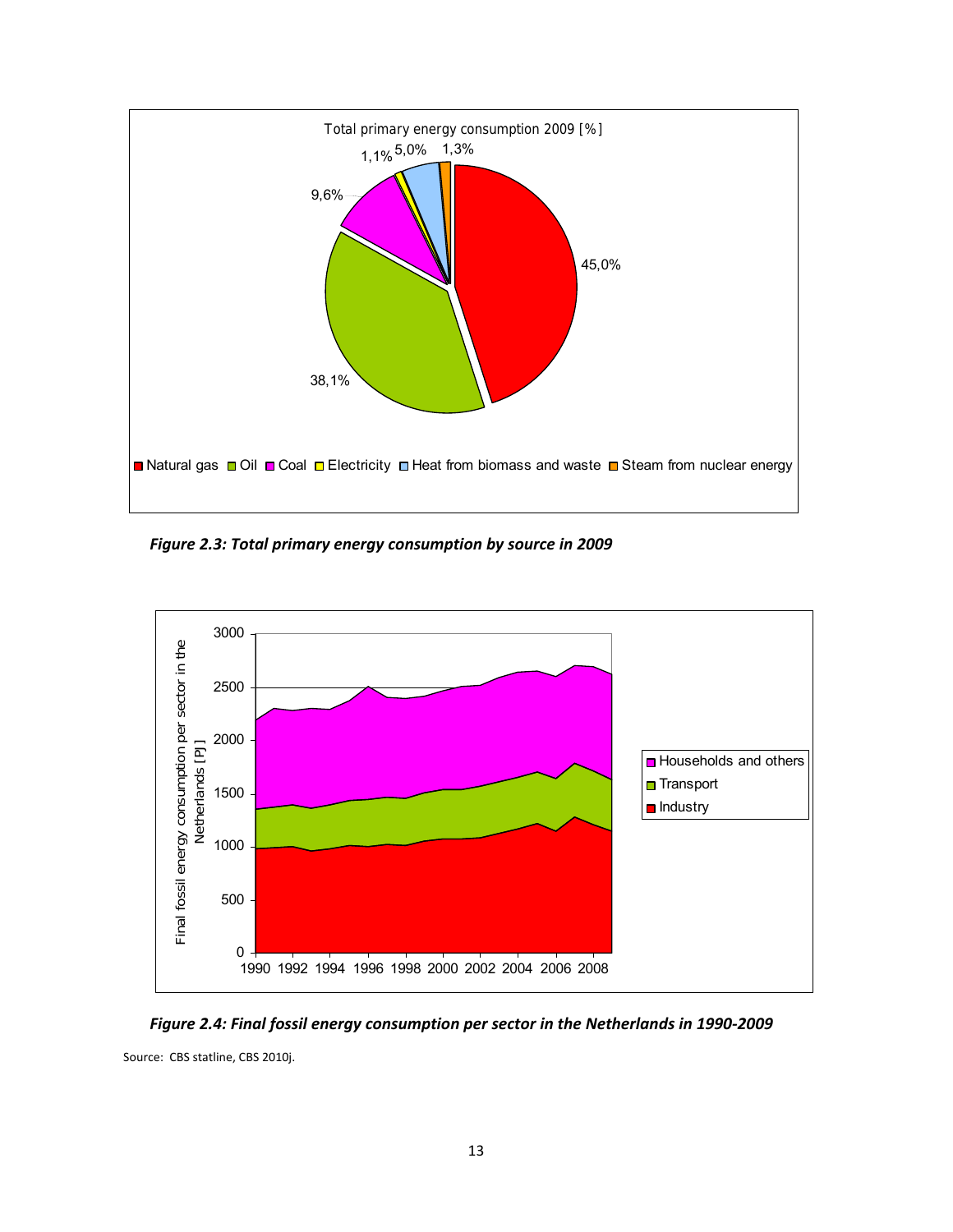Figure 2.5 (electricity generation) and figure 2.6 (heat generation) show the importance of natural gas in the fuel mix.



*Figure 2.5: Total electricity consumption per sector in the Netherlands in 2008*



Source: CBS statline, CBS 2009j.



Source: CBS statline, CBS 2009j.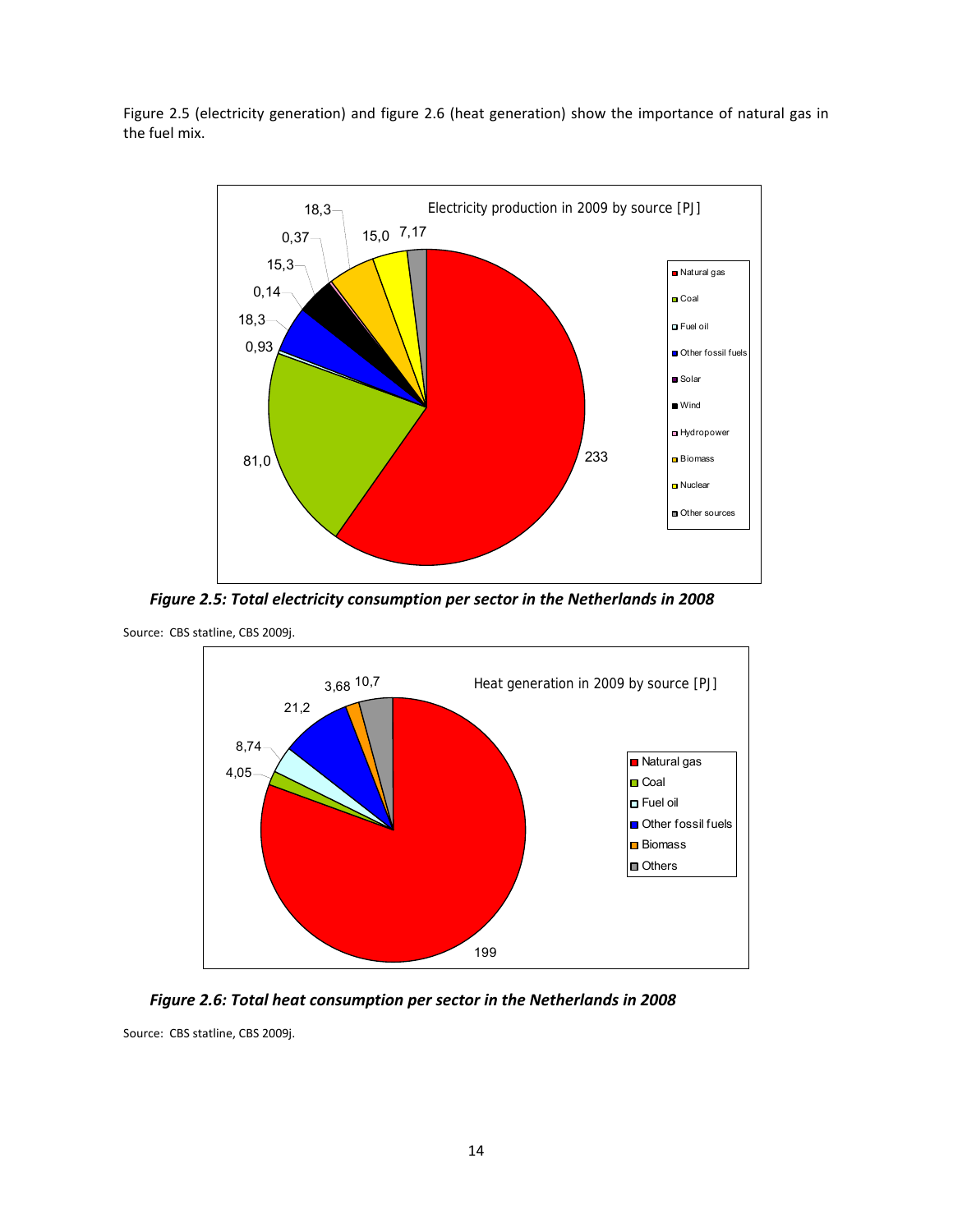A total overview of renewable energy sources in the Netherlands is shown in table 2.7 below. The share of renewable energy in total energy supply is relatively small; 3.9% in 2007.

|                        |                         | 2000                     | 2001                     | 2002                     | 2003                     | 2004                     | 2005                     | 2006  | 2007  | 2008  |
|------------------------|-------------------------|--------------------------|--------------------------|--------------------------|--------------------------|--------------------------|--------------------------|-------|-------|-------|
| Wind energy            | $GWh_e$                 | 829                      | 825                      | 946                      | 1318                     | 1867                     | 2067                     | 2733  | 3438  | 4260  |
| Solar energy           | $GWh_e$                 | 8                        | 13                       | 17                       | 31                       | 33                       | 34                       | 35    | 36    | 38    |
| Hydropower             | $GWh_e$                 | 142                      | 117                      | 110                      | 72                       | 95                       | 88                       | 106   | 107   | 102   |
|                        |                         |                          |                          |                          |                          |                          |                          |       |       |       |
| Waste incineration     | $GWh_e$                 | 1003                     | 962                      | 942                      | 959                      | 931                      | 1001                     | 1029  | 1116  | 1087  |
| Cofiring               | $GWh_e$                 | 198                      | 563                      | 1082                     | 757                      | 1539                     | 3310                     | 3103  | 1711  | 2116  |
| Other biomass          |                         |                          |                          |                          |                          |                          |                          |       |       |       |
| combustion             | $GWh_e$                 | 216                      | 221                      | 216                      | 205                      | 217                      | 235                      | 235   | 254   | 664   |
|                        |                         |                          |                          |                          |                          |                          |                          |       |       |       |
| Biogas for electricity | $GWh_E$                 | 278                      | 291                      | 316                      | 304                      | 282                      | 286                      | 348   | 488   | 693   |
|                        |                         |                          |                          |                          |                          |                          |                          |       |       |       |
|                        |                         |                          |                          |                          |                          |                          |                          |       |       |       |
| Waste Inceneration     | TJ <sub>THERMISCH</sub> | 3176                     | 2849                     | 3295                     | 3380                     | 3491                     | 3579                     | 3930  | 3910  | 4133  |
| Cofiring               | TJ <sub>THERMISCH</sub> | 15                       | 58                       | 222                      | 81                       | 325                      | 693                      | 552   | 821   | 789   |
|                        |                         |                          |                          |                          |                          |                          |                          |       |       |       |
| Woodstoves             | TJ <sub>THERMISCH</sub> | 11916                    | 11695                    | 11520                    | 11326                    | 11282                    | 11384                    | 11622 | 11868 | 11994 |
| Other biomass          |                         |                          |                          |                          |                          |                          |                          |       |       |       |
| combustion             | TJ <sub>THERMISCH</sub> | 513                      | 674                      | 943                      | 1184                     | 1984                     | 2248                     | 3078  | 3262  | 3340  |
|                        |                         |                          |                          |                          |                          |                          |                          |       |       |       |
| Biogasoline            | $TJ_{FUEL}$             | $\overline{\phantom{a}}$ | $\overline{\phantom{a}}$ | $\overline{\phantom{0}}$ | $\overline{\phantom{a}}$ | $\overline{\phantom{a}}$ | $\overline{\phantom{a}}$ | 1010  | 3687  | 4524  |
| Biodiesel              | $TJ_{FUEL}$             | n.k.                     | n.k.                     | n.k.                     | 134                      | 134                      | 101                      | 968   | 9344  | 7524  |
|                        |                         |                          |                          |                          |                          |                          |                          |       |       |       |
|                        |                         |                          |                          |                          |                          |                          |                          |       |       |       |
| Biogas not for         |                         |                          |                          |                          |                          |                          |                          |       |       |       |
| conversion             | TJ                      | 1836                     | 1714                     | 1469                     | 1469                     | 1683                     | 1530                     | 1438  | 1224  | 1193  |

*Table 2.1: Renewable electricity, heat and fuel production in the Netherlands between 2000 and 2008 (CBS 2010e CBS 2010f)*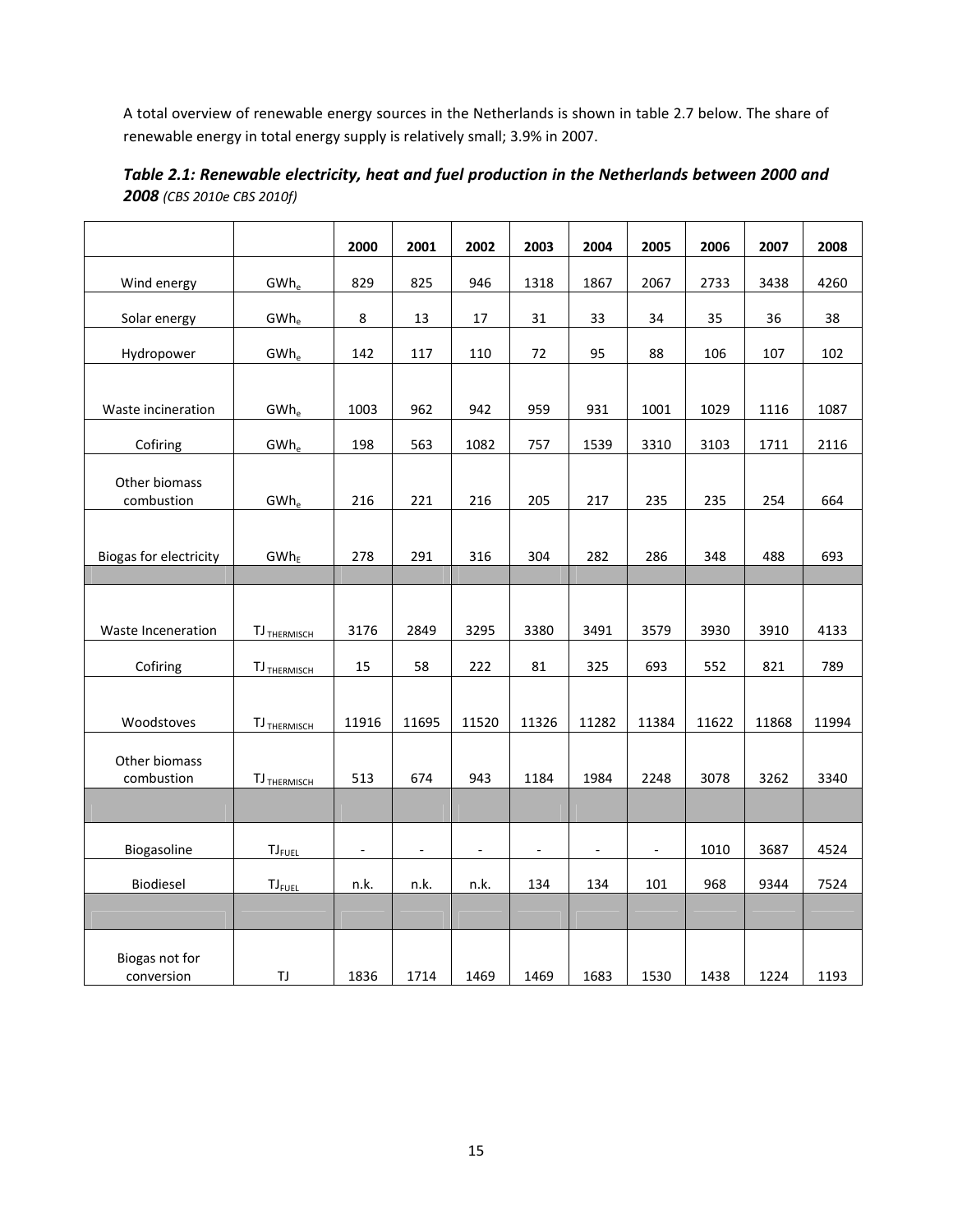## **3. Energy Policy**

### **Energy situation**

The current Dutch energy situation is characterised by a primary energy consumption of 3.3 EJ (2009). The main energy sources are natural gas (1.5 EJ), oil (1.3 EJ) and coal (0.3 EJ). Renewable energy sources currently make a contribution of 0.1 EJ (avoided primary).



*Figure 3.1 Energy consumption in the Netherlands 2009: total 3.3 EJ (Source: CBS Statline)*

### **Strategy**

In order to obtain sufficient energy from renewable sources, market players need to be provided with a stable investment climate with long‐term prospects in the Netherlands. A vision, strategy and agenda for the medium‐term (with long‐term prospects up to 2020 and 2050) are set out in the 2008 energy report. Central policy themes in this report include economically efficient energy supply, a sustainable energy mix for the Netherlands and associated adequate infrastructure. The strategy for ensuring the creation of an energy supply in the Netherlands that can meet the demand for energy in a sustainable manner comprises the following three main elements:

- Making the supply of energy cleaner and more efficient through the encouragement of energy savings, the production of more renewable energy and the capture and storage of CO<sub>2</sub>.
- The promotion of smoothly running energy markets in which consumers of energy occupy a central position and in which there is total freedom for energy innovations at central and local level.
- Creation of a healthy and stable investment climate for all energy options by defining a clear framework and procedures, with additional incentives where necessary.

This must result in a clean, affordable and secure energy supply. The Dutch government does not set out a blueprint for sustainable energy management, but provides targets and a framework, incentives and direction.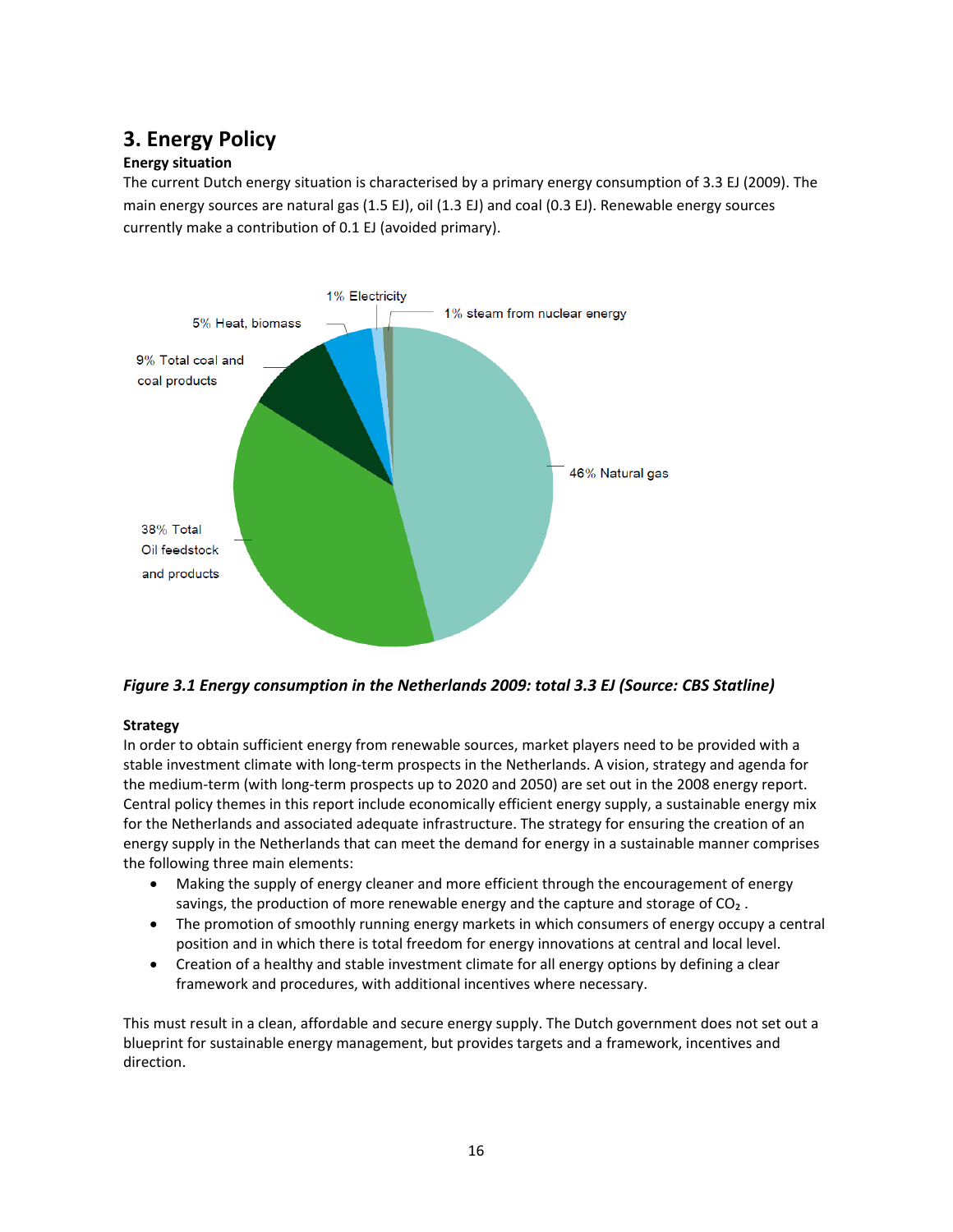#### **Less energy, more diversification**

Energy saving is also a cornerstone of the energy policy. The target for Clean and Efficient energy saving is 2% per annum. Further diversification of the fuel mix is also required in the form of coal‐fired and nuclear power stations. In the case of coal‐fired power stations, the capture and storage of CO₂ (CCS) is essential in order to achieve the CO<sub>2</sub> emission reduction target. For this reason, the cabinet is driving forward the development of CCS. Various nuclear energy scenarios are also currently under consideration. The next cabinet will decide on these options.

#### **Renewable energy**

Along with energy savings and diversification, there are also good reasons for investing in renewable energy. The Dutch renewable energy policy is driven by the need to help tackle the climate problem, to safeguard a secure energy supply and to maintain the long-term affordability of energy. In addition, it is also a major incentive for innovation and economic activity.

#### **Cabinet targets for 2020**

The cabinet targets for 2020, as set out in the Clean and Efficient Work Programme are to enable the achievement of a 30% reduction in CO<sub>2</sub> in 2020 compared with 1990, a renewable energy share of 20% in 2020 and an annual energy saving of 2% as from 2011.

### **Avoided primary energy and gross final energy**

The Dutch method for calculating renewable energy and the method from the Renewable Energy Directive differ from one another. The Dutch method for calculating the renewable energy contribution is known as the substitution method. This method examines what the primary energy consumption would be in a reference situation if no use were made of renewable energy. The method from the Renewable Energy Directive is based on the gross final energy (the denominator) and focuses on the component of this energy that is derived from renewable sources. The expected 14.5% gross final energy in 2020 in this action plan corresponds to 15.5% according to the substitution method.

### **Clean and Efficient strategy**

The strategy aims to achieve the Clean and Efficient objectives in three phases; 1) Make advances using technologies and policy instruments that are already available. 2) Pave the way for further advances by working on options that will come to fruition over a number of years; 3) further innovations through the implementation of an innovation agenda for the medium and long term. This strategy will be implemented by means of a broad and coherent portfolio of instruments (see 4.1).

### **Government and market working together**

The government wishes to tackle these challenges together with society. By doing this, the government can build up greater momentum than it would by imposing measures on society. In the 'energy transition', the government and market work together, focusing particularly on the transition paths which offer the best opportunities for the Netherlands. Common goals and paths are defined by making covenants and agreements.

### **Central instruments**

A number of instruments are central to the achievement of an increase in the renewable energy share;

- The Stimuleringsregeling Duurzame Energieproductie SDE [Incentive Scheme for Sustainable Energy Production] is a financial instrument. Renewable energy in the electricity, heat and gas sectors is subsidised through this scheme.
- The Verplichting Biobrandstoffen [Biofuels Obligation] is an instrument which specifies a mandatory minimum share for petrol and diesel substitutes in the transport sector.
- The Rijkscoördinatieregeling ‐ RCR [Government Coordination Scheme] facilitates the coordination of licences for major energy infrastructure projects and renewable energy projects. The aim of this scheme is to speed up the licensing process.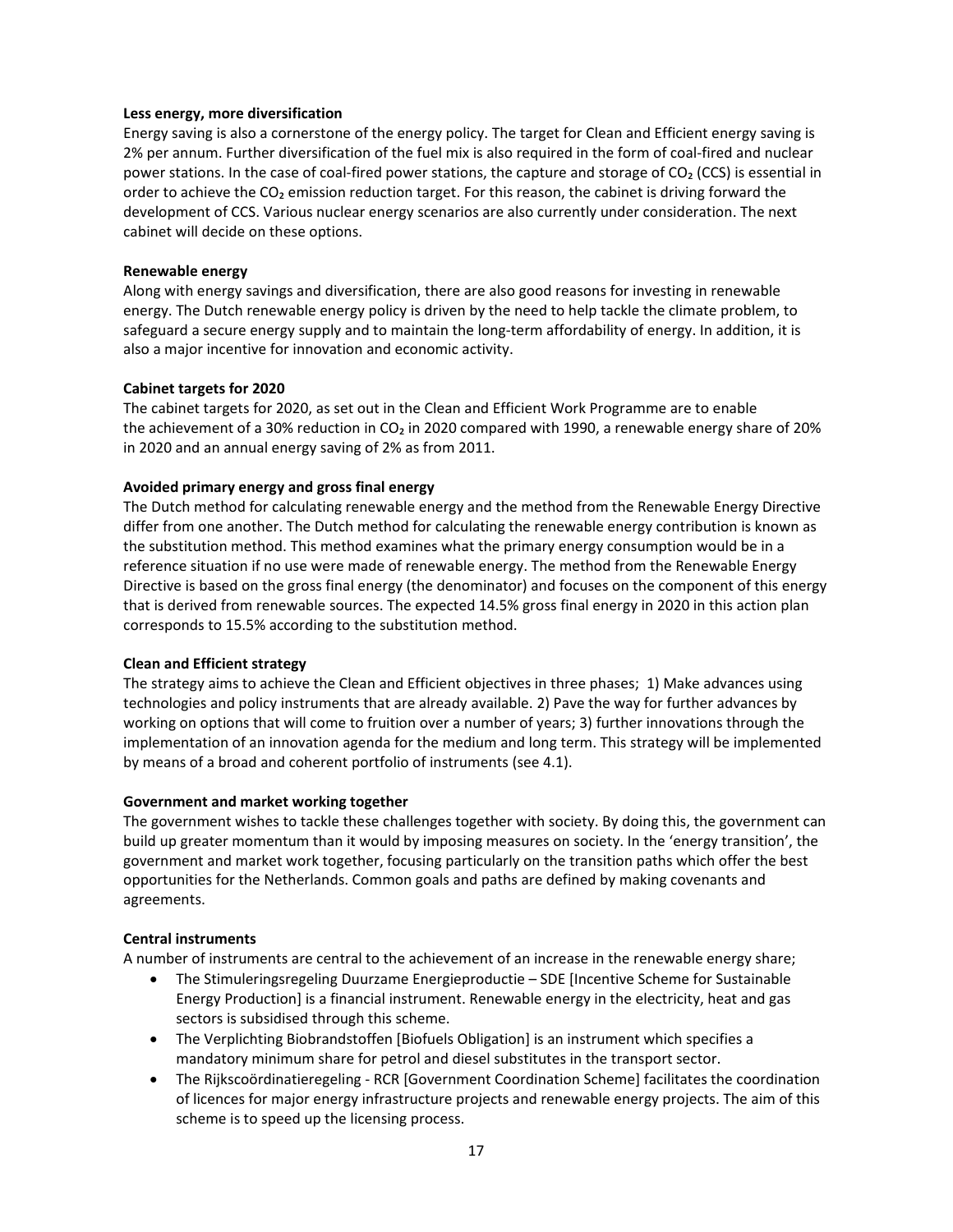- The aim of the Wet algemene bepalingen omgevingsrecht Wabo [law governing the general provisions of the Environment Act] is to speed up the licensing procedures for small‐scale renewable energy installations and increase transparency.
- The aim of the 'Voorrang voor duurzaam' ['Priority for sustainable'] bill is to give priority to sustainable energy in the energy network in the event of congestion.

#### **Policy instruments**

The Reference Projections ‐ Energy and Emission 2010‐ 2020 are based on the projections for the long‐term SDE which the Minister for Economic Affairs sent to the House in her letter of 17 April. These projections contain the indicative development of renewable electricity up to 2020, in which cost effectiveness is a key condition: large-scale additional burning and combined burning of biomass in coal-fired power stations, onshore and offshore wind energy are the dominant aspects of this scenario.



#### **Target range**



Figure 3.2 shows the expected achievement and the indicative targets from the Renewable Energy Directive. Nederland expects to achieve the target from the Renewable Energy Directive for the general share of energy from renewable sources. This target from the Renewable Energy Directive for 2020 is 14.0%. The expectation is that the the renewable energy share could be 14.5% in 2020. With regard to the indicative trajectory, the Netherlands expects an achievement above this trajectory up to 2018. The indicative figure for 2011‐2012 is 4.7%. The expected average achievement for the year 2011‐2012 is 5.1%. The target from the Renewable Energy Directive of 10.0% within the transport sector is also expected to be achieved.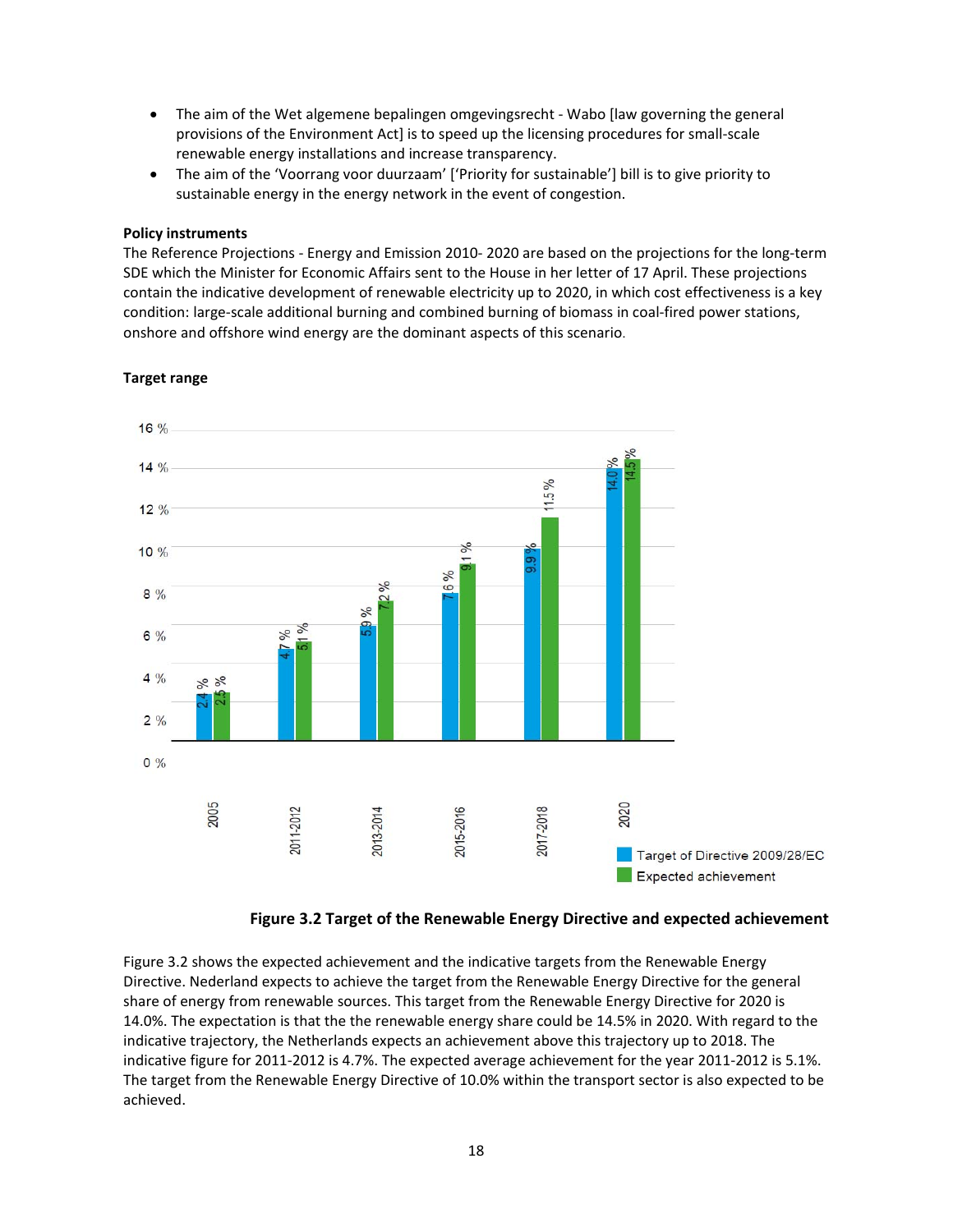The expected achievement on the basis of the reference projections and additional assumptions regarding the share of fuels in Article 21(2) of the Renewable Energy Directive is 10.3% renewable energy within the transport sector.

### **Uncertainties**

Long-term projections are notoriously uncertain. For this reason, ECN/PBL assume a range within which the renewable energy share will move. The range reflects a 95% certainty interval and amounts to 12% ‐ 15%, whereby the projected 14.5% in this action plan lies at the upper end of this range. It should be noted here that this share is achievable, but only on condition that the construction of sustainable options is not delayed and an adequate budget is made available to finance these options.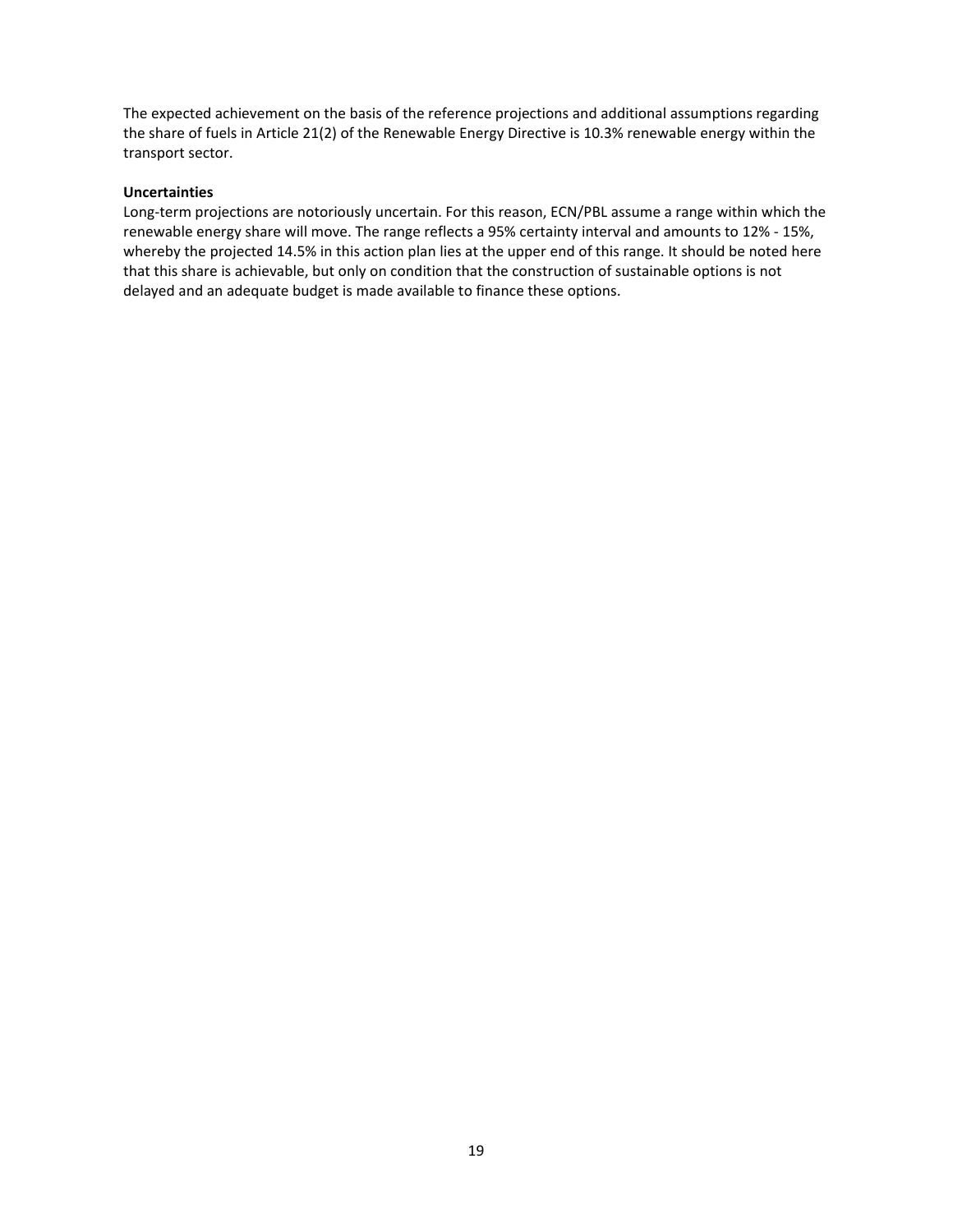## **4. Domestic Biomass Supply**

This chapter will elaborate on the domestic supply of biomass suitable for energy purposes. First, the yields from the cultivation of dedicated energy crops, the yearly available biomass waste streams and their actual application for energy purposes will be analysed. The results will then be summarized in a comprehensive overview in the form of a table. The chapter will be concluded with a brief assessment on the future potential of domestic biomass production for the Netherlands.

## **4.1 Cultivation of dedicated energy crops**

In the Netherlands, cultivation of dedicated energy crops does not take place on a significant scale. Rapeseed is being harvested in relatively small amounts. In addition a minor effort is taken on cultivation of energy wood. From 1999 an experimental forest of willow trees was planted in the province of Flevoland. Since 2002 wood has been harvested (SenterNovem, 2005). The wood is chipped and used as fuel for the stand‐alone wood combustion installation near Lelystad (see chapter 4). In 2006, the yield amounted to roughly 290 tonne of fresh wood (Vonk, 2006) and was projected to be about the same in 2007. The yield corresponds to 3 TJ. This amount is negligible compared to the domestic biomass waste streams utilized for energy purposes as described in the next section.

## **4.2 Biomass waste streams**

This section focuses on biomass waste streams that are currently economically attractive to use for energy purposes and already contributed substantially to renewable energy production in 2007 and 2008 .

| <b>Biomass waste stream</b>                                      |
|------------------------------------------------------------------|
| 'Green'                                                          |
| Fresh residue wood (woodblocks, shredded wood)                   |
| Clean residue wood from wood processing industry (sawdust/curls) |
| Discarded frying oil                                             |
| Animal fats                                                      |
| Animal meal                                                      |
| 'Orange'                                                         |
| Used wood (A, B, C quality)                                      |
| Municipal solid waste (MSW)                                      |
| Paper sludge                                                     |
| Refuse Derived Fuel (RDF)                                        |

### *Table 4.1: Biomass waste stream specification*

Table 4.1 distinguishes 'green' and 'orange' waste streams. This is done according to the categorization offered by the European Union. This is a broad categorization for the distinction of all types of waste (EVOA, 2006). The green list entails 'clean' biomass waste and the 'orange' entails biomass waste that includes hazardous substances.

Agro residues such as straw, verge grass, reed, hay and several by‐products from the food and beverage industry are currently only utilized marginally for energy purposes, and will therefore be ignored. Often these resources turn out to generate more added value (or less negative value) when used for purposes other than energy generation like animal fodder or fertilization of agricultural land. Another reason for the marginal application for energy purposes is the highly dispersed harvest of feedstock causing substantial logistic difficulties for central utilization. A sizeable amount of these streams is however being used locally,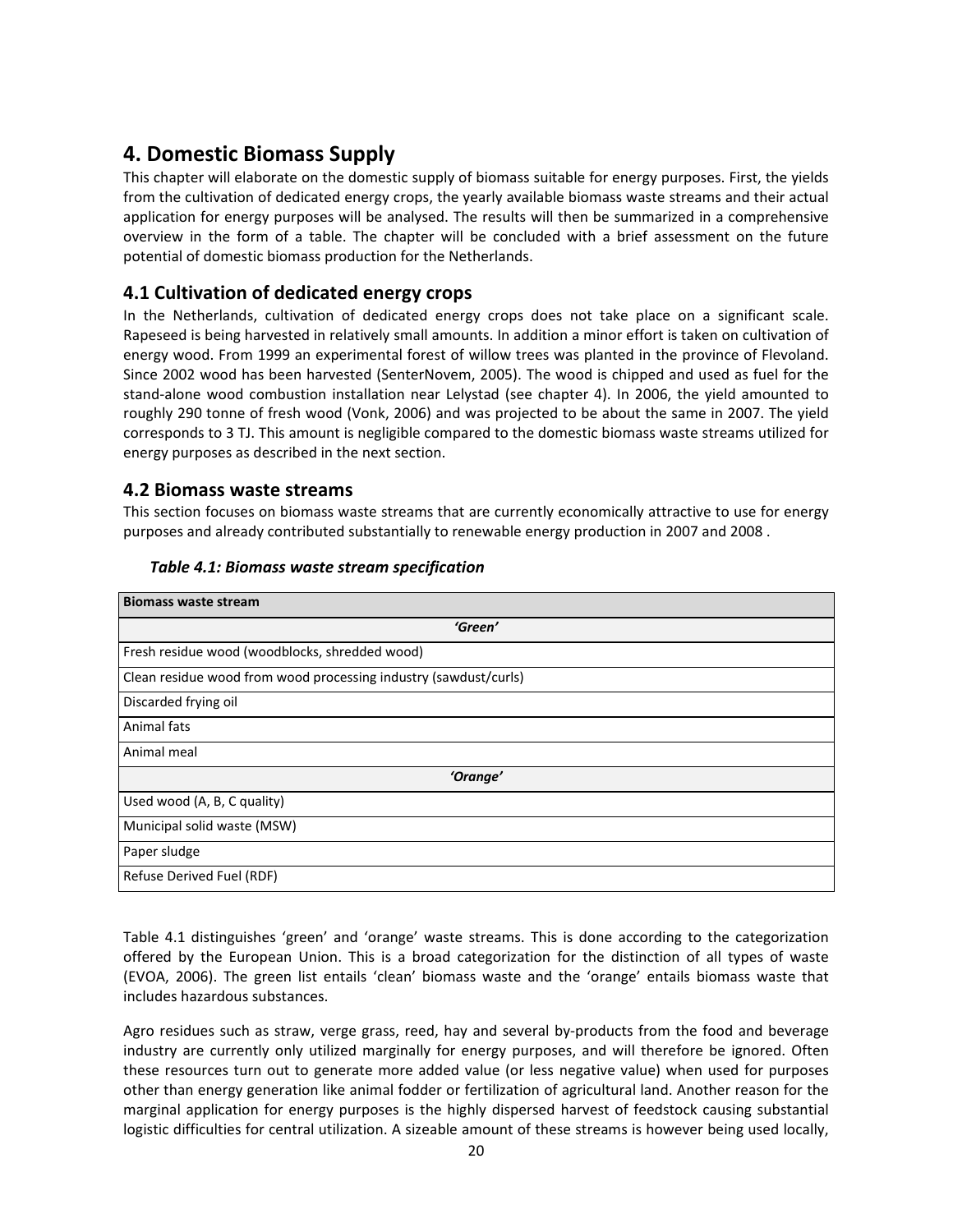especially within digestion installations for the production of biogas. The production of biogas, has increased with 23% from 2006 and corresponded to 9.4 PJ in 2008 (CBS, 2010a). The produced biogas is primarily being combusted near the source for heat and electricity generation (see chapter 5 for electricity and heat production).

### **4.2.1 'Green' Biomass Waste‐Streams**

In the following the quantitative as well as the qualitative characteristics of the separate streams will be described briefly.

### **Fresh residue wood**

Fresh residue wood is a term to denote harvested wood like pruning waste from municipalities and tree nurseries and woodblocks from forestry. In total over 1 Mtonne of fresh residue wood is released from forests, parks, households and from the fruit and tree cultivation sector (Koppejan, 2005). Because of the highly diversified way fresh residue wood is being gained and the local character of the distribution of the streams a good estimate on the amount of being used for energy purposes is impossible at the moment. A report from the Dutch energy consultancy Ecofys states that currently about 275 kton (dry weight) is being retrieved from the Dutch forests as firewood and energy wood (Kuiper, 2008).

### **Clean residue wood from wood processing industry**

Clean residue wood represents the wood that is discharged during the processing of wood to products (sawdust, curls short‐wood, etc.). In the Netherlands about 351,5 ktonne dry industrial rest wood is being collected yearly, the imports sum up to 78,5 ktonne and export is negligible (Leek et al, 2009). The residue wood is being processed into various kinds of products like flooring for livestock or domestic animals boxes (litter), in particle boards but also energy pellets. The products are used in the Netherlands but exported as well. In addition, it is also being directly used for energy generation by combustion, digestion or gasification.

### **Discarded frying oil**

Discarded frying oil is collected from around 44.000 catering and hotel occurrences. About 50 collectors gather 60 ktonne of discarded frying oil each year. In addition the Netherlands import 60 ktonne, primarily from Germany and Belgium (Bergmans, 2009).

### **Animal fat**

Animal fat is a waste stream submitted by slaughterhouses. The total production of animal fat in the Netherlands equals 206 ktonne. Next to that substantial imports and exports take place.

### **Animal Meal**

Animal meal is being produced throughout the production of animal fats from animal carcasses and slaughter waste. About 46 ktonne becomes available each year that is primarily being used for heat and electricity generation (Koppejan, 2005).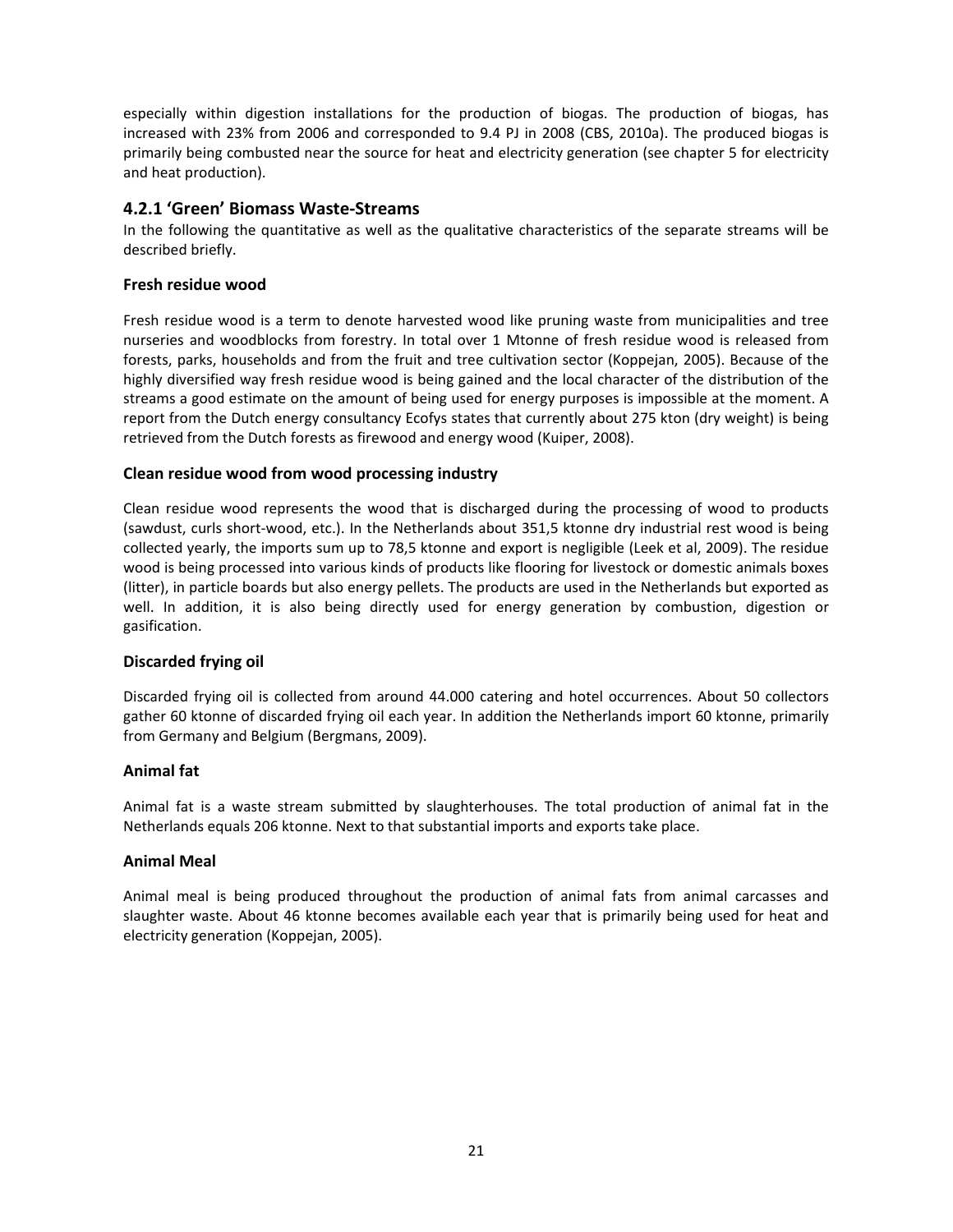## **4.2.2 'Orange' Biomass Waste‐Streams Used Wood**

Used wood includes all wood available after usage (post‐consumer wood). Depending on its former function the used wood can be contaminated. The contamination is being expressed by a simple categorization; A (clean), B (contaminated; painted, laminated), C (impregnated).

An important development in the Dutch used wood market is the realisation of three new wood burning installations that are producing renewable electricity from burning shredded B‐wood and a little A‐wood (see chapter 5). In 2009, they are fully operational increasing domestic demand and therefore diminishing the export of used wood. C‐wood is still being exported to Germany and Sweden (Leek et al., 2009).

### **Municipal solid waste (MSW)**

MSW is collected from households and industry sectors to be burned in a waste incineration plant. Dutch policy concerning the treatment of MSW is based on 'the ladder of Lansink' (Remco Houtkamp, AEB). This prescribes the treatment of waste so that the highest value is retained from the waste. Therefore the MSW will be preferably separated and recycled to maximize the reuse of materials. When this is economically not viable the waste should be incinerated or converted trough composting, gasification or digestion. In the end only a small fraction (2%, CBS Statline, 2009k) of the waste is land filled (including ashes from waste incineration).

An extensive part of this waste is being sorted at the source. Virtually all Dutch households separate glass, paper & cardboard and often organic waste. Still the largest part is being collected as mixed waste, some of it is still being sorted mechanically, but the bulk is incinerated directly. Mixed municipal waste consists out of all types of waste and the embedded energy is for 48 % accountable to biogenic components (Houtkamp, 2009), meaning only 48 % of the energy can be attributed to renewable/biomass.

### **Paper sludge**

Paper sludge is produced out of the residue during the de‐inking of old paper before recycling and sludge from wastewater purifiers in the paper industry. The yearly amount of paper sludge being produced in the Netherlands is roughly estimated around 3 Mtonne (Koppejan, 2005). Paper sludge is predominantly being processed without energy recovering at the moment. Still, a substantial amount of paper sludge is also being co‐fired in cement ovens and coal fired power plants.

### **Refuse Derived Fuel (RDF)**

RDF is produced by shredding and dehydrating MSW. Non combustible waste is removed by mechanical separation. The so-called 'fluff' resulting can be used directly but can also be further processed into pellets. All RDF produced in the Netherlands , whether it is fluff or pellets, is currently being exported (Huet, 2009).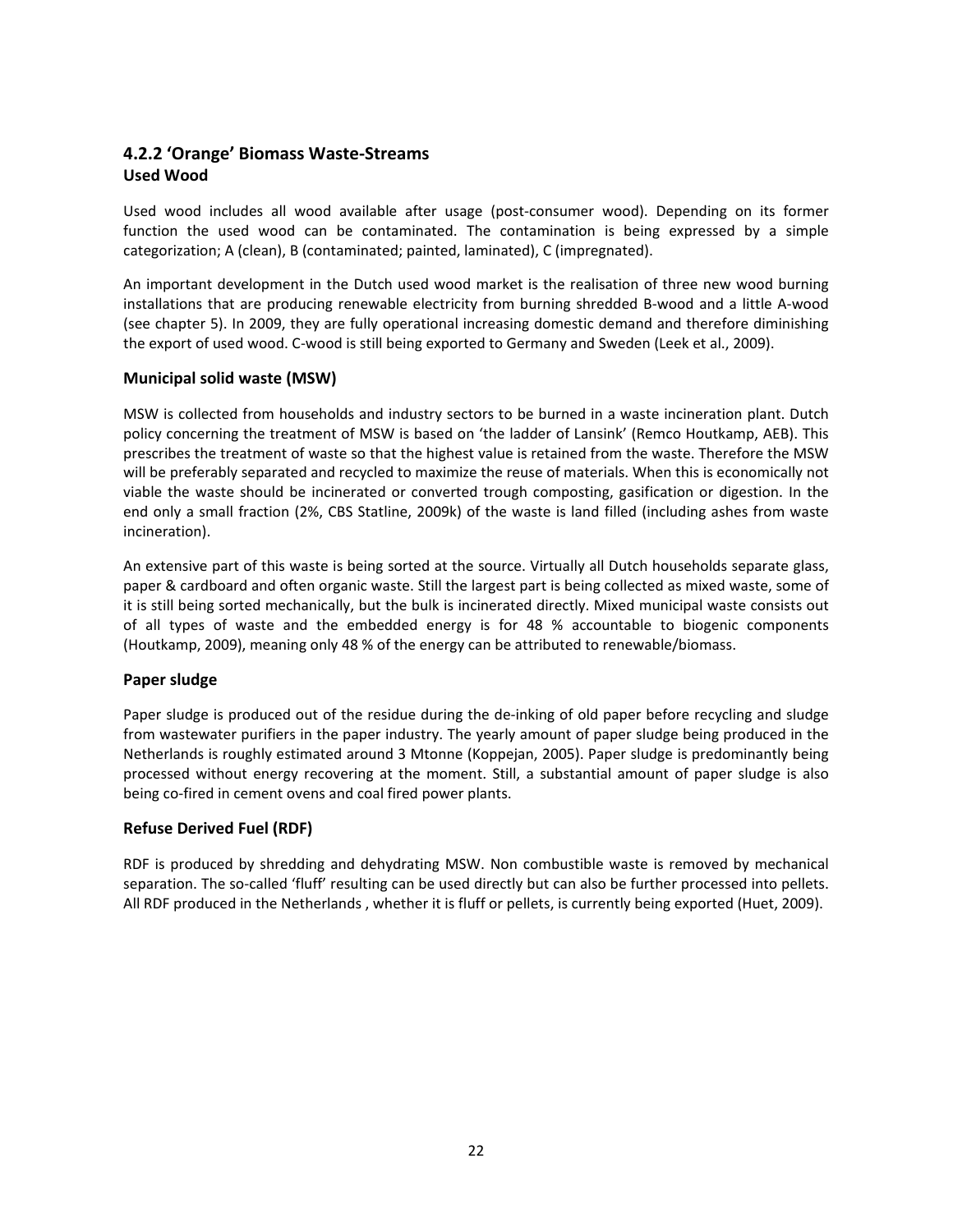## **4.3 Quantitative Overview**

The overview indicates the domestic production of biomass for energy purposes in ktonne and the corresponding energy content. For illustrative reasons the domestic consumption of those streams has been added to the overview as well.

| Table 4.5: Domestic supply and consumption of biomass for energy purposes in 2009 |  |  |  |  |  |
|-----------------------------------------------------------------------------------|--|--|--|--|--|
| (Koppejan 2009)                                                                   |  |  |  |  |  |

|                                       | <b>Domestic production</b> | Availability | <b>Consumption (PJ</b> |
|---------------------------------------|----------------------------|--------------|------------------------|
| Category                              | (PJ LHV)                   | (PJ LHV)     | LHV)                   |
| Agricultural residues                 | 51.6                       | 1.3          | 0.08                   |
| Clean wood residues                   | 48.4                       | 13.9         | 10.9                   |
| Energy crops                          | 155.4                      | 0.24         | 0.24                   |
| food<br>processing<br>Food<br>and     |                            |              | 4.0                    |
| industry                              | 69.6                       | 13.6         |                        |
| agricultural<br><b>biomass</b><br>Non |                            |              | 0.795                  |
| residues                              | 41.2                       | $1.5\,$      |                        |
| Animal waste                          | 35.9                       | 18.1         | 6.8                    |
| Sludge, including paper sludge        | 6.6                        | 2.0          | 0.95                   |
| Waste                                 | 80.1                       | 73.0         | 61.5                   |
| Solid recovered fuels                 | 0.0                        | 1.8          | $\Omega$               |
| Total                                 | 489                        | 124          | 85                     |

Competition with food, animal feed, animal bedding and other application make up the difference between production and availability. Prices of biomass supply make up the difference between availability and consumption. Due to fluctuations in supply and demand costs also fluctuates.

Future supply is strongly depended on bio-energy market and policy development. Only with a strong focus on climate change mitigation options the (regional) demand for bio‐energy, and consequently supply will increase (Koppejan 2009). According to Koppejan 2009 all biomass and biogenic waste streams are playing a significant role. All supply options are expected to increase in ratio, only the increase of kitchen and garden waste collection is relatively high.

As seen from the earlier fluctuation in supply and demand of bio-energy streams it is difficult to predict future biomass demand. The demand is strongly depended on policy targets and consistency and determination of policy makers.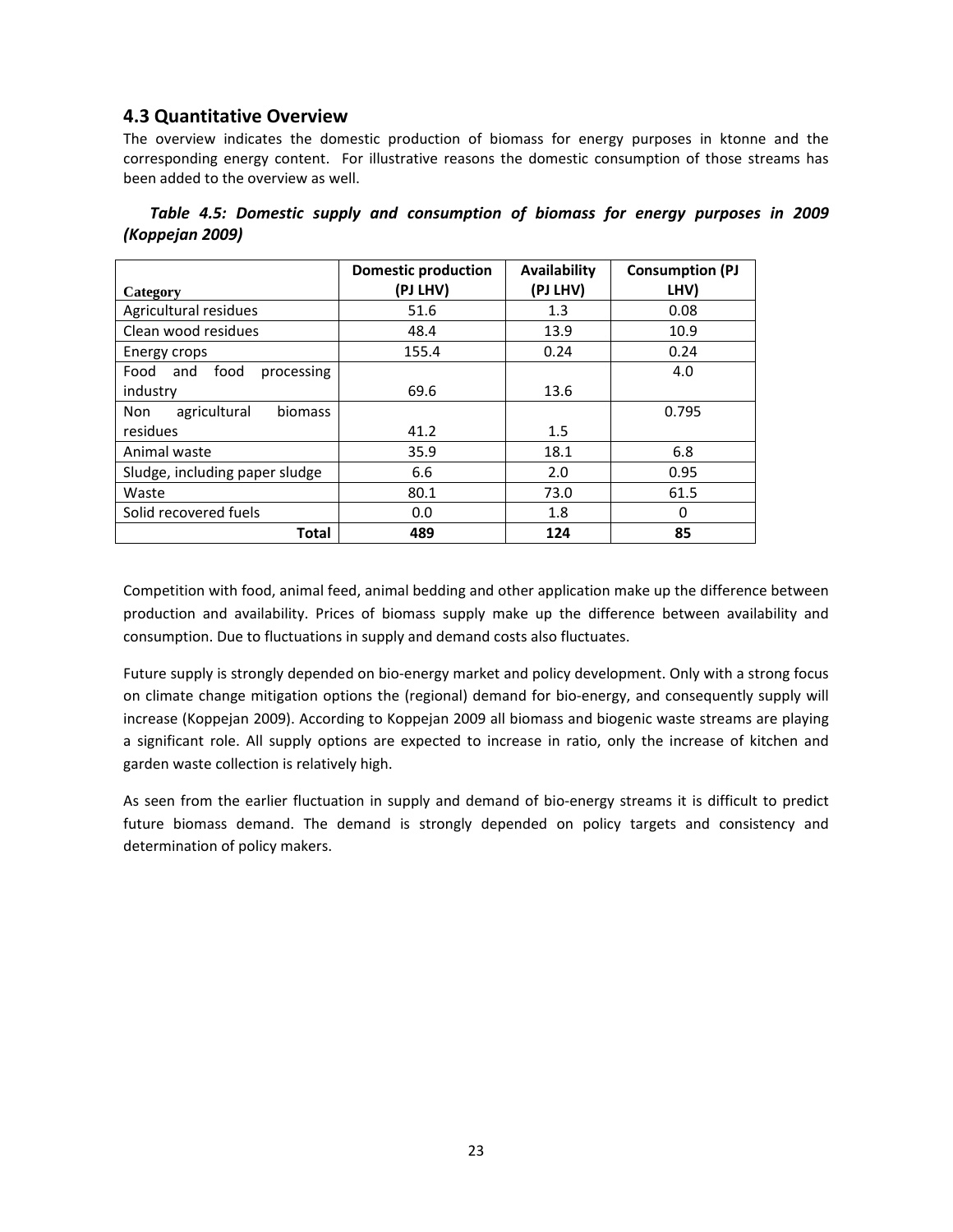## **4.4 Future Potential**

### **4.4.1 Domestic waste streams**

The domestic supply of biomass waste is not likely to change significantly on the short term. Neither is the demand for alternative uses of the 'green' streams and therefore the availability of those streams for energy purposes. The Orange streams of used wood and RDF, however, are predominantly exported at the moment but are likely to be used more in the Netherlands in the future. For used wood, this is clearly happening already now that there are three new stand-alone wood incineration plants in operation.

Still, there is a large potential in organic residues from agriculture, nature and landscape maintenance. For energy purposes the demand is mainly focused on woody biomass and already a substantial amount of fresh residue wood is being used (as can be seen from table 4.5). There is no significant demand for non‐ woody residue streams like verge grass, straw and reed. While these offer potential because they are already being harvested during terrain maintenance and therefore include no additional costs (except for transport). The potential of these streams is shown in table 4.5. However, in utilizing this potential some major hurdles have to be overcome. First off all, a significant problem is the lack of technology to use non‐ woody biomass for energy generation, the quality of the biomass is uncertain because of different composition, legal restriction on the use of grass from nature in fermentation facilities, uncertainty on return of investment, highly dispersed harvest causing logistic challenges (Spijker et al, 2008).

### **4.4.2 Domestic cultivation of Energy crops**

Cultivation of energy wood is currently done on an experimental scale. There has been decided upon up scaling the experiment from roughly 40 ha to 60 ha (Vonk, 2008), increasing future yield from 290 tonne to 435 tonne of fresh wood (from approximately 3 to 4,5 TJ). No other related project of any significance is being initiated in the Netherlands.

At the moment approximately 3200 ha of arable area is used for rapeseed cultivation in the Netherlands. Several studies have focused on the total available area for rapeseed cultivation in the Netherlands with highly different results ranging from 5.000 ha to over 100.000ha. Projections are highly uncertain because the development depends on many uncertain factors like relative prices of other agricultural products and of oil, future policy like directives and tax schemes on fuels and the technological development of second generation biofuels.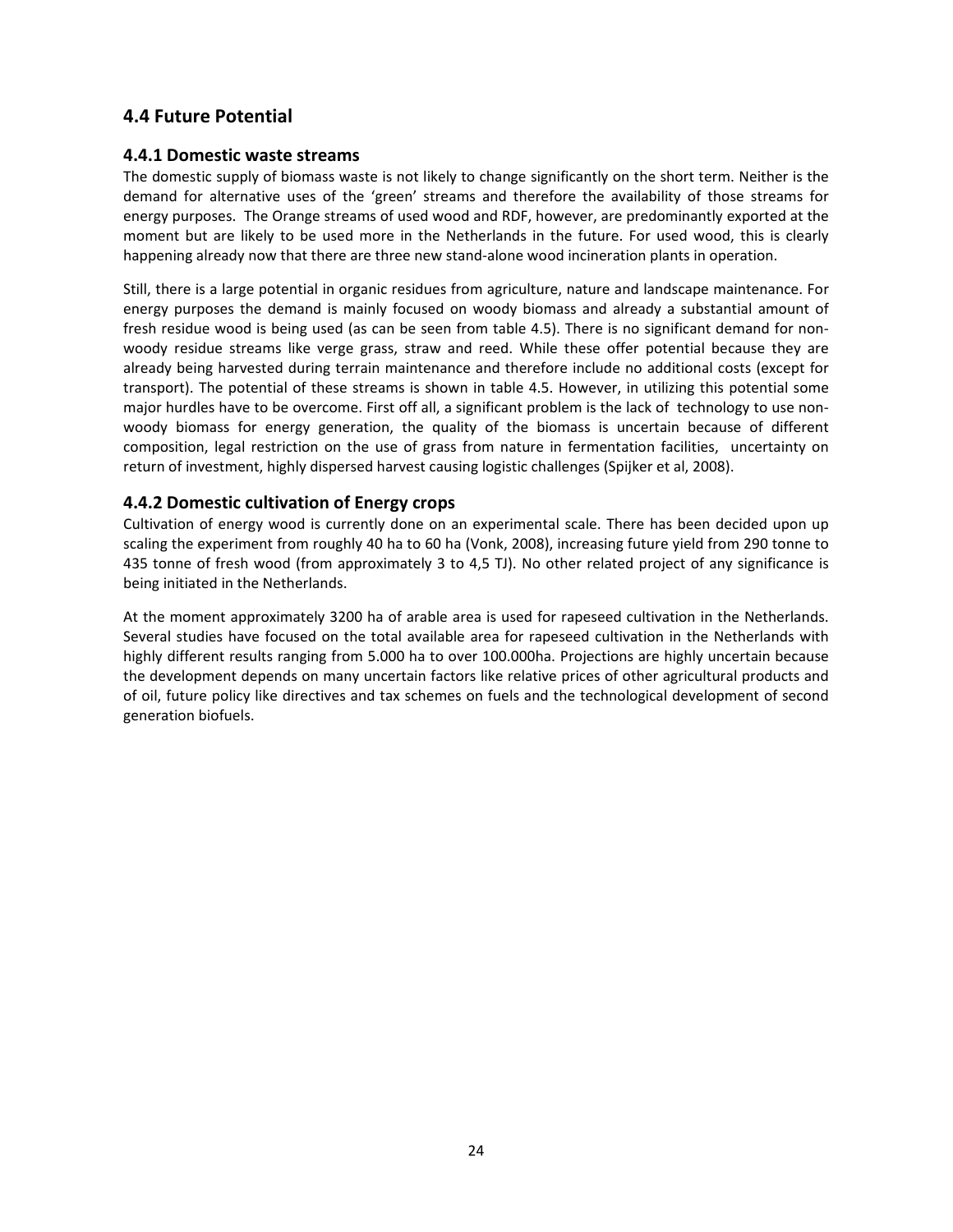## **5. The use of biomass for energy purposes in the Netherlands**

This chapter analyzes the consumption of biomass for renewable energy production in the Netherlands for the year 2009. The chapter starts with a general overview of biomass use for energy purposes and the related fossil fuel avoidance. The rest of the chapter elaborates the different categories indicated in the general overview.

### **5.1 General Overview**

A general overview of used biomass for 2000 – 2009 is shown in table 2.7. Figure 5.1 shows the overall effect on the avoided fossil primary energy. Due to the sustainability issues regarding palm oil the element cofiring highly fluctuates. Also the amount of biodiesel (part of transportation fuels) changes significantly, see table 2.7.



### Avoided use of fossil primairy energy

### *Figure 5.1: Avoided fossil primary energy consumption by production of electricity, heat and transportation fuels from biomass*

Source: CBS Statline, BCS 2009d. Data for 2009 is preliminary.

### **5.2 Waste Incineration**

In the Netherlands there are eleven large-scale waste incineration plants (AVIs) that incinerate MSW (KEMA, 2008). Some AVIs co‐fire minor amounts of wood pellets or B‐wood as well (these fuels are included in the statistics). AVIs produce heat and electricity. The feedstock also contains non-renewable matter therefore a correction on electricity production is applied. This reduction includes the percentage organic matter and the plants own electricity usage. The heat is usually used in a power plant, local industrial sites, or in district heating systems. Some plants do not provide heat to these systems yet, but are looking into the possibilities of delivering this additional service in the future.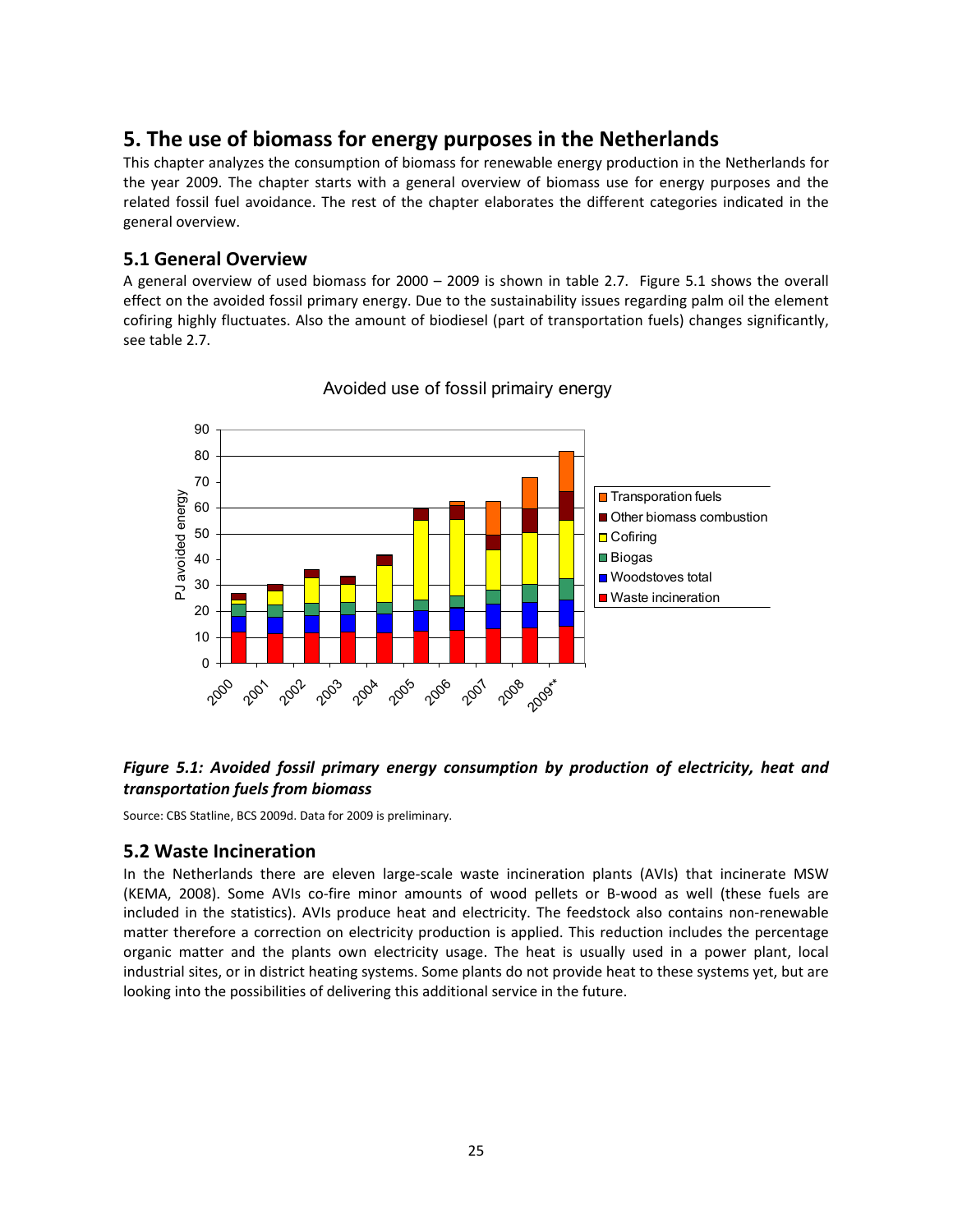**Delivering to:** AEB Amsterdam Amsterdam North, Commercial park 'Westpoort", DWR and -Nieuw West  $^{[1,13]}$ ARN Nijmegen  $\vert$  Sewer treatment plant 'Rivierenland'  $\vert$ <sup>1</sup> AVR Duiven  $\vert$  District heating system Duiven  $\vert$ <sup>1</sup> AVR Rotterdam **Plans to deliver heat to Rotterdam**  $^{(2,13)}$ AVR Rozenburg  $\sqrt{2}$  Destilled water production plant and processes of Tronox  $(1)$ Essent Milieu Moerdijk | Power plant of Essent Moerdijk. This power plants delivers CHP heat to Shell Moerdijk  $^{(2,3)}$ Essent Milieu Wijster None<sup>(4</sup> HVC Alkmaar **III** Industrial sites, Boekelermeer Zuid and AZ-stadion  $(1,1)$ <sup>1</sup> HVC Dordrecht Researching the possibilities for district heating in Dordrecht, Zwijndrecht and Papendrecht.<br>Sita ReEnergy Mainly horticulture  $(1)$ Mainly horticulture <sup>(1</sup> Twence Hengelo | District heating in Enschede (5)

*Table 5.2: The delivering of heat from AVIs to various industrial and residential sites*

1) Source: Senternovem: Energie uit Afval.

2) Source: Environmental reports MSW incinerators.

3) Source: Websites specific MSW incinerators.

4) Source: Toetsingsadvies over het milieueffectrapport Essent milieu wijster 2007.

5) Source: De Twentse courant 2006.

## **5.3 Co‐firing in power plants**

Co‐firing of biomass almost halved from 2006 to 2007. This significant change can be attributed to a drastic decrease in the use of liquid biomass (mainly palm oil). The usage plunged from 15,9 PJ in 2006 to only 0,6 PJ in 2007, whereas the usage of solid biomass slightly increased from 13,4 PJ to 15,4 PJ in the same period. The main causes for the drop in co-firing liquid biomass is most likely the reduction of the MEP subsidy scheme in July 2006 for co-firing, and the sustainability issues rose concerning palm oil. After the initial drop in 2007, however, the co-firing of liquid biomass has been slowly increasing again to a consumption of 3 PJ in 2008. In 2009 the main feedstock for cofiring was solid biomass; its use was relatively stable. Around 650 GWh electricity was produced by cofiring power plants with combustible renewables.



*Figure 5.2: Co‐firing of biomass in power plants from 2002 to 2009, including Q1 of ‐2010, expressed as GWh electricity produced*

Source :CBS Statline 2010 C. \* 2010 data is only preliminary.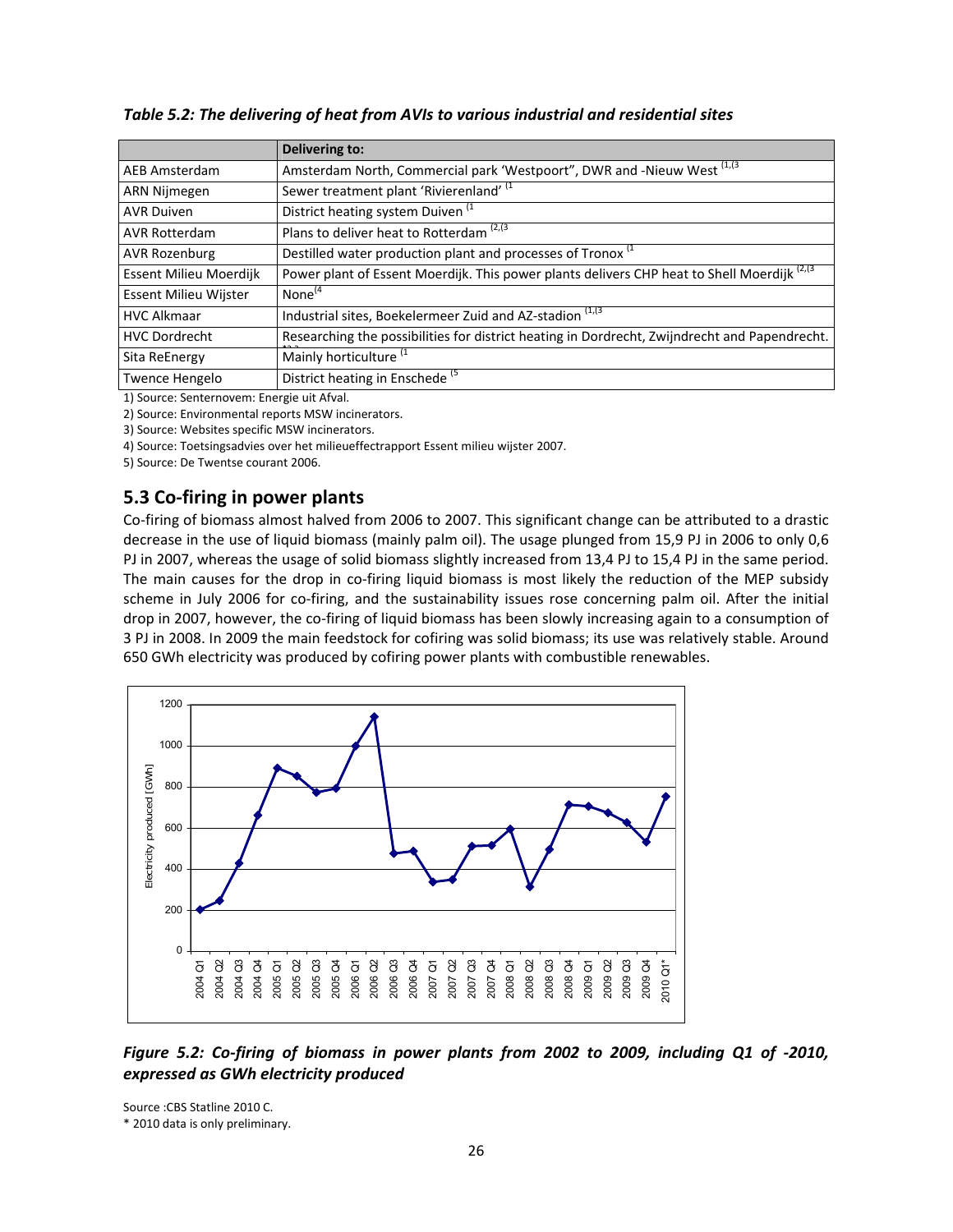From 2007 onwards, the main fuel for co-firing were wood pellets. The use of wood pellets has increased from 450 ktonne in 2006 to 675 ktonne in 2007 and increased to 790 ktonne in 2008. Other important biomass fuels were waste wood, agricultural residues from cocoa processing<sup>2</sup> and various waste streams. For 2009 the wood pellet consumption is estimated to be around 1264 ktonne. Other fuels were crude palm oil, waste wood<sup>3</sup>, and agricultural residues from cocoa processing.

In order to reach the renewable energy targets set by the Dutch government and RES directive, the biomass market is expected to grow. Up to now, the market was mainly using palm oil and wood. The palm oil market is, however, heavily under debate, because of uncertainties regarding the sustainability of the production (Milieudefensie). Furthermore, all subsidy tariffs, except those of woody biomass were lowered. Therefore, it is expected that wood pellets will continue to be the most important biomass source in the near future, and that the demand will continue to increase. (European Pellets Centre, 2007)

The co-firing of palm oil will probably come to a complete stop, as the large power producing companies have stopped buying palm oil. All the palm oil that was used in 2008 was drawn from stocks. Biox is currently the only known company that still uses palm oil for energy purposes in the Netherlands. Biox has been included in the category 'other biomass burning' (P. Romijn, Essent, 2009; Biox, 2008; Milieudefensie, 2009). Due to an over enthusiastic

## **5.4 Woodstoves: companies**

This category includes all use of waste wood and saw dust in the wood industry and other sectors like agriculture. The input has been estimated based on the heating capacity (obtained from the suppliers) and a constant estimate for the full load hours CBS (2008).

## **5.5 Woodstoves: households**

This category entails the use of wood in domestic wood stoves. The number is estimated on the basis of a survey among owners of a wood stove carried out around 2002 by the suppliers of wood stoves CBS (2008). The consumption in this category has been kept stable since then. The main source is locally collected wood from tree felling. A second source of household wood is waste wood from forest maintenance (like Staatsbosbeheer). A third source concerns companies that import wood from Poland, Scandinavia, the Baltic states, Romania and other Eastern European countries. (Gelten, 2009).

## **5.6 Other biomass burning**

This category includes the solid and liquid biomass that is incinerated in stand‐alone plants, cement ovens, paper mills or at other sites.

During 2008, four new medium‐sized installations became operational. Three waste wood combustion installations and one chicken manure incinerator. The overall capacity of these four installations amounts to approximately 90 MW<sub>e</sub> and accounted for about 5 percent of renewable electricity production (CBS,

### **5.7 Biogas**

Biogas is being produced from various sources (listed in Table 5.5) and is primarily being combusted for heat and electricity generation in gas turbines near the source. A small amount is also being enhanced to natural gas quality and injected into the Dutch natural gas grid.

 $2$  Cocoa residues are mainly residues from the cocoa industry, and make up out of husk, crushed shells and others. Source: Cargill BV; Jan Schoenmaker BV<br><sup>3</sup> Primarily wood dust and B-wood, but it also includes all other wood based fuels, that are not included in the wood

pellets fraction.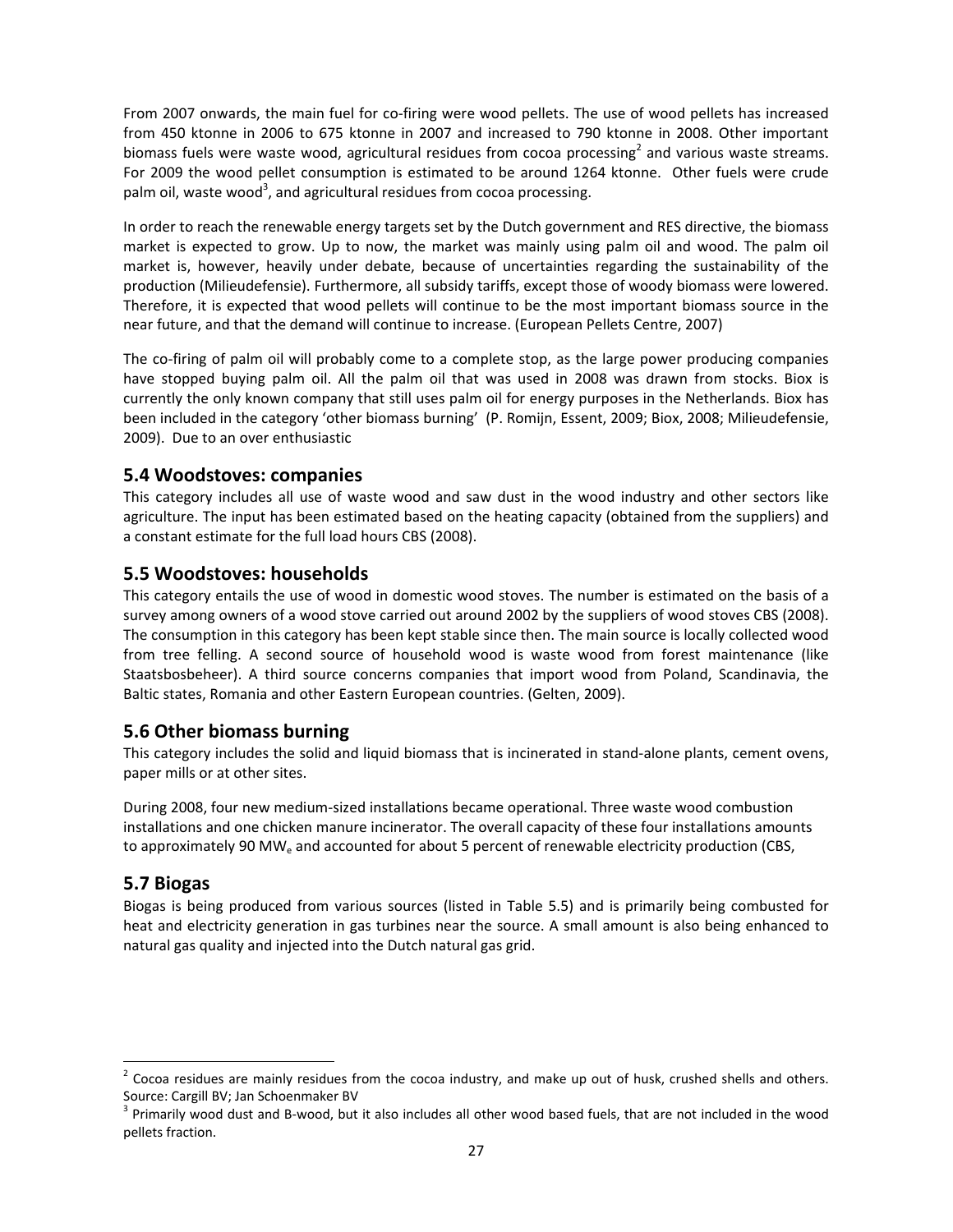## **5.8 Biofuels**

As shown in figure 5.1, the use of liquid transportation fuels has increased strongly in recent years in the Netherlands. Two main categories can be distinguished: biodiesel (based on vegetable oils and fatty acids) and biogasoline<sup>4</sup>.

## **5.8.1 Biogasoline**

Bio‐ethanol is produced in the Netherlands by the company Nedalco (eBio, 2009) who only occasionally sells ethanol to the fuel market. Bio‐ETBE is produced by two companies: LyondellBasell, who has a 650 kton facility in Botlek, harbor of Rotterdam, and Sabic, who has a 155 kton<sup>5</sup> facility in Geleen (Milieudefensie, 2008; Ecofys&SenterNovem, 2005). LyondellBasell converted former MTBE factories into ETBE factories, which is an economically attractive option compared to building new plants. For this, a subsidy scheme was granted by SenterNovem at the end of 2005. The transition was complete by February 2007 (Ecofys & SenterNovem, 2007). As Sabic also produces MTBE in Geleen (Sabic, 2007), it is likely that the ETBE factories here are also converted MTBE factories.

Data on the production of biogasoline in the Netherlands is not transparent at the moment, especially concerning bio‐ETBE. Data on the production and the use of feedstocks are considered confidential by the producing companies. Therefore these cannot be included in this report. The consumption however, is being reported by CBS.

## **5.8.2 Biodiesel and pure vegetable oil (PPO) Biodiesel**

In 2007 the total production capacity of biodiesel in the Netherlands was 210 ktonne.

|                  |                  | <b>Total</b><br>capacity |                                           |            |
|------------------|------------------|--------------------------|-------------------------------------------|------------|
| Producer         | <b>Feedstock</b> | (ktonne)                 | <b>Remarks</b>                            | Source     |
|                  | discarded        |                          |                                           |            |
| <b>BEWA</b>      | frying oil       | 15                       | Production started in December 2007       | (1)        |
|                  |                  |                          | Production on hold from April on due to   |            |
| Biodiesel Kampen | discarded        |                          | storage difficulties. Used feedstock is a |            |
| (Vierhouten Vet) | frying oil       | 50                       | collection of catering waste streams.     | (1,(2)     |
| Ecoson/Vion      | animal fat       | 5.                       | Produces also biogas                      | (1,(2,(4)) |
|                  | discarded        |                          |                                           |            |
|                  | frying oil,      |                          |                                           |            |
| Sunoil Biodiesel | multiple         | 60                       | Production started July 2007              | (1,(2,(4)) |
|                  |                  |                          | Production started August 2007. Plant     | (1,(2,(3,  |
| <b>Biovalue</b>  | rapeseed oil     | 80                       | expansion projected to 240 ktonne         | (5         |
| Total            |                  | 210                      |                                           |            |

### *Table 5.7: Biodiesel producers in the Netherlands in 2007*

1) Source: MVO (2008).

2) Source: Bersch, F.(2008).

3) Source: Biofuel cities (2008).

4) Source: Senternovem (2005).

5) Source: http://www.biovalue.nl.

<sup>&</sup>lt;sup>4</sup> Biogasoline is defiend here as either bio-ethanol or Ethyl-tertiary-butyl ether (ETBE). Bio-ethanol is either used as a biofuel directly (i.e. blended with fossil gasoline), or it is used to produce ETBE (which again is blended with gasoline).<br><sup>5</sup> Output of ETBE.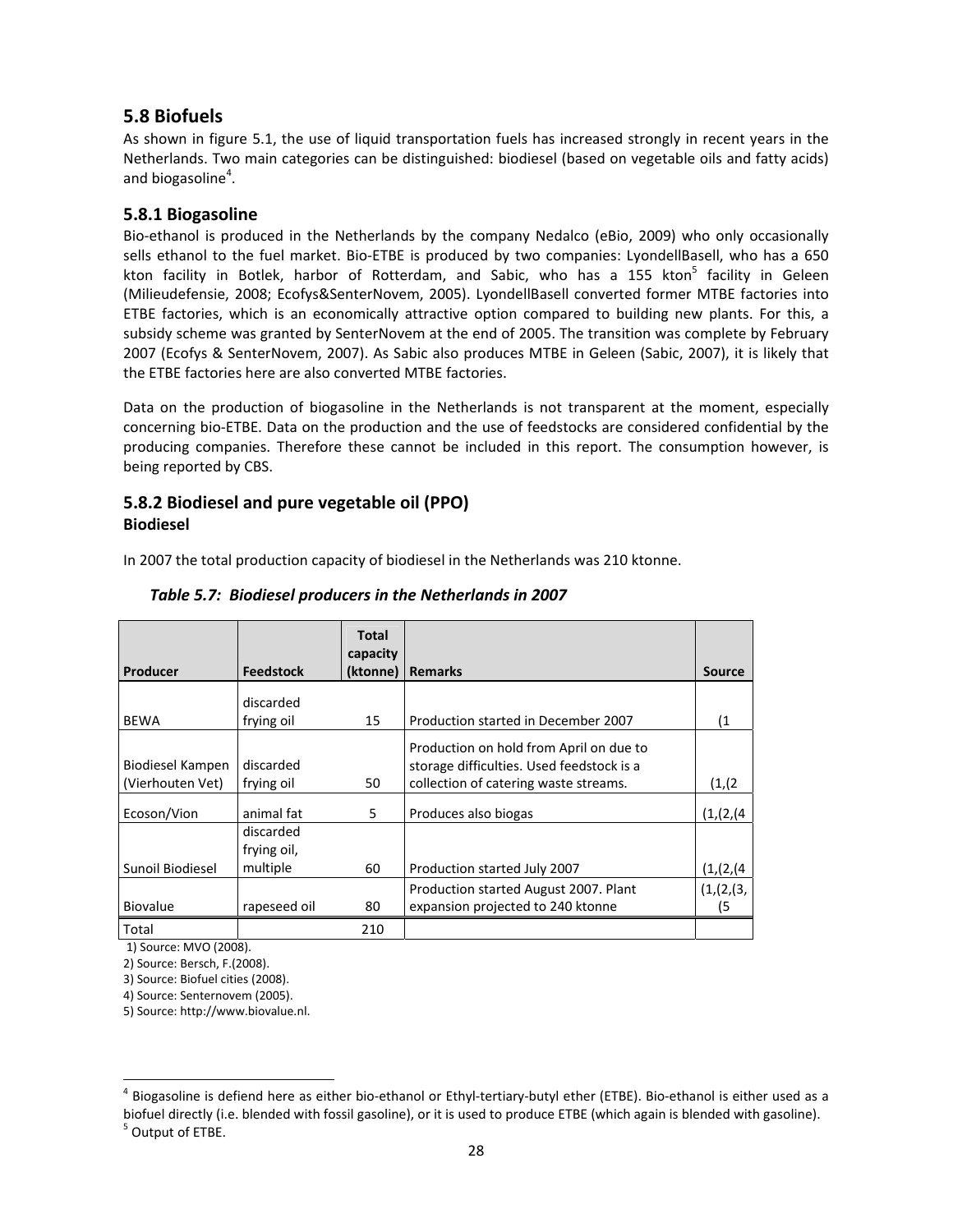Only the company *Biovalue* used rapeseed for their production of biodiesel in 2007. The amount of required rapeseed for the production of 35 ktonne of biodiesel is 105 ktonne, since approximately one third of the total mass of rapeseed can be converted into oil. It is assumed that all rapeseed (raw) needed for this amount of biodiesel has been imported (all locally produced rapeseed is allocated to the production of PPO). The quantities and origins of imported rapeseed are listed in section 8.3.4. The other companies used other sources, mainly discarded frying oil and animal fat.

In 2008, the capacity increased significantly to roughly 520 ktonne (CBS, 2009f). The main cause of this significant discrepancy will be elaborated in chapter 9. As a consequence, a major part of the planned capacity indicated in table 5.7 is now uncertain or at least delayed.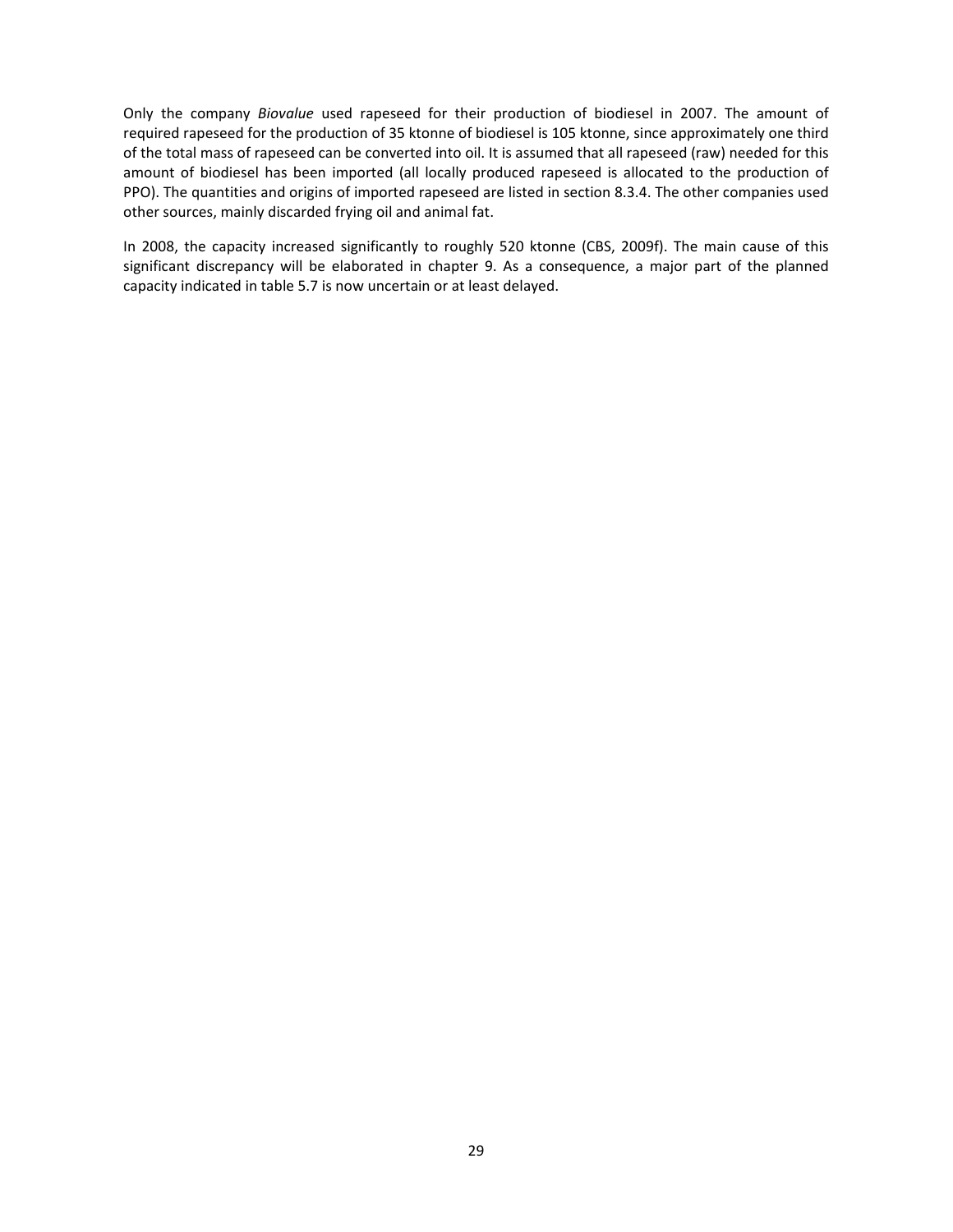| Producer                            | <b>Feedstock</b>        | Capacity | <b>Operational</b> | <b>Source</b> |
|-------------------------------------|-------------------------|----------|--------------------|---------------|
|                                     |                         | (ktonne) | status             |               |
|                                     | New capacity since 2007 |          |                    |               |
| <b>BioDsl</b>                       | discarded frying oil    | $6 - 10$ | start 2008         | (1, 2, 5)     |
| <b>Biofueling</b>                   | multi resources, edible | 200      | start 2008         | (1,(2)        |
|                                     | oils                    |          |                    |               |
| Biopetrol                           | rape and soya oils      | 400      | start 2008         | (1, (2, (4))  |
| Golden Hope / Unimills/Clean energy | multi resources         | 250      | start 2008         |               |
| <b>DutchBioDiesel</b>               | rape oil, edible oils   | 200-250  | start 2009         | (1,(2,(4))    |
| Rosendaal Energy BV                 | multi resources, edible | 250      | start 2009         | (1,(2,(3,(7   |
|                                     | oils                    |          |                    |               |
|                                     | <b>Planned Capacity</b> |          |                    |               |
| Argus Oil                           | rapeseed                | 188      | planned start 2009 | (8            |
| CleanerG                            | edible oils             | 220      | planned start 2009 | (2            |
| Wheb Biofuels                       | multi resources, edible | 400      | planned start 2009 | (1,2,4)       |
|                                     | oils                    |          |                    |               |
| Biovalue2                           | edible oils             | 180      | planned start 2010 | (2            |
| J&S Bioenergy (Mercuria Energy      | edible oils             | 200      | planned start 2010 | (2            |
| Group)                              |                         |          |                    |               |
| Neste Oil                           | edible oils             | 800      | planned start 2011 | (2            |

*Table 5.9: New and planned biodiesel production capacity in the Netherlands since 2007*

1) Source: MVO (2008).

2) Source: Bersch, F.(2008).

3) Source: Biofuel cities (2008).

4) Source: Port of Rotterdam (2008).

5) Source: Senternovem (2005).

6) Source: http://www.biovalue.nl.

7) Source:http://www.rosendaal‐energy.nl.

8) Source: GrainStrategy (2008)

## **Pure vegetable oil (PPO)**

There are seven major producers of PPO in the Netherlands

|  |  |  | Table 5.10: PPO production in the Netherlands in 2007 |
|--|--|--|-------------------------------------------------------|
|--|--|--|-------------------------------------------------------|

| Producer                                 | <b>Feedstock</b>     | Capacity (ktonne) | Sources |
|------------------------------------------|----------------------|-------------------|---------|
| <b>Biovalue</b>                          | rapeseed             | 80                | 1,2,3,6 |
| <b>OPEK Nederland B.V.</b>               | rapeseed             | 0,5               | 2,5     |
| Coöperatie Carnola                       | rapeseed             | 3                 | 2,5     |
| Noord-Nederlandse Oliemolen              | rapeseed             | 5                 | 2,3,4,5 |
| Ecopark Harlingen Holding BV (Oliemolen) | rapeseed             | 30                | 2,5     |
| PPO Groeneveld                           | discarded frying oil | 0,25              | 1,3     |
| Twentsche Oliemolen B.V.                 | rapeseed             | ੨                 | 5,7,8   |
| Total                                    |                      | 121               |         |

1) Source: MVO (2008).

2) Source: Bersch, F.(2008).

3) Source: Biofuel cities (2008).

4) Source: http://www.solaroilsystems.nl.

5) Source: Senternovem (2005).

6) Source: http://www.biovalue.nl.

7) Source: TC Tubantia.

8) Source: Solaroilsystems (2009)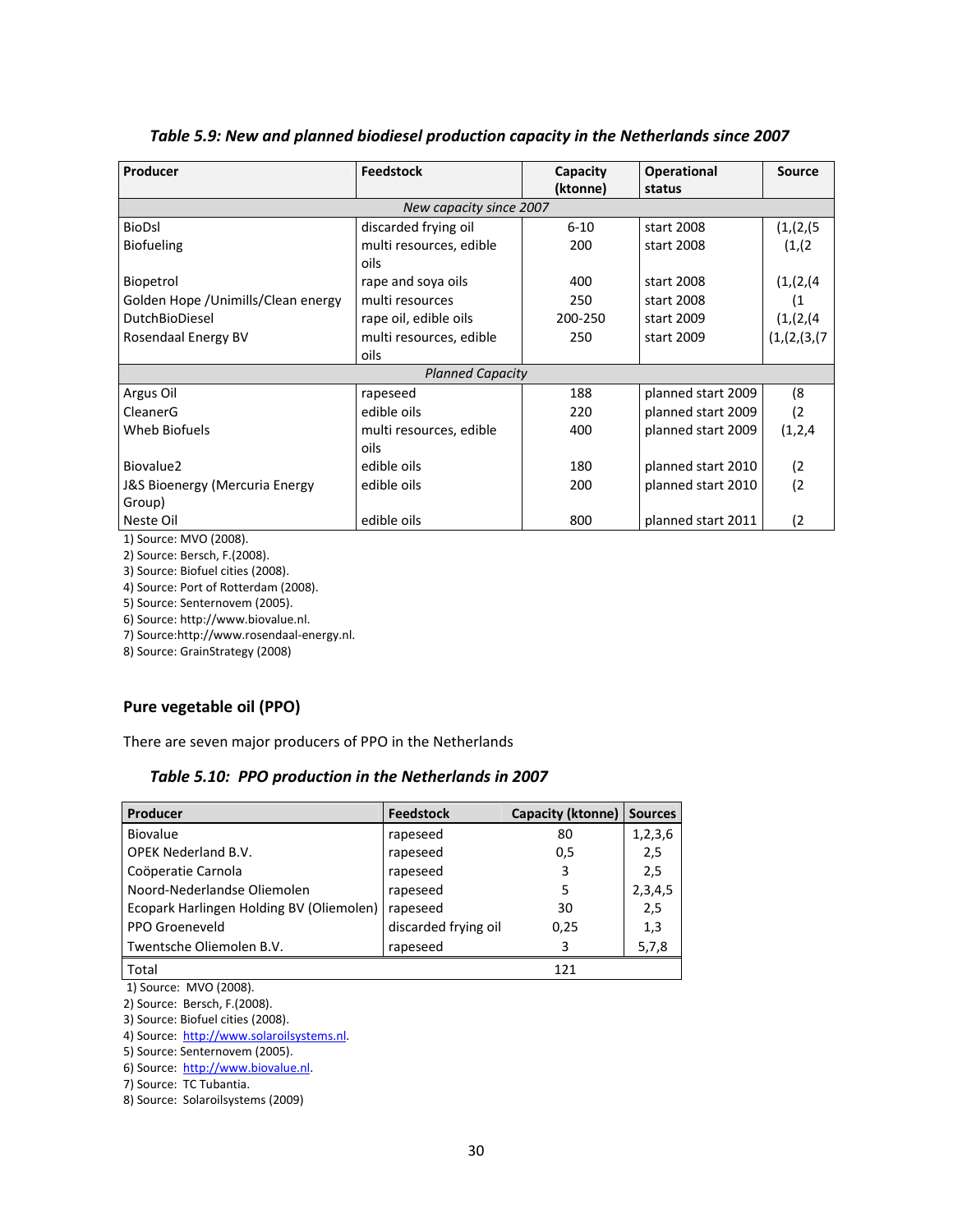The feedstock used for production is mainly rapeseed. Most PPO producers form co-operations with rapeseed‐producing farmers. Produced rapeseed is collected and crushed locally.

### *Table 5.11: Overview of feedstock required for production PPO*

| Feedstock                                      | ktonne |
|------------------------------------------------|--------|
| Total amount of PPO produced                   | 42,25  |
| Total amount PPO produced from rapeseed oil    | 42     |
| Total amount of rapeseed required $^{(1)}$     | 126    |
| Total amount of domestic rapeseed production   | 11,8   |
| Amount of rapeseed imported for PPO production | 114,2  |

Source: MVO (2008).

1) For the calculation of needed amount of rapeseed: Of rapeseed 1/3 is processed into oil, 2/3 of the rapeseed is converted into rapecake.

Currently, there is no new production capacity of PPO being planned except for a plant expansion by the company Biovalue that produces also PPO next to biodiesel. Their total PPO capacity is currently around 80 ktonne but is planned to grow up to around 240 ktonne.

## **5.9 Biomass use in new industries**

## **5.9.1. Developments in the food processing industry**

The Dutch FNLI (Federation of the Dutch Food and Grocery Industry) is the umbrella organisation for all companies and trade associations (food and non‐food) and represents the common interests of its members. The annual turnover of all members of the FNLI is approximately 50 billion Euros, and the industry sector employs more than 140.000 people in the Netherlands.

As shown in table 4, the Dutch Government and various industry sectors agreed with the agricultural sector on Energy Covenant "Clean & Efficient Agricultural sector"

Targets for 2020 are:

- 2% energy saving per year
- 30% reduction of GHG
- 20% of energy is sustainable.

The entire agricultural sector has the target to use 200 PJ, of which the food and grocery industry has a large share: about 75 –125 PJ. This is a very ambitious target, given the current estimated use of 0.4 PJ in 2006. It is also an ambition, and not an obligation.

The expectation is that the ambitious targets can be reached by making efficient use of so‐called high‐risk waste streams, and waste streams which are currently not utilized. The main conversion route will likely be anaerobic digestion of these waste streams, producing biogas (and optionally subsequently electricity and heat). Another route is the production of liquid biofuels from e.g. used fats, or production of ethanol (EZ, 2008c).

However, a leading principle is and remains the use biomass for the application with the highest profit. In other words, if biomass streams can be sold more profitably for other uses (e.g. as animal feed), they not be utilized for energy purposes (Alfing, 2009).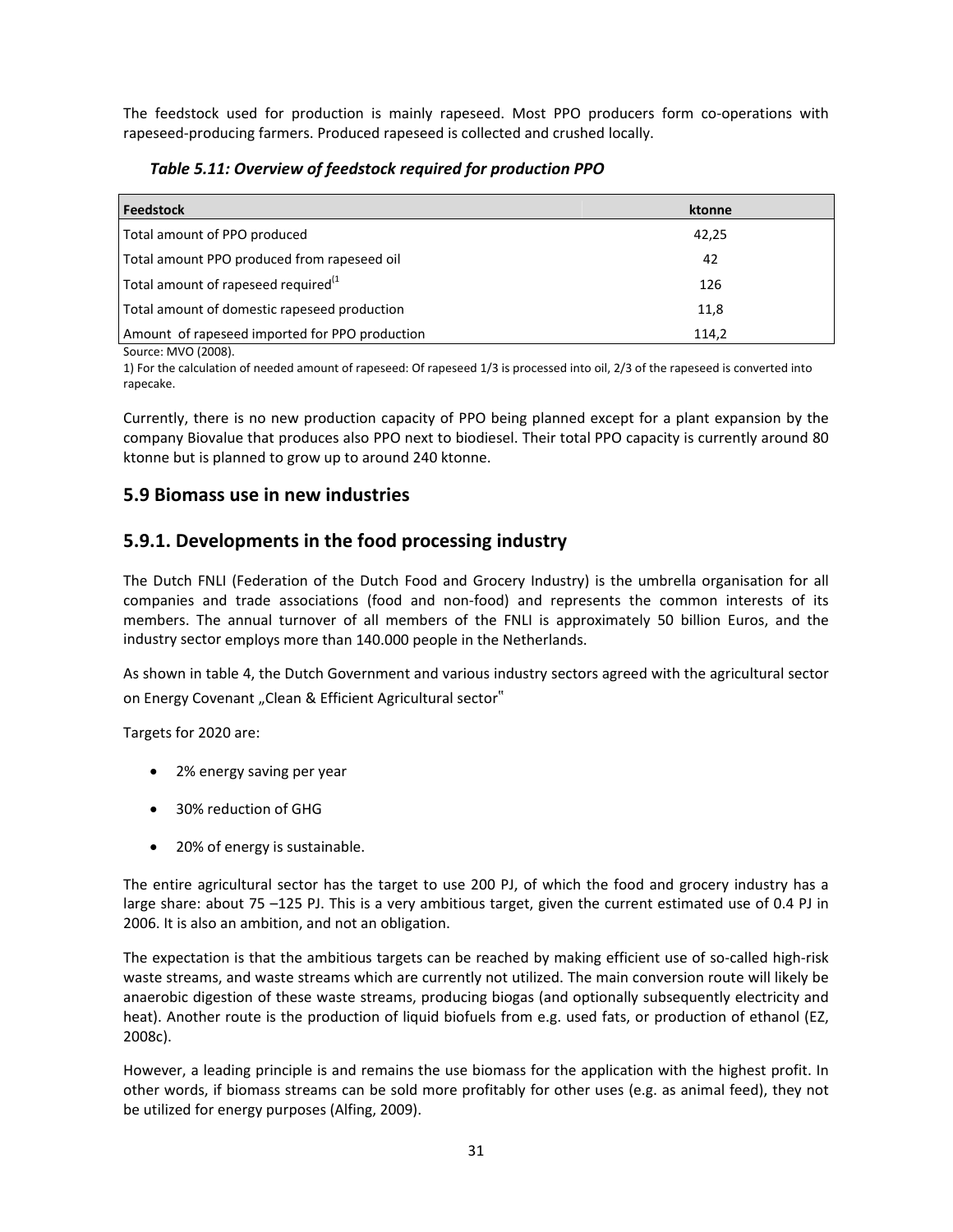In an explorative study, Budding and Blok (2009) investigated the financial feasibility of using more biomass from the food‐processing sector for anaerobic digestion. Their main conclusions were that utilization of biomass by‐products can only be feasible if:

- A subsidy is available for the renewable energy produced
- Sufficient biomass material is available within the close vicinity of the digester
- The biomass waste streams are available at negative costs (i.e. otherwise a fee has to be paid for their processing)
- There is a heat demand close to the digester, or (preferably) the biogas can be used directly in the near vicinity
- The digestate can be used as fertilizer

From the literature and an interview with a coffee –processing company in the Netherlands, it became clear that in a few cases, already biomass waste streams (e.g. spent coffee ground, rejected food products, animal fats, manure) and waste water are used to produce either process steam (in boilers) or biogas (through digesters). Some companies such as sugar producer Suikerunie (Backx, 2009) and dairy producer Campina (van Kasteren, 2008) have started to build pilot plants, which typically produce a few hundred TJ of biogas per year. However, given the limitations mentioned above, many companies in the food processing industry are reluctant to invest on a large scale in bioenergy production.

## **5.9.3 Developments in the cement industry**

Within the Netherlands, ENCI Maastricht is the largest cement factory in the Netherlands, and the only one utilizing biomass. In 2007, ENCI Maastricht produced almost 1.4 million tonnes of cement, and about 900,000 tonnes clinker (which are largely used internally for cement production). Producing cement is a very energy‐intensive process, and ENCI Maastricht alone consumes annually about 3.1 PJ primary energy, which is a little less than 1% of the total primary energy demand of the Netherlands. It has been strongly increasing its use of biomass waste streams from 0% in 1996 to 44% in 2007, equalling a biomass use of 1.49 PJ (compared to 1.3 PJ in 2006), and leading to an overall GHG emission reduction of 28% compared to 1990. Sewage sludge is the principal biomass source, other biomass feedstocks being still significant quantities of bone meal, paper sludge and plastic‐paper derived fuel.

For more information on the use of biomass in the Dutch cement industry, we refer to the Dutch case study on the cement industry, available at the EUBIONETIII website (Junginger, 2009).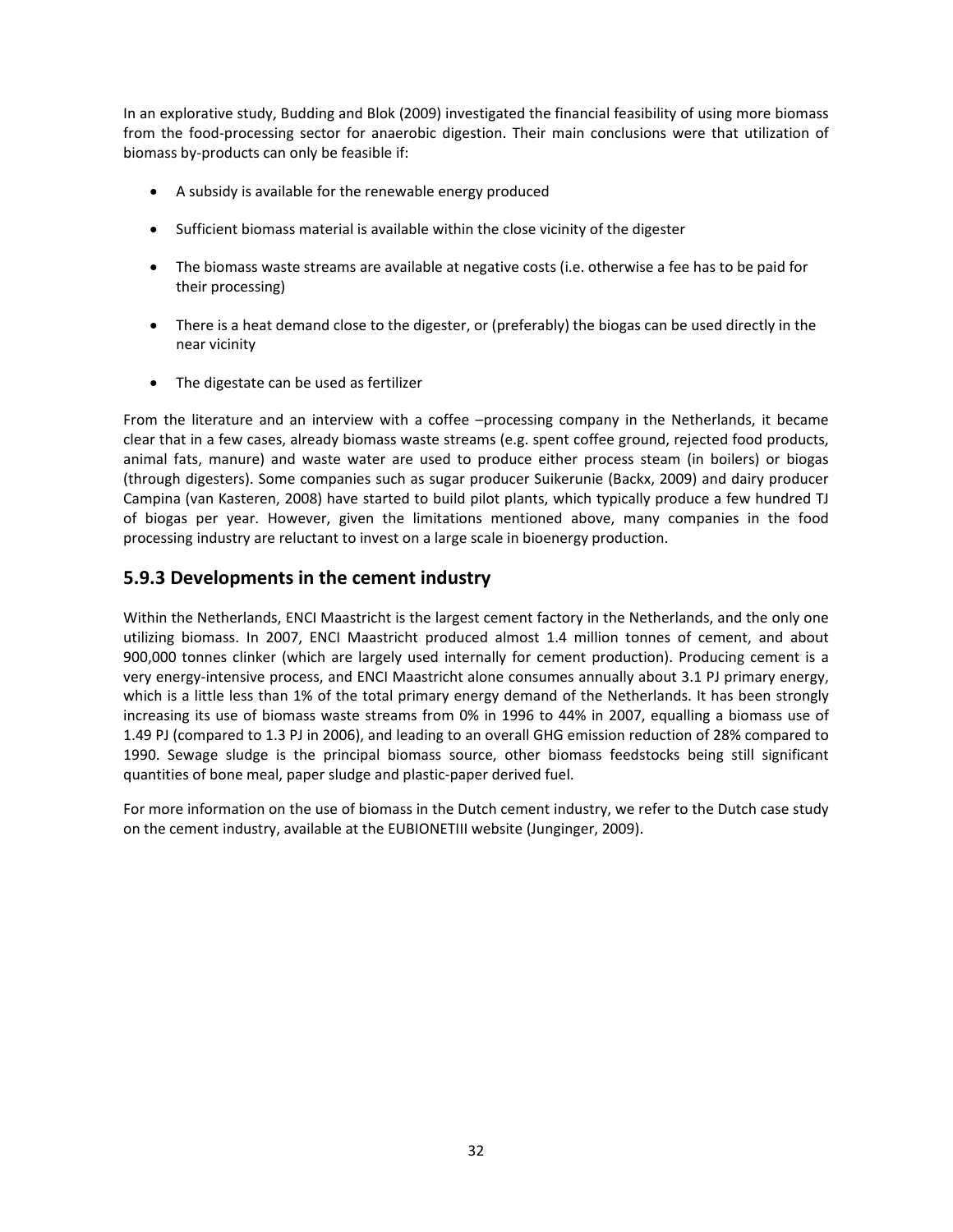## **6. Biomass Prices**

Prices of liquid biofuels have been fluctuating significantly between 2007‐2009, as shown in Figure 6‐1 for ethanol (in comparison with gasoline and the crude oil price), and Figure 6‐2 for rapeseed methylester (RME, one of the main types of biodiesel) and rapeseed oil (in comparison with diesel). As a reference, in the graphs, the prices of gasoline and diesel have been included. However, these prices are at the pump, whereas ethanol and biodiesel prices are measures free on board (FOB) in the Rotterdam harbor, and thus do not include distribution costs to the pump. Also, the fossil fuels are given including value added tax and fuel tax of about 12.1 €/GJ for gasoline, and about 8 €/GJ for diesel.

As can be seen in figure 6‐1, the price of ethanol seems to be strongly correlated with the price of crude oil. When neglecting the fuel tax on ethanol (i.e. when one would assume that ethanol would receive a tax exemption), ethanol could clearly compete competitively with gasoline seems (although the cost of distribution to the pump still would needs to be included to allow a direct comparison).



Figure 6‐1 Price development of Ethanol (delivered FOB to Rotterdam) in comparison to gasoline prices (at the pump, including VAT and fuel taxes (about 12.1 €/GJ) over the period March 2007‐ June 2009. For comparison, also the crude oil price is shown. Data sources: ethanol (Nidera, 2009) gasoline prices (CBS, 2009q), crude oil price (Indexmundi, 2009).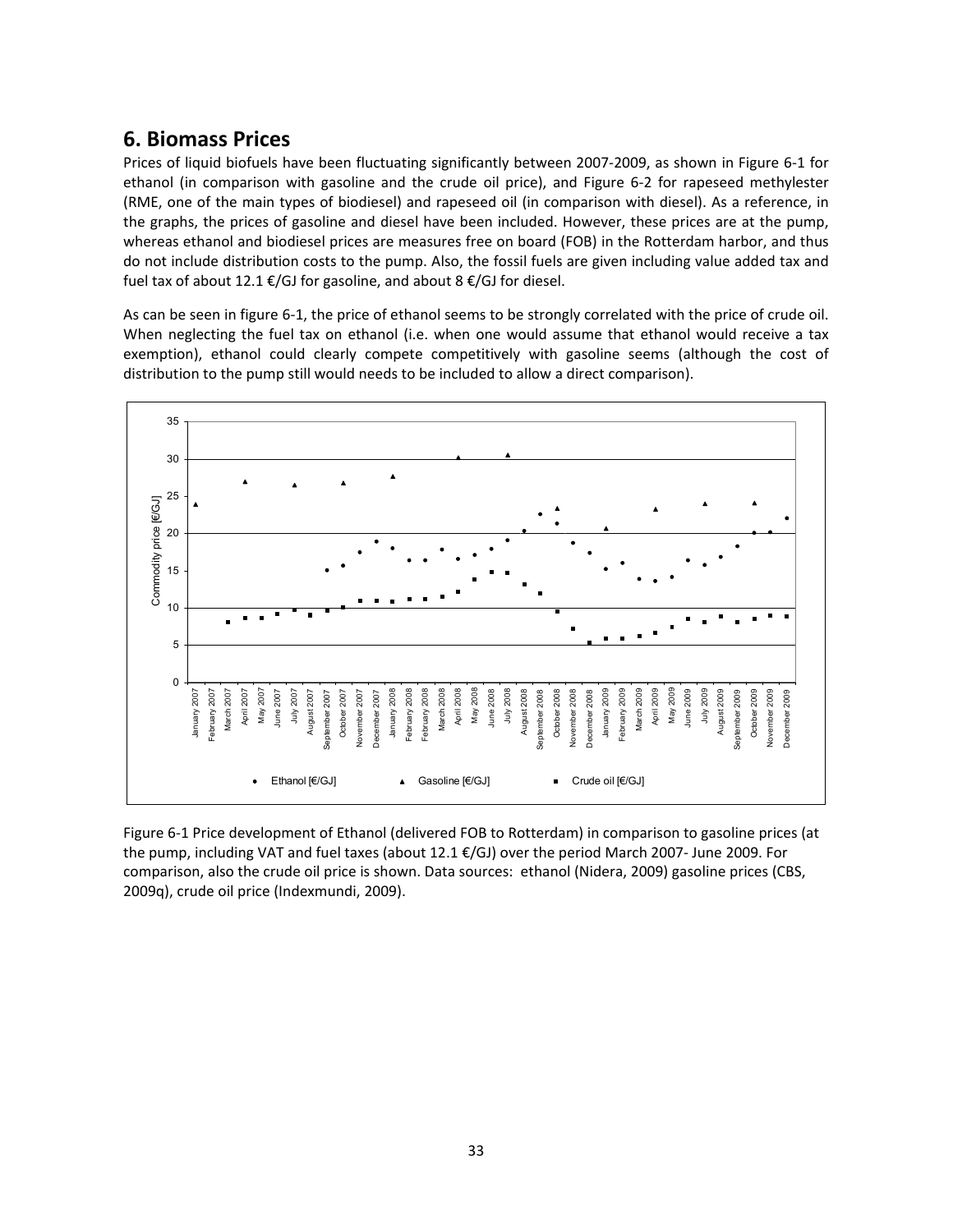When comparing the prices of biodiesel and the feedstock used for biodiesel, it is remarkable that both prices are almost identical, and in a few cases, rapeseed oil is even more expensive than RME (see Figure 6‐ 2). This is likely caused by the US splash and –dash subsidy (see section 8.3.2). Compared to fossil diesel, biodiesel is not competitive, especially as biodiesel (opposed to PPO, which is exempted from the tax) is taxed about 8 €/GJ (on top of the prices shown in figure 6.2).Even with the fuel tax included, fossil diesel was always cheaper than RME over the period 2007‐2009.

Note also, that between the different kind of imported monoalkylesters, there are quite significant differences in prices. For example, the average price of monoalkylesters from Germany (very likely almost 100% RME) over 2008 was 23,69 €/liter, while monoalkylesters from the US (most likely soy‐bean oil based) cost on average 18,73 €/liter. An overview of the average annual costs of monoalkylesters differentiated by country is given in Appendix 3. For a comparison of various prices of biodiesel, fossil diesel and PPO, see Table 6.1.



Figure 6‐2 Price development of RME (Rapeseed methyl ester) and rapeseed oil, both delivered FOB Rotterdam, in comparison with diesel (at the pump, including VAT, fuel taxes of about  $8 \epsilon/GJ$ ) over the period March 2007‐ June 2009. Data sources: rapeseed oil and RME (Nidera, 2009), diesel prices (CBS, 2009q), crude oil price (Indexmundi, 2009).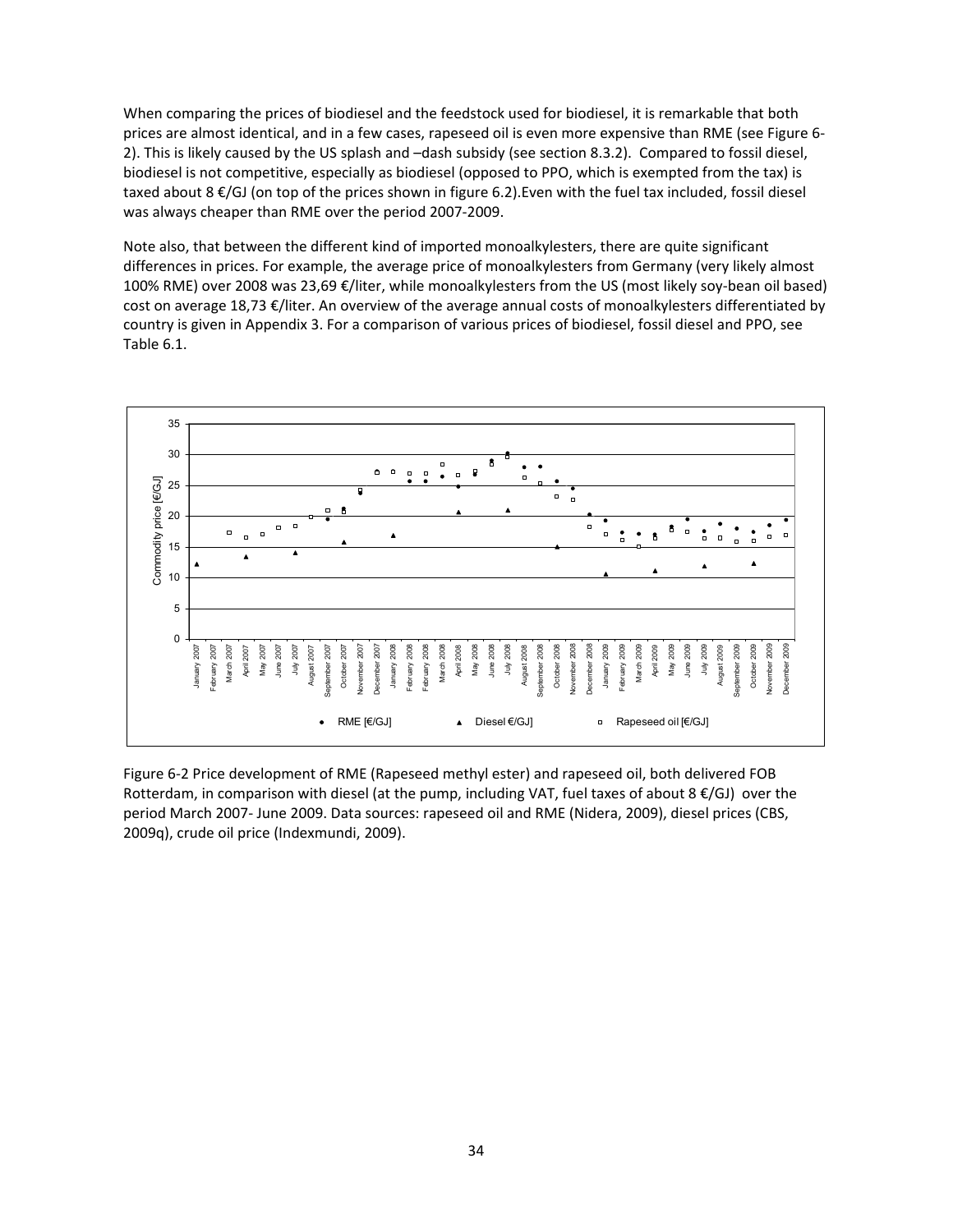|                                             | <b>Energy content</b><br>(MJ/kg) | <b>Density</b><br>(kg/l) | <b>Energy content (MJ/I)</b> | Price $(€/I)^{(3,(4,(5))}$ | Price $(\epsilon/GJ)^{(2,(4)}$ |
|---------------------------------------------|----------------------------------|--------------------------|------------------------------|----------------------------|--------------------------------|
| Feedstock                                   |                                  |                          |                              |                            |                                |
| Rapeseed                                    | <b>NA</b>                        | NA.                      | NA.                          | 0,31                       | <b>NA</b>                      |
| Discarded frying oil <sup>(6</sup>          | 36,00                            | 0,93                     | 33,48                        | 0,2                        | 5,97                           |
| End product                                 |                                  |                          |                              |                            |                                |
| Monoalkylesters (imported)"                 | 36,93                            | 0,89                     | 32,69                        | 0,64                       | 19,58                          |
| Biodiesel (selling price) $(1)$             | 36,93                            | 0,89                     | 32,69                        | 1,03                       | 31,51                          |
| Pure vegetable oil (PPO) <sup>(2</sup>      | 36,00                            | 0.93                     | 33,48                        | 0,72                       | 21,51                          |
| Fossil Diesel (selling price) <sup>(3</sup> | 45,40                            | 0,85                     | 38,60                        | 1,03                       | 26,68                          |

#### *Table 6.1: Prices and characteristics of (bio)diesel and biodiesel feedstocks\**

\* Prices fluctuate throughout the year, as shown in figure 6‐1. This table provides indicative prices.

1) Source: CBS ‐ Biobrandstoffen ‐ overzicht 2008

2) Source: Solaroilsystems

3) Source: BOVAG

4) Source: Fuelswitch, http://www.fuelswitch.nl/index.php?mod=pages&item=28. Biodiesel prices can range from 1,03 to 1,50 €/l 5) Source: MVO (2008)

6) Source: Rabou (2006). In this article discarded frying oil has an energy content of 38 MJ/kg, similar to the energy content of vegetable oil. However, as we use a LHV for PPO of 36 MJ/kg we use the same numbers for discarded frying oil here as well. 7) Source: CBS import & export of products(2009). The main share of imported monoalkylesters is biodiesel, therefore the energy content of monoalkylesters is assumed to be identical to the energy density of biodiesel

In comparison to liquid biofuels, prices for wood pellets have remained more stable (see Figure 6‐3). In direct comparison with coal, wood pellets are far from competitive. However, in mid‐2008, coal prices reached up to 4,5  $E/GJ$ . Combined with an added value of avoided CO<sub>2</sub>-emissions, this brought wood pellets on the edge of direct competitiveness for electricity production. Since then, coal prices have declined again to lower levels, and thus wood pellets still require policy incentives to make their use as fuel for electricity production economically viable.



Figure 6‐3 Price development of wood pellets delivered CIF Rotterdam, including VAT for bulk delivery of 5000 tonnes wood pellets by ocean vessel between 2007‐2009 (Source: Pellets@las, 2009), compared to imported coal from non‐EU countries (Source: CBS, 2009r)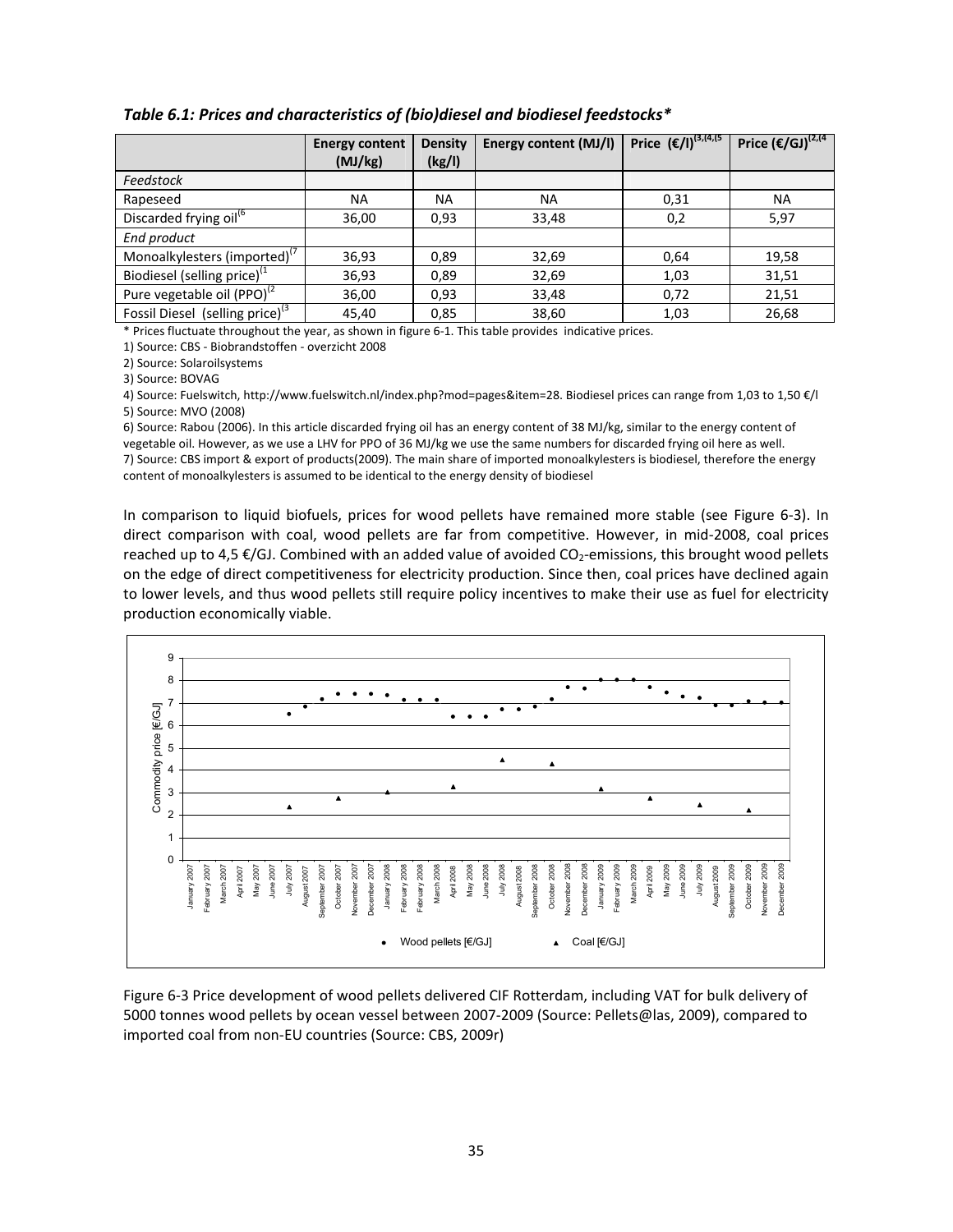## **7. Biomass Import and Export**

## **7.1 Waste streams (not updated for 2009)**

### **7.1.1 General import and export of biomass waste streams**

A general overview regarding 'green' biomass waste flows that come in and go out of the Netherlands is currently lacking. This is mainly because no permit or allowance is required for exporting or importing 'green' biomass. Nevertheless, one can assume import and export of agro residues, the main 'green' biomass waste flows, to be negligible because of the high moisture content of the streams and the wide diffusion of feedstock causing significant logistic difficulties. In addition, specific 'green' flows that are being imported and exported are reported by Dutch sectoral organisations like 'Probos' (clean residue wood) and 'MVO' (discarded frying oil and animal fat). Therefore, it is reasonably possible to compile a viable overview of imported and exported 'green' biomass waste suitable for energy purposes. This overview is presented in table 7.1.

| Table 7.1: Domestic production, import and export of biomass waste streams, which are suitable |  |
|------------------------------------------------------------------------------------------------|--|
| for energy purposes in 2007                                                                    |  |

| <b>Biomass waste stream</b>       | LHV biogenic <sup>(1</sup> | <b>Domestic production</b> |      | Import        |                          | <b>Export</b> |      |
|-----------------------------------|----------------------------|----------------------------|------|---------------|--------------------------|---------------|------|
|                                   | TJ/ktonne                  | ktonne                     | PI   | <i>ktonne</i> | PI                       | <i>ktonne</i> | PI   |
| Green'                            |                            |                            |      |               |                          |               |      |
| Fresh residue wood                | 10,2                       | 1000                       | 10,2 |               |                          |               |      |
| Residue wood from wood processing | 15,6                       | 351,5                      | 5,5  | 78,5          | 1,2                      | (2)           |      |
| industry                          |                            |                            |      |               |                          |               |      |
| Discarded frying oil              | 38                         | 60                         | 2,3  | 60            | 2,3                      |               |      |
| Animal fats                       | 25                         | 206                        | 5,1  | $352^{(6)}$   | $8,8^{(6)}$              | 305           | 7,6  |
| Animal meal                       | 22                         | 46                         | 1    |               | $\overline{\phantom{0}}$ |               |      |
| Orange'                           |                            |                            |      |               |                          |               |      |
| Used wood (A, B, C quality)       | 15,4                       | 1485                       | 22,9 |               | $\overline{\phantom{0}}$ | 1.160         | 17,9 |
| Municipal solid waste (MSW)       | $3,9 - 4,4^{(3)}$          | 10.551                     | 41,1 |               | $\overline{\phantom{a}}$ | 182           | 0,8  |
| Papers sludge                     | 1,6                        | $3.000^{(4)}$              | 4,8  |               | $\overline{\phantom{a}}$ | 39,5          | 0,1  |
| Refuse Derived Fuel (RDF)         | $4,0 - 4,9^{(6)}$          | 197,5                      | 0,8  | 27.5          | 0.1                      | 203           | 0,8  |
| <b>Total</b>                      |                            |                            | 93,7 |               | 12,4                     |               | 27,2 |

1) the lower heating value that can be attributed to the biogenic fraction in the waste stream. Values, if not indicated otherwise, are taken from Rabou et al (2006). These are based on wet tonnes. The biogenic energy content for mixed municipal waste and RDF differs depending on the composition of the waste stream.

2) Residue wood from wood processing industry was not exported as raw material, only in the form of end‐use energy carriers like pellets after processing. These end-use energy carriers represent 87 ktonne existing for 85% out of energy pellets, 8% firewood, and 7% others (Leek et. al, 2009)

3) MSW Rabou et al (2006) propose an energy content of 8.4 TJ/ktonne for MSW. Other sources report 10 MJ/kg (Duurzame energie in Nederland, 2007), but in this study, we do use the more conservative value of 8.4. The biogenic fraction of the waste is assumed to be 47% following SenterNovem's protocol for the monitoring of sustainable energy (2006) the LHV for the biogenic fraction will be => 8.4 TJ/ ktonne \* 0.47 = 3.9 TJ/ktonne. After mechanical treatment of MSW a part of the residual fraction is being exported the average LHV for the biogenic fraction of this stream is 4.4 TJ/ktonne **(**see appendix 5 for the calculation of the LHV**)**  4) rough estimate taken from Koppejan et al (2005)

5) While the RDF produced in the Netherlands is exported the RDF being consumed in the Netherlands is imported. The streams have different (average) LHV's of the biogenic fractions, respectively 4.0 and 4.9 (see appendix 5 for calculation of LHVs).

6) Only about 30% of this amount is actually used for energy purposes (Bergmans, 2009)

In 2007, the imports of green and orange amounted to a total of 12,4 PJ. Primary imported streams were animal fat and discarded frying oil. The animal fat, however is only partly being used for energy purposes (approximately 30% (Bergmans, 2009)). Regarding import and export of 'orange' waste, one needs to have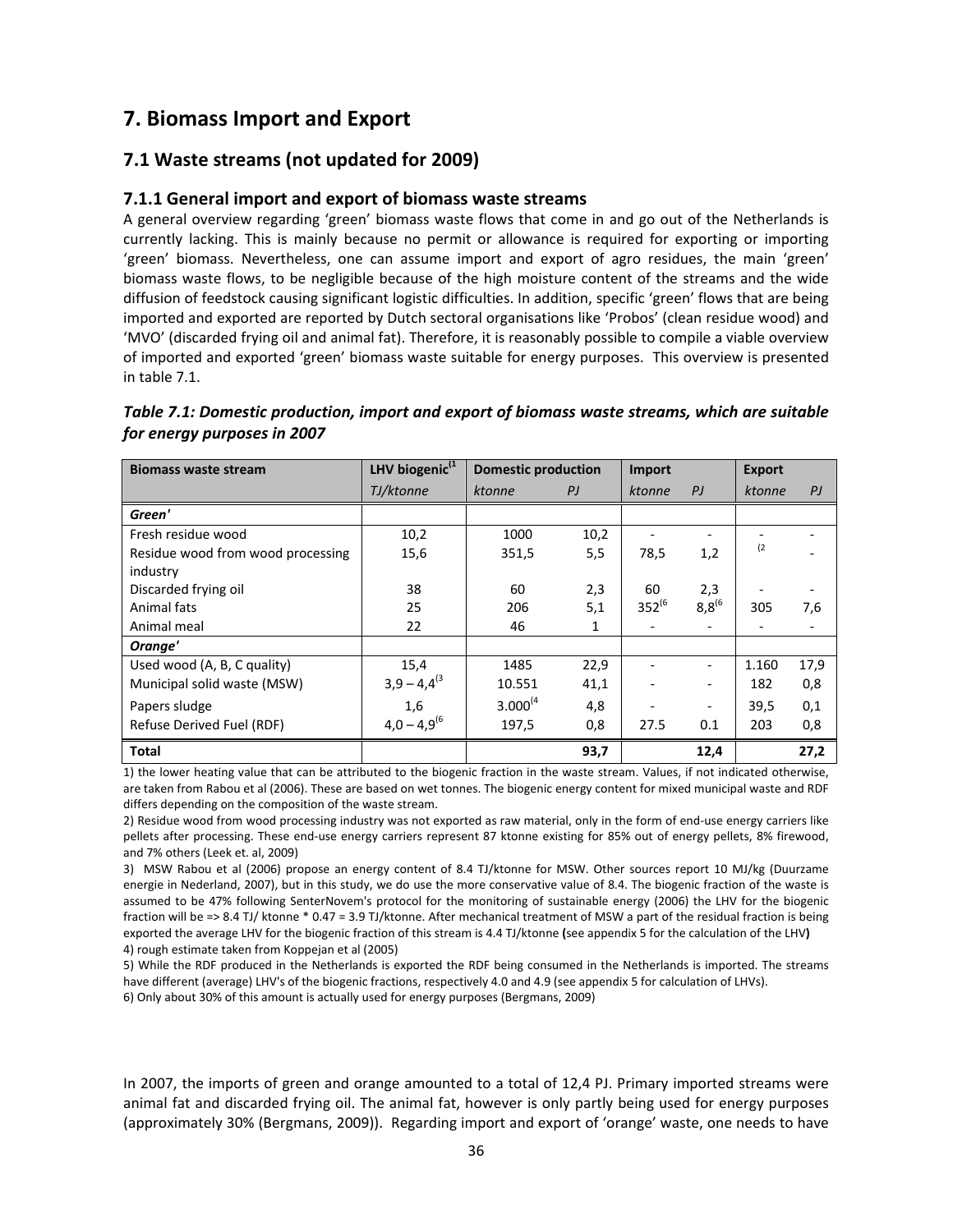a permit. In the Netherlands these permits are handed out by the Dutch ministry of environment (VROM). They include a detailed description of the type/composition of the waste, the permitted amount of waste, the amount of transports a year, and the end-use(s) of the transported waste. Parties that own a permit are obliged to report every transport through a transport form. This form includes the date of transport and the amount of transported waste. While the permits are handed out by VROM, SenterNovem is the party who safeguards the database of existing permits and who registers the transport forms. In that way, SenterNovem has a clear image on the amount of imported and exported 'orange' biomass waste streams. The SenterNovem database is used to determine import and export quantities of 'orange' biomass waste flows and defining the average Lower heating value (LHV) that can be attributed to the biogenic fraction in the imported and/or exported MSW and RDF waste‐streams (based on their composition, for calculation see appendix 5). The SenterNovem database will be referred to as the EVOA database (2009).

### **7.1.2 Specific export of waste used for energy purposes**

Export in 2007 was quite substantial (15.7 PJ, of which 11,7 used wood) and accounted for roughly 30% of domestic production. Table 7.2 shows the actual use for energy purposes of exported biomass waste streams.

| <b>Biomass waste stream</b>                | <b>LHV</b><br>biogenic <sup>(1</sup> | <b>Export</b> |      | use of exported<br>biomass for energy |      |
|--------------------------------------------|--------------------------------------|---------------|------|---------------------------------------|------|
|                                            |                                      |               |      | purposes                              |      |
|                                            | TJ/ktonne                            | ktonne        | PI   | ktonne                                | PJ   |
| Green'                                     |                                      |               |      |                                       |      |
| Fresh residue wood                         |                                      |               |      |                                       |      |
| Residue wood from wood processing industry |                                      | (2)           |      | (2)                                   |      |
| Discarded frying oil                       |                                      |               |      |                                       |      |
| Animal fats                                | 25                                   | 305           | 7,6  | $100^{(3)}$                           | 2,5  |
| Animal meal                                |                                      |               |      |                                       |      |
| Orange'                                    |                                      |               |      |                                       |      |
| Used wood (A, B, C quality)                | 15,4                                 | 1.160         | 17,9 | 760                                   | 11,7 |
| Municipal solid waste (MSW)                | $4,4^{(4)}$                          | 182           | 0,8  | 137                                   | 0,6  |
| Papers sludge                              | 1,6                                  | 39,5          | 0,1  | 36                                    | 0,1  |
| Refuse Derived Fuel (RDF)                  | $4,0^{(4)}$                          | 203           | 0,8  | 203                                   | 0,8  |
| <b>Total</b>                               |                                      |               | 27,2 |                                       | 15,7 |

*Table 7.2: Actual use of exported biomass waste streams for energy purposes*

1) the lower heating value that can be attributed to the biogenic fraction in the waste stream. Values, if not indicated otherwise, are taken from Rabou et al (2006). These are based on wet tonnes. The biogenic energy content for MSW and RDF differs depending on the composition of the waste stream.

2) Residue wood from wood processing industry was not exported as raw material only in the form of end‐use energy carriers like pellets after processing. These end-use energy carriers represent 87 ktonne existing for 85% out of energy pellets, 8% firewood, and 7% others (Leek et. al, 2009).

3) This figure is based on the crude assumption that the application of exported animal fat is comparable to the Netherlands, meaning 34% is used for energy purposes => 0,34 \* 305 ktonne = 100 ktonne.

4) See appendix 5 for the calculation of the LHV.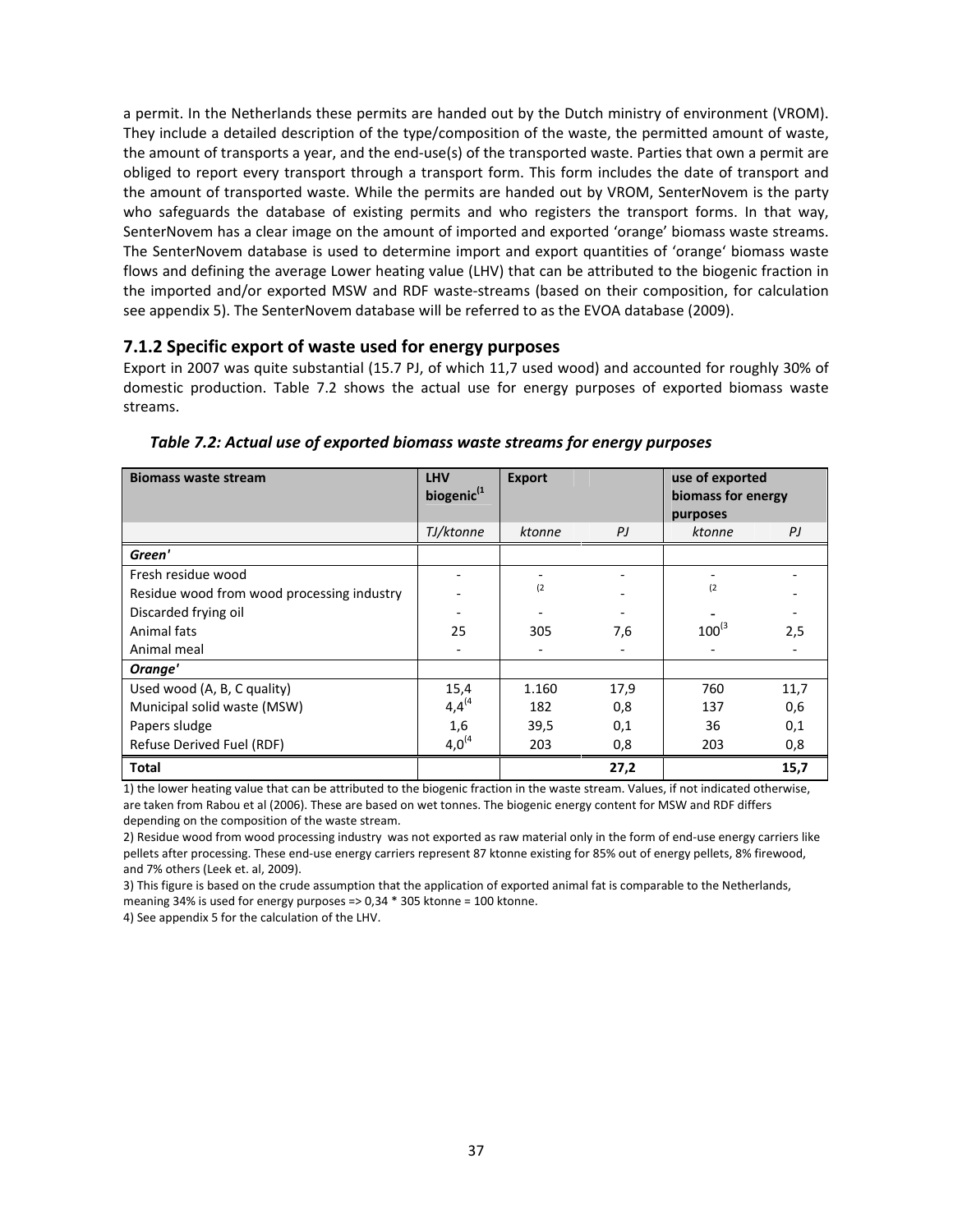## **7.2 Electricity: Co‐firing6**

### **7.2.1 Import countries of biomass used for co‐firing**

Biomass for co‐firing is mainly imported: in recent years the use of domestic biomass is between 22 and 24 percent. Important import countries for 2009 are Canada, the United States and Western Europe, mainly Portugal. Especially the United States gained its share in recent years by increasing wood pellet production.

## **7.2.2 Import countries of specific biomass**

### **Woody biomass**

The largest part of the biomass used in co-firing concerned wood pellets. Other forms of woody biomass were residue wood, wood dust and B‐wood. In 2009 main international trading routes were Canada and the USA, next to inland production.

### **Other solid biomass**

The fraction of other solid biomass streams was in 2009 very low. In total around 150 ktonne other solid biomass was consumed, mainly domestically sourced. In the Netherlands the use of solid biomass, apart from wood pellets, wood chips and wood waste decreased in recent years to the level of 2009.

### **Liquid biomass**

As revealed in earlier chapters, no liquid biomass is imported in 2007 or 2008, due to uncertainty about the sustainability of the fuel and the withdrawal of MEP subsidy. In earlier years, palm oil, which was the major liquid biomass type, was mainly imported from Southern Asia. According to Milieudefensie (Organisation for Environmental protection) the main countries were Malaysia and Indonesia.

 $6$  The data is this paragraph is based on interviews, annual reports and environmental reports. Due to estimation of both volumes of biomass (to bridge missing data points) and heating values, the data in this paragraph can differ somewhat from the aggregated data published by the Dutch statistical office CBS.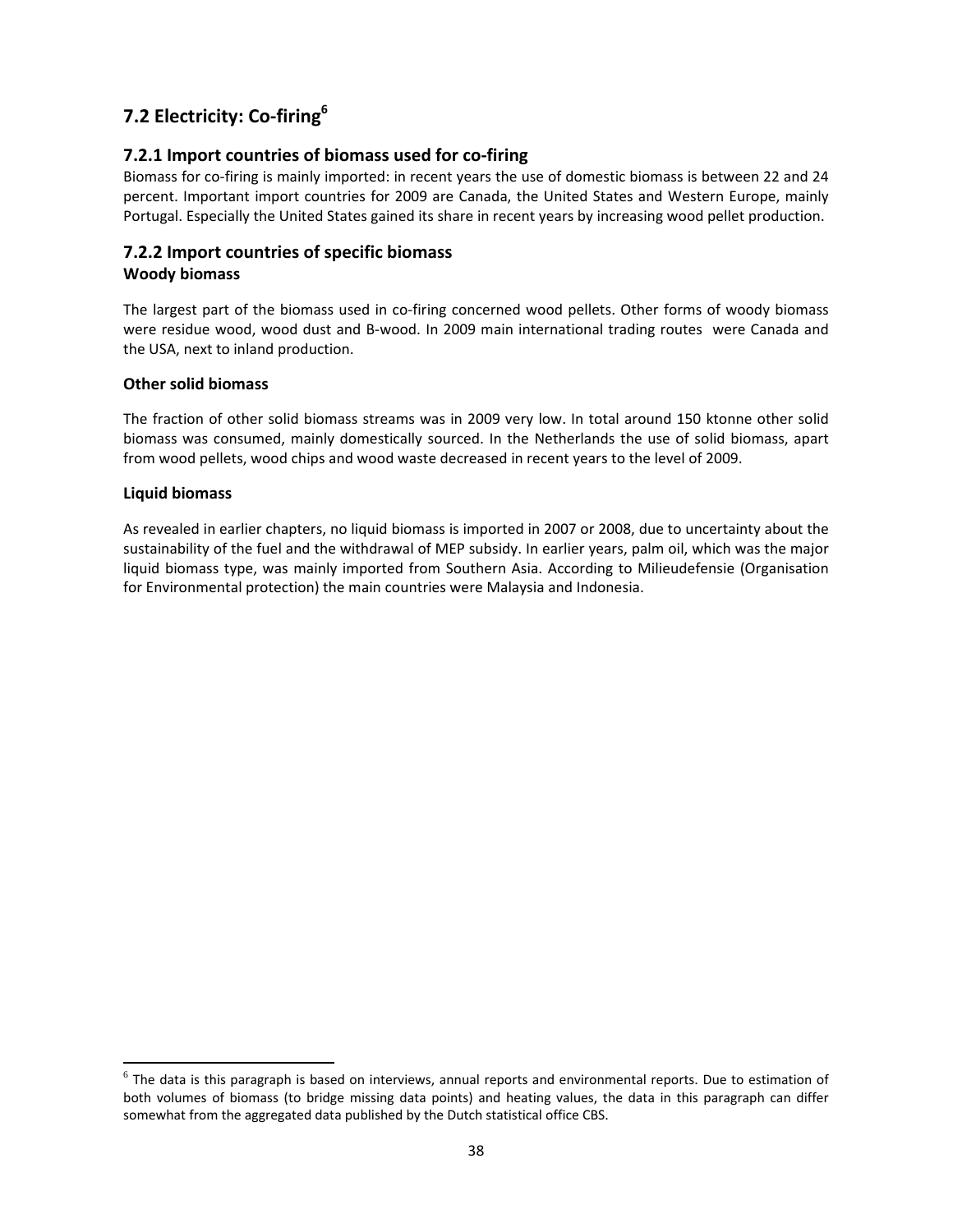

## *Figure 7.1: Origin of the biomass used for co‐firing in Dutch power plants in 2009*

Source: environmental reports, annual reports, interviews.

|                                    | 2009                             |                                    |
|------------------------------------|----------------------------------|------------------------------------|
|                                    | <b>Total consumption</b><br>(TJ) | <b>Domestic</b><br>production (TJ) |
| Wood pellets                       | 22124                            | 1575                               |
| Wood chips                         | 3759                             | 3759                               |
| Waste wood                         | 100                              | 100                                |
| Non-wood biomass<br>(agricultural) | 1049                             | 937                                |
| Other solids                       | 160                              | 160                                |

Source: environmental reports, annual reports, interviews.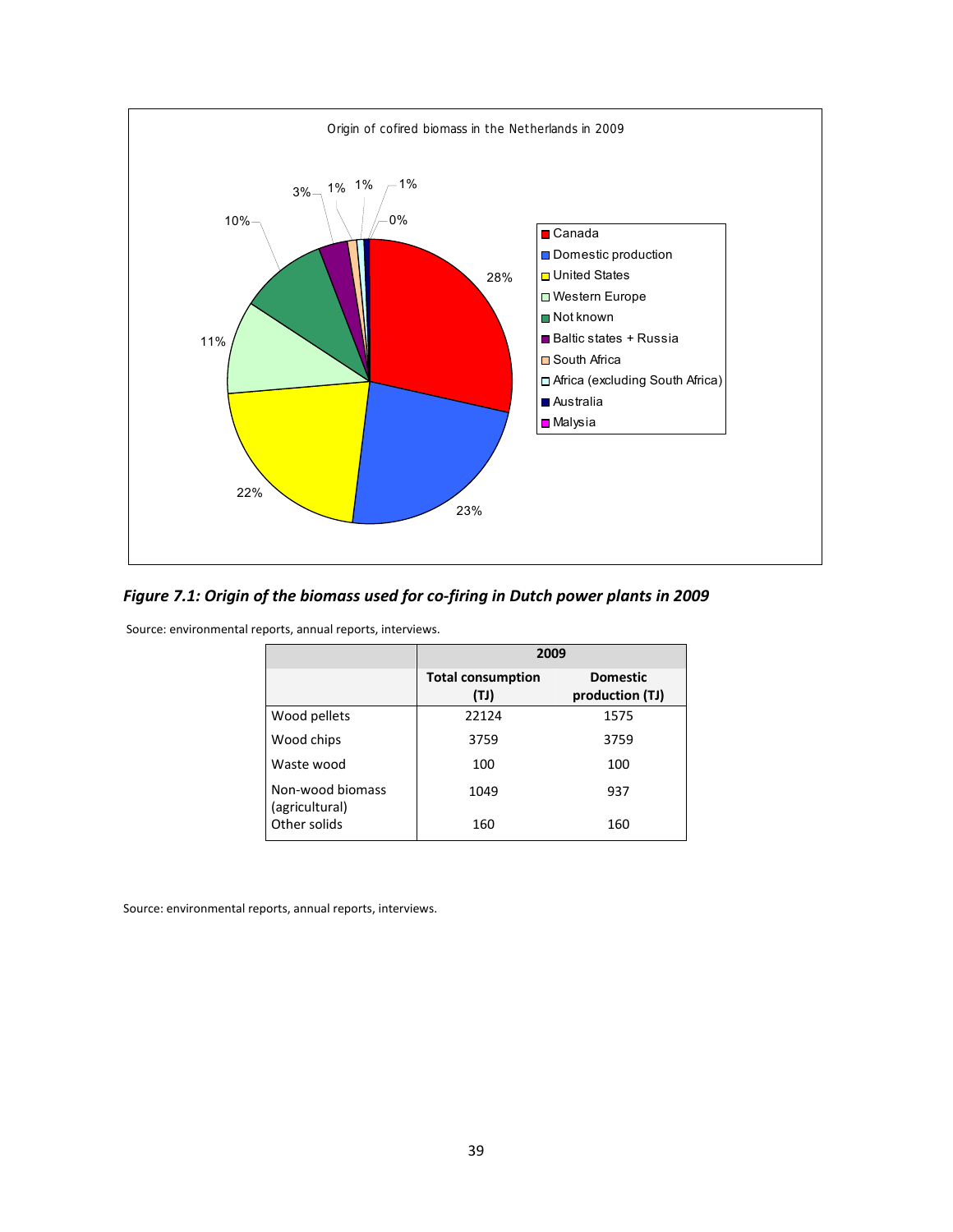## **7.3 Biodiesel**

## **7.3.1 General domestic flows of biodiesel and biogasoline**

The arable crop area in the Netherlands is too small to produce sufficient amounts of biofuels to meet the Dutch biofuels policy targets (see chapter 2). Therefore, the Netherlands have been relying on imports of biodiesel (and ethanol, see section 7.3.2). Also feedstock needed to produce biodiesel has been imported.

In table 7.5 and figure 7.5 the main characteristics of the biodiesel and gasoline flows in the Netherlands are given for 2008 and 2009.

|                              | Pure biodiesel   | <b>Blended biodiesel</b>   | Pure biodiesel   | <b>Blended biodiesel</b>   |
|------------------------------|------------------|----------------------------|------------------|----------------------------|
| <b>Biodiesel</b>             | 2008             | 2008                       | 2009             | 2009                       |
| Net Import (Import - Export) | 319              | -84                        | 57               | $-69$                      |
| Stock change                 | $-115$           | 0                          | $-3$             | 0                          |
| Total production             | 83               |                            | 274              |                            |
| Domestic consumption         | 0                | 203                        | 0                | 259                        |
| Production capacity          | 520              |                            | 1323             |                            |
|                              |                  |                            |                  |                            |
|                              | Pure biogasoline | <b>Blended biogasoline</b> | Pure biogasoline | <b>Blended biogasoline</b> |
| <b>Biogasoline</b>           | 2008             | 2008                       | 2009             | 2009                       |
| Net Import (Import - Export) | 180              | $-27$                      | 214              | 14                         |
| Stock change                 | 4                |                            | $-13$            |                            |
| Total production             |                  |                            | 0                |                            |
| Domestic consumption         |                  | 163                        |                  | 215                        |
| Production capacity          | 11               |                            | 0                |                            |

*Table 7.5: Domestic level flows of biodiesel and biogasoline in 2008 and 2009*

Source: CBS Statline, CBS 2009f

Due toe the increasing domestic production of biodiesel net import decreased in 2009. The production capacity for biodiesel more than doubled; large installations have been built in recent years. For biogasoline the net import is close to the total domestic consumption of pure biogasoline and blended gasoline.

## **7.3.2 Import of biodiesel (not updated for 2009)**

A large share of the import of pure and blended biodiesel goes through the large sea ports. Due to this reason, most biofuel plants are located near these locations. The largest transportation hub in the Netherlands is Rotterdam harbor, but also the Amsterdam port and the Eemshaven (in the North of the Netherlands) can function as a centre for biofuel import, export and production.

In figure 7.6, an overview of imported and exported quantities of biodiesel in 2007 of the Rotterdam harbour is given. It must be noted that total import and export amounts given are larger than the amounts of imported and exported biodiesel used in the Netherlands. This is due to the fact that the Rotterdam harbour functions not only as an important centre for biodiesel distribution in the Netherlands, but is also one of the crucial transportation hubs of Europe. A large share of imported biodiesel is exported directly to other European countries, and does therefore not enter the domestic biodiesel flows.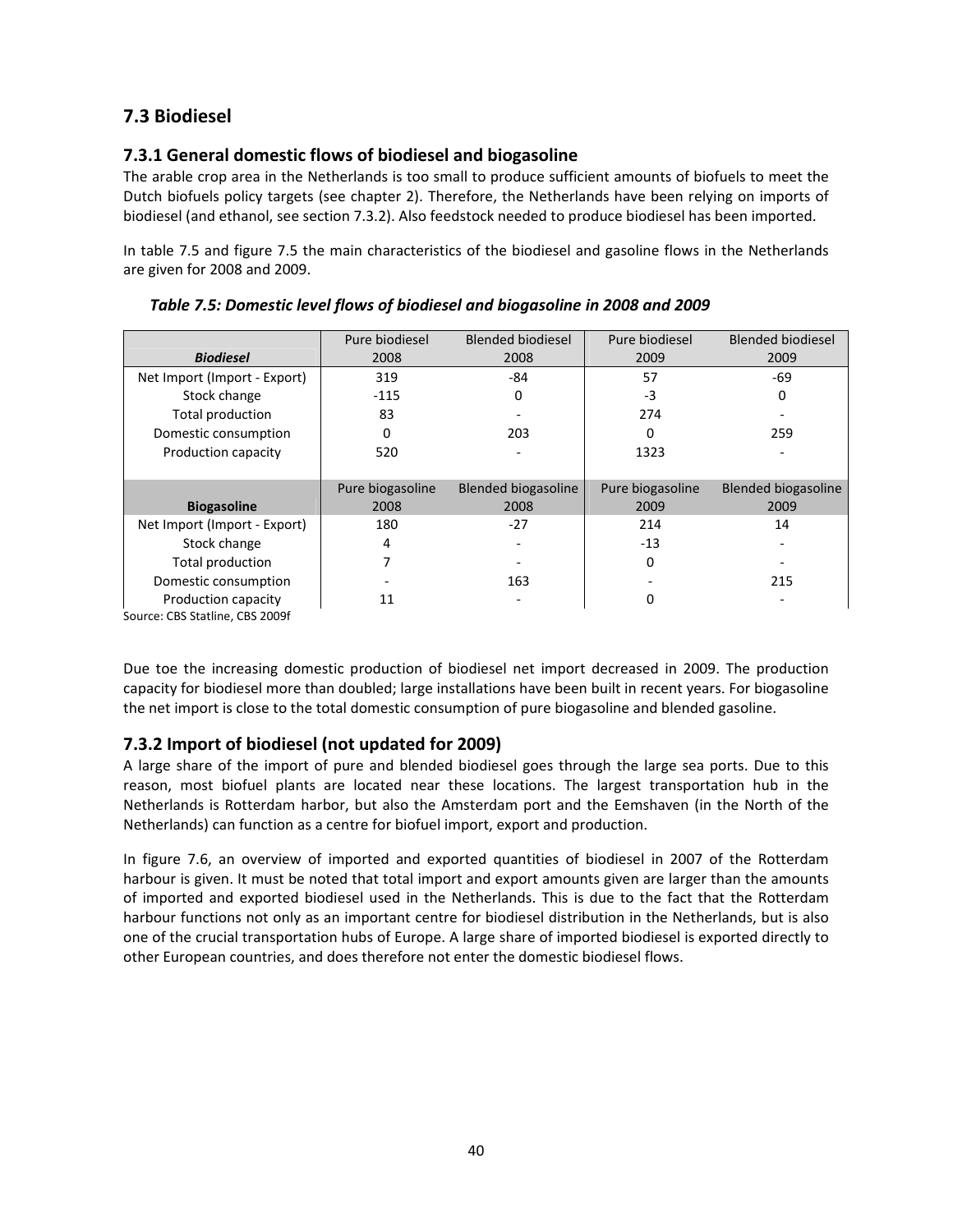![](_page_40_Figure_0.jpeg)

*Figure 7.6: Import of biodiesel in the Netherlands in 2007 and 2008* 

Source: Port of Rotterdam (2008, 2009)

The largest contributor to biodiesel imports through the Rotterdam harbor in 2007 is the USA, with a share of 56%. This share even increased for the year 2008 to a share of 67% of the total import of biodiesel. The absolute import from the USA grew with approximately 600.000 tonnes, more than twice the amount that was imported from the USA in 2007 (Port of Rotterdam, 2009). This is mainly due to large stimulations of the production of energy crops and distribution of biofuels provided by the US government. This is discussed in more detail in chapter 9.

The total import of biodiesel in 2008 has more than doubled compared to the import of biodiesel in 2007. The absolute import has grown from around 725 ktonne to almost 1.500 ktonne in 2008.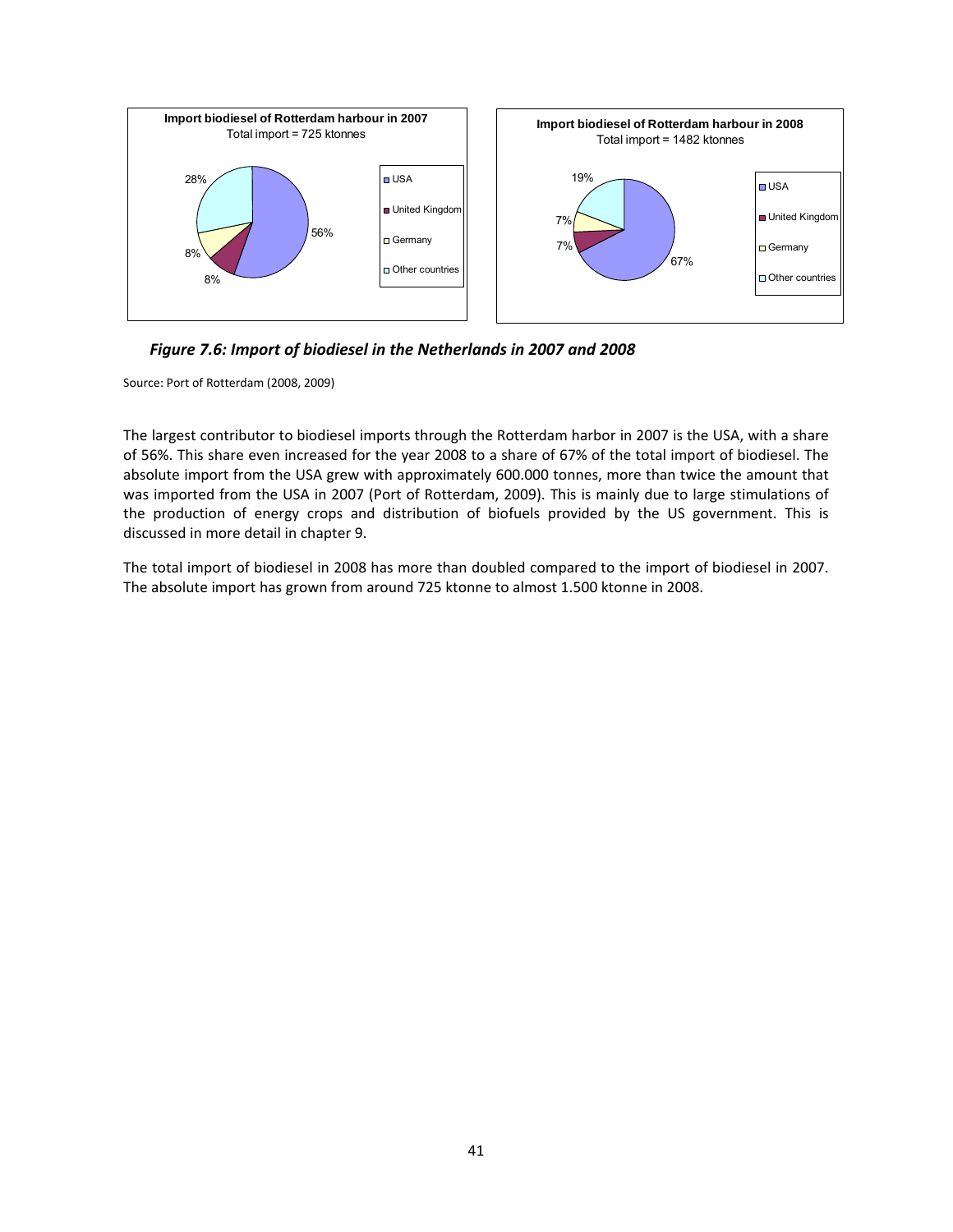## **7.3.3 Export of biodiesel (not updated for 2009)**

The large sea ports also play a central role in the export of biodiesel. In figure 7.7, an overview of exported quantities of biodiesel in 2007 and 2008 of the Rotterdam harbour is provided. As mentioned above, large sums of biodiesel imported in the Rotterdam harbour, mainly from the USA, are directly exported to other European Countries and are not processed in the Netherlands.

![](_page_41_Figure_2.jpeg)

### *Figure 7.7: Export of biodiesel in the Netherlands in 2007 and 2008*

Source: Port of Rotterdam (2008, 2009).

In total ,the export of biodiesel of the Rotterdam harbor grew from 476 ktonne in 2007 to 1.218 ktonne in 2008. The United Kingdom is the largest importing country of biodiesel exported by Rotterdam harbor. In 2007, approximately 160 ktonne of biodiesel were exported to the United Kingdom. This amount increased In 2008 to a total of almost 490 ktonne. Next to the United Kingdom the remaining biodiesel is exported to a number of other, mainly European, countries. In 2008, quantities of around 50 ktonne were exported to Spain, France, Germany and Italy.

### **7.3.4 Monoalkylesters**

### **General**

Biodiesel is the synthesis and treatment of non‐fossil fatty acids into monoalkylesters (Douane, 2009), but not all monoalkylesters are necessarily used as biodiesel. These trade numbers might therefore present a good indication of the potential maximum import of biodiesel. The CBS started collecting data on the import and export of these monoalkylesters in 2008, in the framework of the Eurostat statistics on international trade. However, monoalkylesters are classified at the lowest level (8 digit). At this detailed level CBS does not perform any checks or corrections for non‐response.

### **Import and export of monoalkylesters**

In figure 7.8, an overview of countries exporting monoalkylesters to the Netherlands and the countries to which the Netherlands exports monoalkylesters is shown. The total volume of monoalkylesters does not reflect the import and export of biodiesel of the Netherlands, due to the above-mentioned issues. Figure 7.8 does give an indication of the most important trading countries.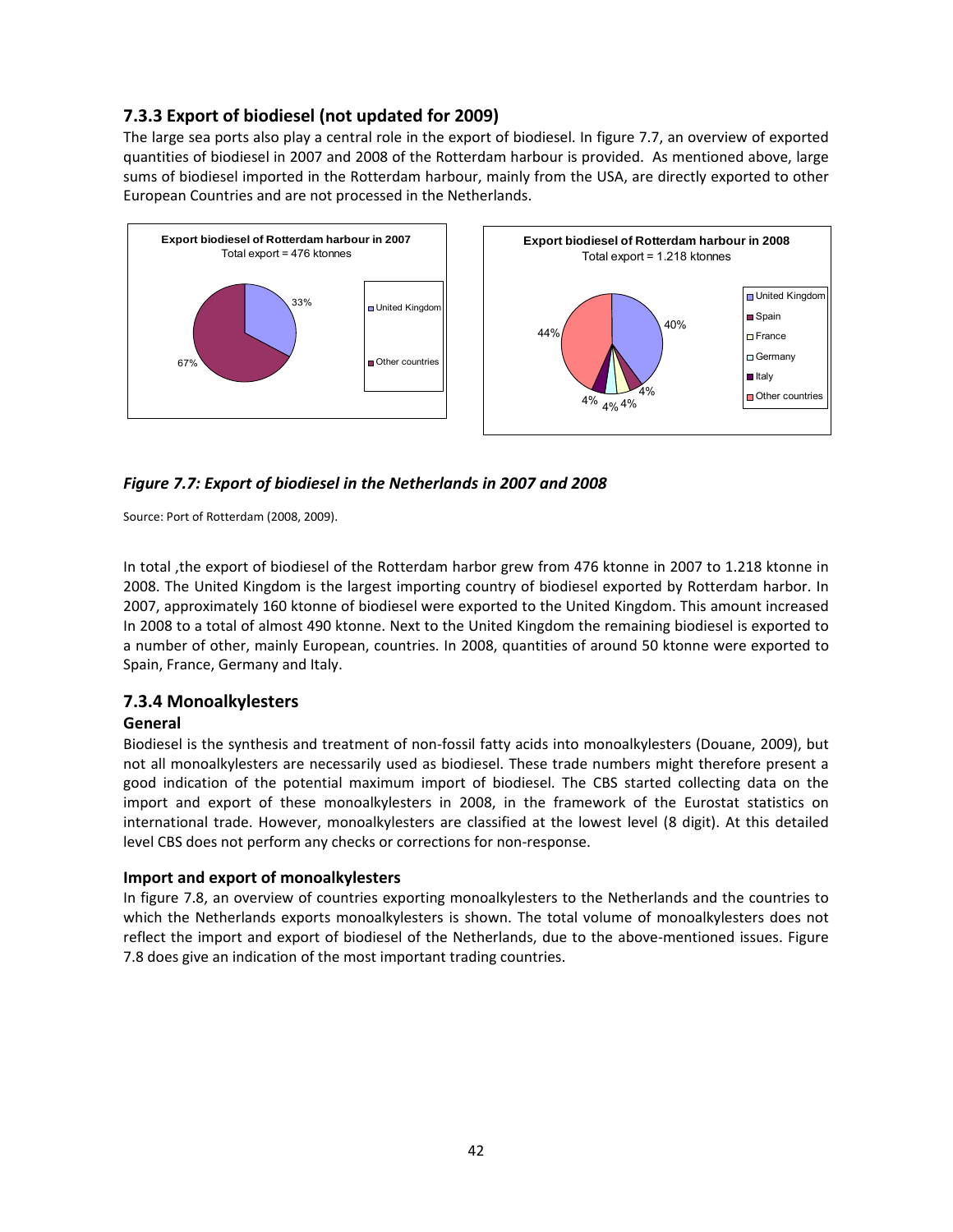#### **Import of monoalkylesters 2009, total import 1317 ktonne**

**Emport of monoalkylesters 2009, total export 880 ktonne**

![](_page_42_Figure_2.jpeg)

*Figure 7.8: Import and export of monoalkylesters in 2009. Source: CBS Statline, CBS 2009f*

## **7.3.5 Feedstock for biodiesel and PPO production (not updated for 2009)**

#### **General**

As mentioned before, the amount of arable land available in the Netherlands is not sufficient enough to provide enough feedstock for the production of these amounts of biodiesel. Therefore, next to the import of large amounts biodiesel, large quantities of feedstock are imported into the Netherlands for the production of biodiesel and PPO. In 2007 rapeseed was the only edible feedstock used for the production of biodiesel and PPO. Palm oil and soy oil were not used for the production of biodiesel. In 2007, a total of 648 ktonne of rapeseed oil was imported in the Netherlands (MVO, 2008). Approximately 220 ktonne (34%) of this amount was used for the production of biofuel.

#### **Biodiesel**

For biodiesel a total of 105 ktonne of rapeseed was imported into the Netherlands. In this study all rapeseed grown in the Netherlands in 2007 was assumed to be used for the production of PPO. This might not be entirely true, since certain amounts of locally produced rapeseed might also be stored or used in the food industry. An overview of countries exporting rapeseed to the Netherlands is given in figure 7.9.

#### **PPO**

For the Dutch PPO production, a total of 126 ktonne of rapeseed was required in 2007. A total of 11,8 ktonne of rapeseed was produced in the Netherlands in 2007 (MVO, 2008). If we assume that all domestic grown rapeseed was used for the production of PPO the remaining amount must have been imported. This means that a total of 114,2 ktonne of rapeseed was imported from abroad.

The assumption that most of the locally grown rapeseed was used for PPO production is quite likely, since most farmers that grow rapeseed often operate in a cooperative structure. In such a structure all joined farmers deliver their feedstock to one production facility of biodiesel or PPO.

#### **Sunflower seed**

In 2007, PPO was only made from rapeseed. PPO producing company Twentsche Oliemolen stopped production of PPO in 2008 due to financial reasons. In contrast to Coöperatie Carnola, OPEK Nederland and Noord‐Nederlandse Oliemolen, the Twentsche Oliemolen did not receive relief from tax excise of the produced PPO, resulting in a difficult market position. However after the company was sold to a different owner operation has restarted. Initially, the Twentsche Oliemolen used rapeseed as feedstock, but since its restart the company has switched to producing PPO using sunflower seeds as feedstock.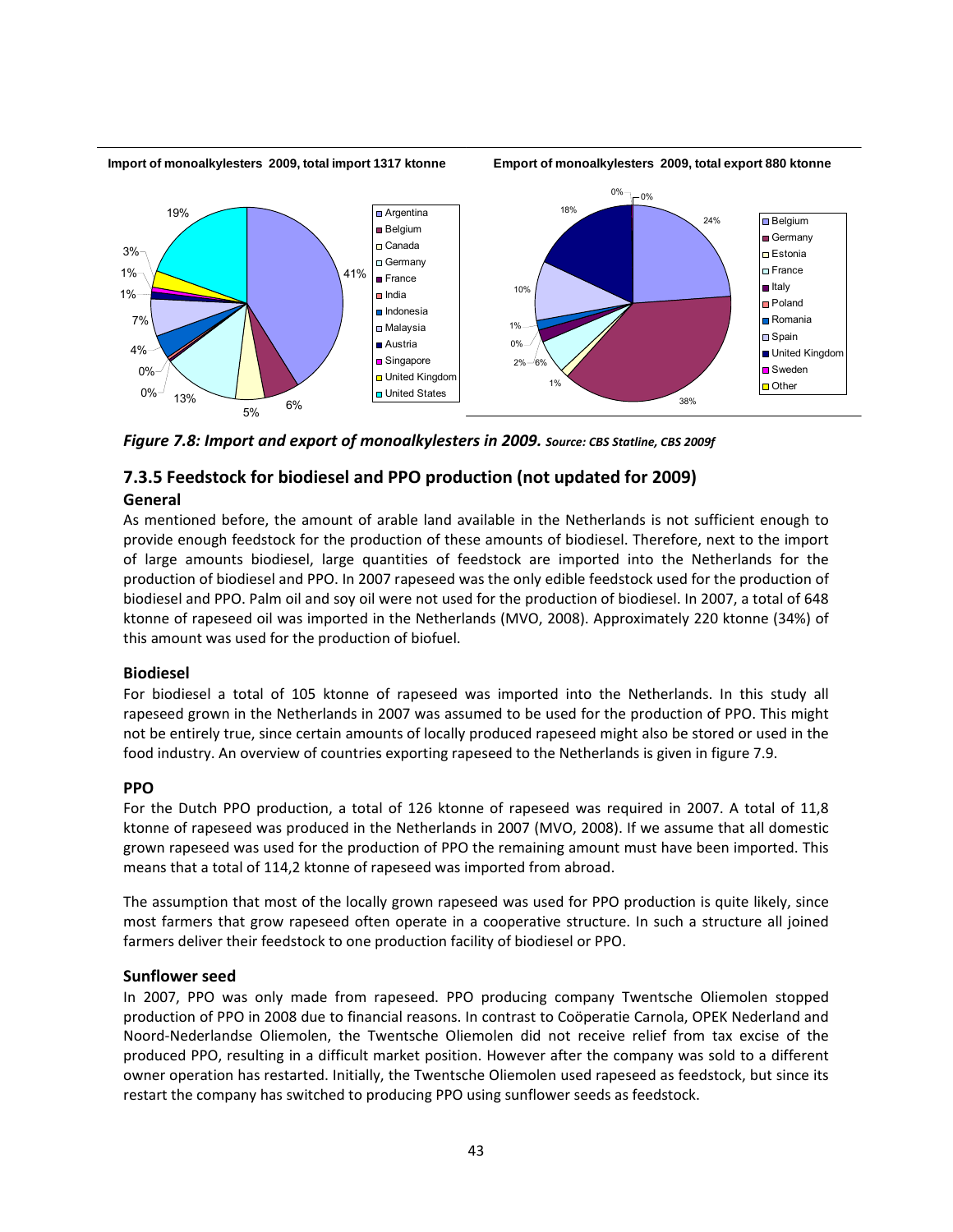As the amounts of import and export of vegetable oil and feedstock for production of biodiesel and PPO for 2008 will be published around August 2009, figure 7.9 only shows imports for 2007.

![](_page_43_Figure_1.jpeg)

*Figure 7.9: Import of rapeseed and sunflower seeds in 2007. Source: MVO (2008).*

## **7.4 Bio‐ethanol**

### **7.4.1 National flows**

The data on import/export of bio‐ethanol and bio‐ETBE are solely from tables in the CBS database. Please note that CBS only gives numbers on biogasoline, which is an artificial aggregate of bio‐ethanol and the biogenic fraction of bio-ETBE, because specific numbers on production, consumption and storage of bio-ETBE and bio‐ethanol are classified.

### **7.4.2 The origin and destinations of bio‐ethanol trade for fuel purposes**

After 2004 the net import of ethyl‐alcohol increased up to 350 ktonne in 2007. In the years 2008 and 2009 the net import decreased due the high increase in export compared to import. The main trading countries for import and export are shown below. For import of biodiesel a large number of countries covers the "other" segment, all trading volumes of these countries are less than 10 ktonne.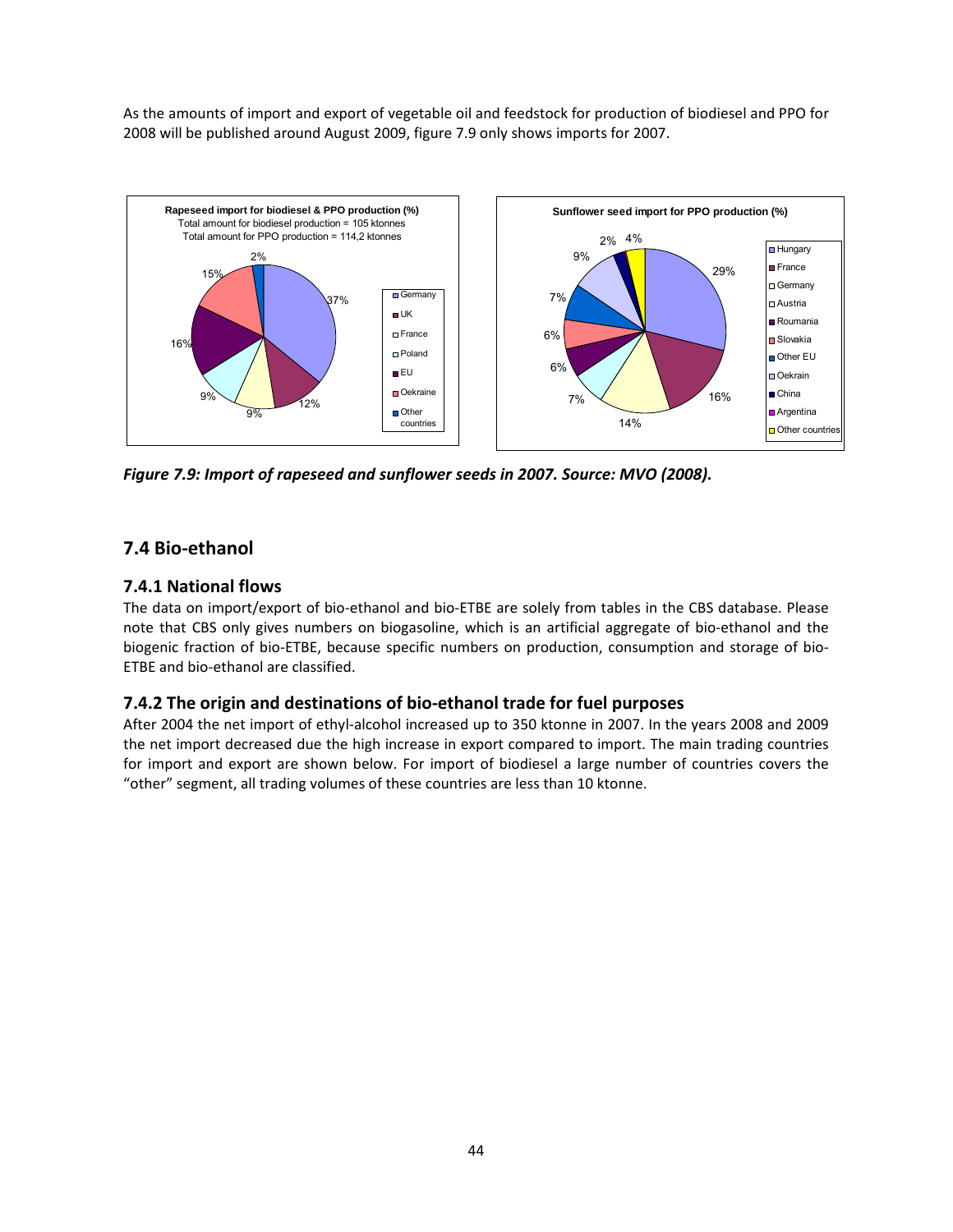![](_page_44_Figure_0.jpeg)

![](_page_44_Figure_1.jpeg)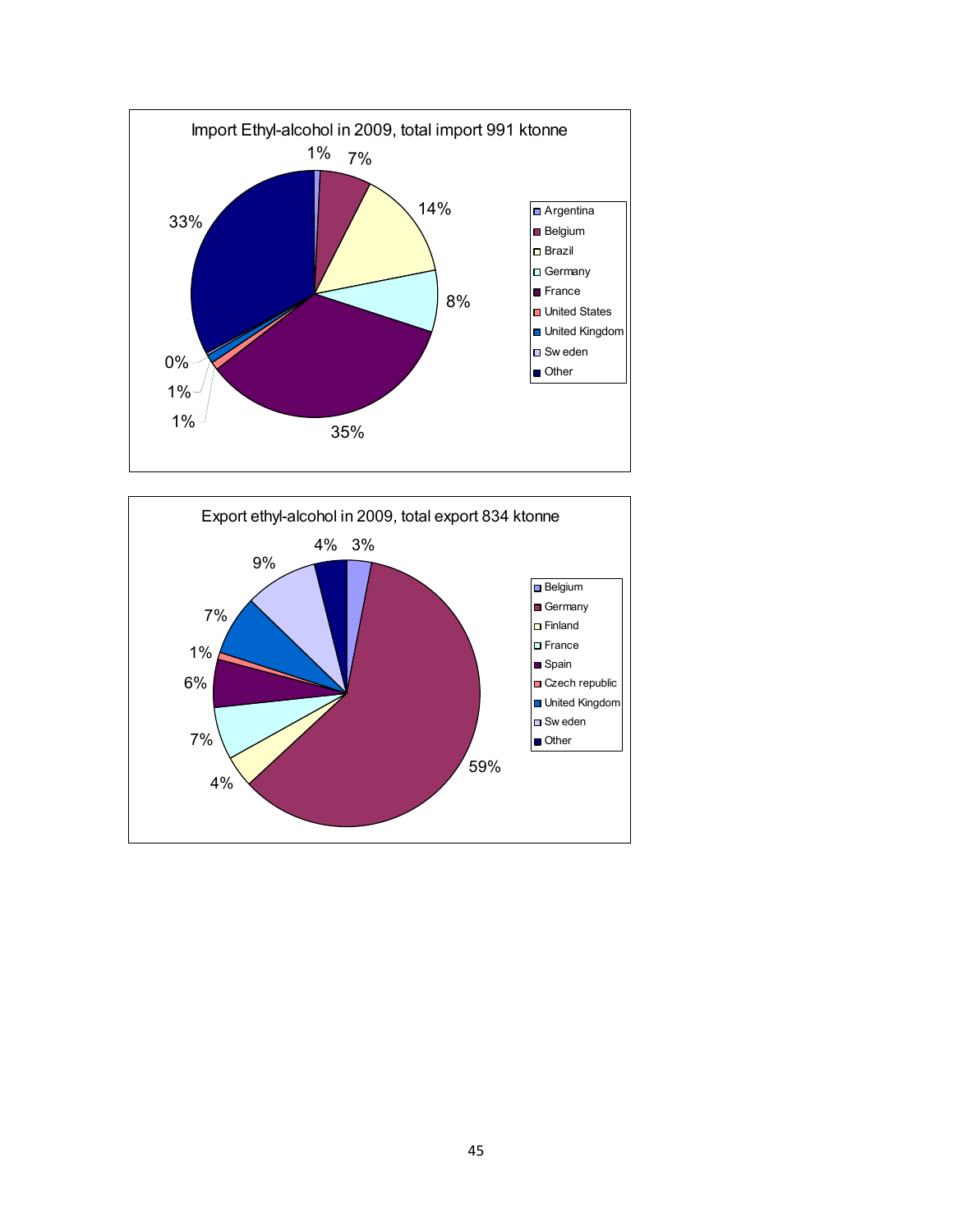## **8. Barriers and Opportunities**

In this final chapter, a description is given on the most important barriers and opportunities that were encountered during the analysis of the biomass markets. This section is not meant to be comprehensive, but merely to point out several developments and prospects in the biomass field of interest.

## **8.1 Barriers**

### **Barriers for further utilization of residue‐ and waste streams**

There is no significant demand for non-woody residue streams like verge grass, straw and reed. This could be an opportunity, as these materials offer a large potential. However, before this potential can be utilized, some large hurdles have to be overcome. First off all, a significant problem is the lack of technology to use non‐woody biomass for energy generation. Secondly, the quality of the biomass is difficult to guarantee, because of different composition. Furthermore, there is a legal restriction on the use of grass from nature in fermentation facilities. Finally, the feedstock is often highly dispersed, causing logistic challenges, high collection costs and thus an uncertain return of investment (Spijker et al, 2008).

### **Barriers for increasing electricity and heat production**

Two main barriers are currently hampering the increased use of biomass for co‐firing:

- One of the biggest barriers is the uncertainty regarding subsidies for co-firing, i.e. commitments under the former MEP system (which still is responsible for the majority of imports) and the uncertainty whether the current SDE feed‐in premium system for renewable electricity will include co-firing of wood pellets and other biomass types in the future.
- Concerns regarding the sustainable production is a barrier for the use of certain biomass streams, such as palm kernel expeller, and all liquid biomass streams in general (and especially palm oil and soy bean oil). It is a real problem that currently no label/certification system is in place. However, recently the first palm oil plantations have been RSPO –certified, and it is now investigated, whether the palm kernel expeller form these plantations are then automatically also RSPO‐certified / sustainable. On the other hand, for many biomass streams used as animal feed (e.g. sunflower husk), the issue of sustainability plays a much lesser role.

### **Barriers for biofuels production and utilization**

Today, biodiesel plant constructions are being delayed or biodiesel production of finished factories is being postponed due to unfavourable market conditions (Strategygrains, 2009). These unfavourable market conditions are mainly caused by two factors:

1. The main reason is the import of large amounts of biodiesel produced in the USA. In 2005, the first renewable fuels standard was established which called for an annual production of 7,5 billion gallons of biofuels to be used annually by 2012 (EPA, 2005). In order to reach these goals, instruments were developed in order to stimulate the biofuel market. One of these instruments is a blending credit in place in the US. Blenders receive of \$1 per gallon of blended biodiesel, which has led to the situation that biodiesel exported from the US could benefit form a subsidy of over 200 Euro per tonne (EBB, 2007), which led to the situation that in some cases, feedstock costs in Rotterdam were higher than biodiesel costs. This mechanism leads to distorted market competition in Europe. So far several unsuccessful attempts have been carried out in order to control the import of this inexpensive biodiesel from USA. While the European Commission introduced provisional anti‐dumping and countervailing measures against imported US biodiesel in March 2009 (and on July  $7<sup>th</sup>$  2009 extended these measures for 5 years), Dutch traders reported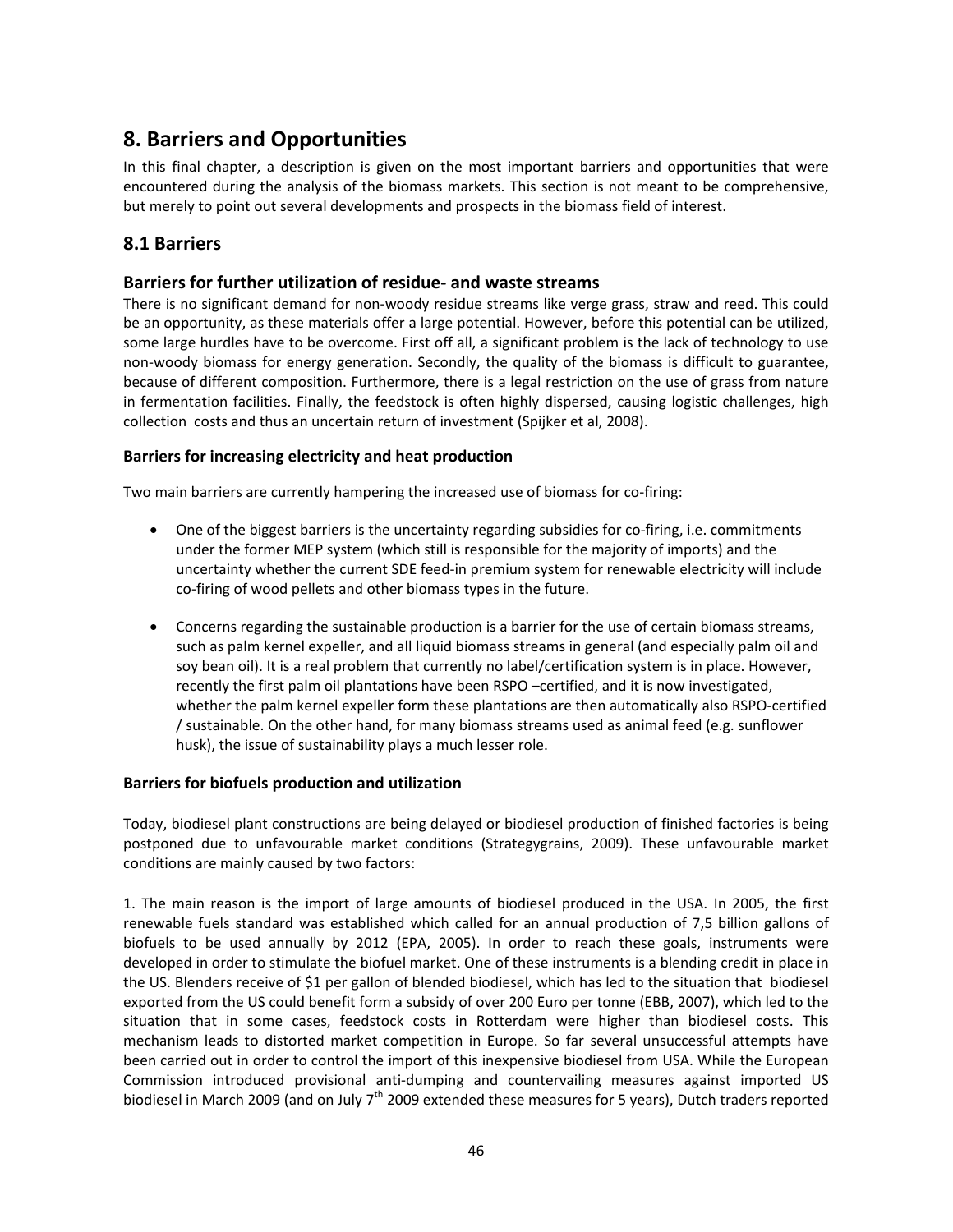that this led in practice to biodiesel being exported form the US to Canada, and from there to Europe, thereby circumventing these measures.

2. Another important aspect of the downfall of current Dutch biodiesel production is the adjustment of the Dutch national target for biofuel incorporation, which was lowered from 5,75 to 4% in 2010. The main reason for this adjustment were questions regarding the sustainable character of biodiesel production.

### **General barriers for bioenergy trade**

The current economic crisis has had several effects influencing the competitive position of wood pellet use. Various traders reported different effects:

- On the supply side, especially in the USA, the housing market has collapsed, which means less timber is sawn and thus less sawdust is produced, leading to less availability of cheap feedstock. On the other hand, it has enabled the use of plantation wood in amongst others Alabama, so the crisis has also opened up new feedstock sources.
- Ocean dry bulk freight rates have collapsed, leading to lower transport costs. However, as many traders has often fixed transport rates significant time ahead, the effects are not as strong as could be expected.
- On the end-use side, the prices for coal have more than halved, the prices for CO2 have about halved, and the price for electricity has been decreasing.

Overall, the economic crisis has probably led to a worse competitive position for wood pellets co‐firing then e.g. in the beginning of 2008.

## **8.2 Opportunities**

### **Opportunities for utilization of residue‐ and waste streams**

The energy-related demand for waste materials is mainly focused on woody biomass. As shown in table 4.5, some amounts of fresh residue wood are already used for energy purposes. In contrast, there is almost no demand for non‐woody residue streams like verge grass, straw and reed. If financial incentives were developed to support the utilization of this feedstock, they could contribute significantly to the domestic biomass supply.

### **Opportunities for biofuels production and trade**

In theory, the Netherlands could produce more liquid biofuels domestically. For example, in 2007, 11.840 tonnes of rapeseed was grown in than Netherlands (MVO, 2008). This corresponds to around 3200 ha of area used for rapeseed, while the total arable area in the Netherlands in 2007 was 997.445 ha. Thus, in principle, there is certainly technical potential for production of feedstocks for biofuels. However, given the generally high prices for labour and land, and the competition with imported biofuels, it is highly questionable whether this will occur in the future.

Regarding biomass trade however, it is quite likely that the Netherlands will increasingly become a trade hub for liquid biofuels, given the available refining and blending infrastructure. Already, several harbours have announced the ambition to increase the amount of traded biomass.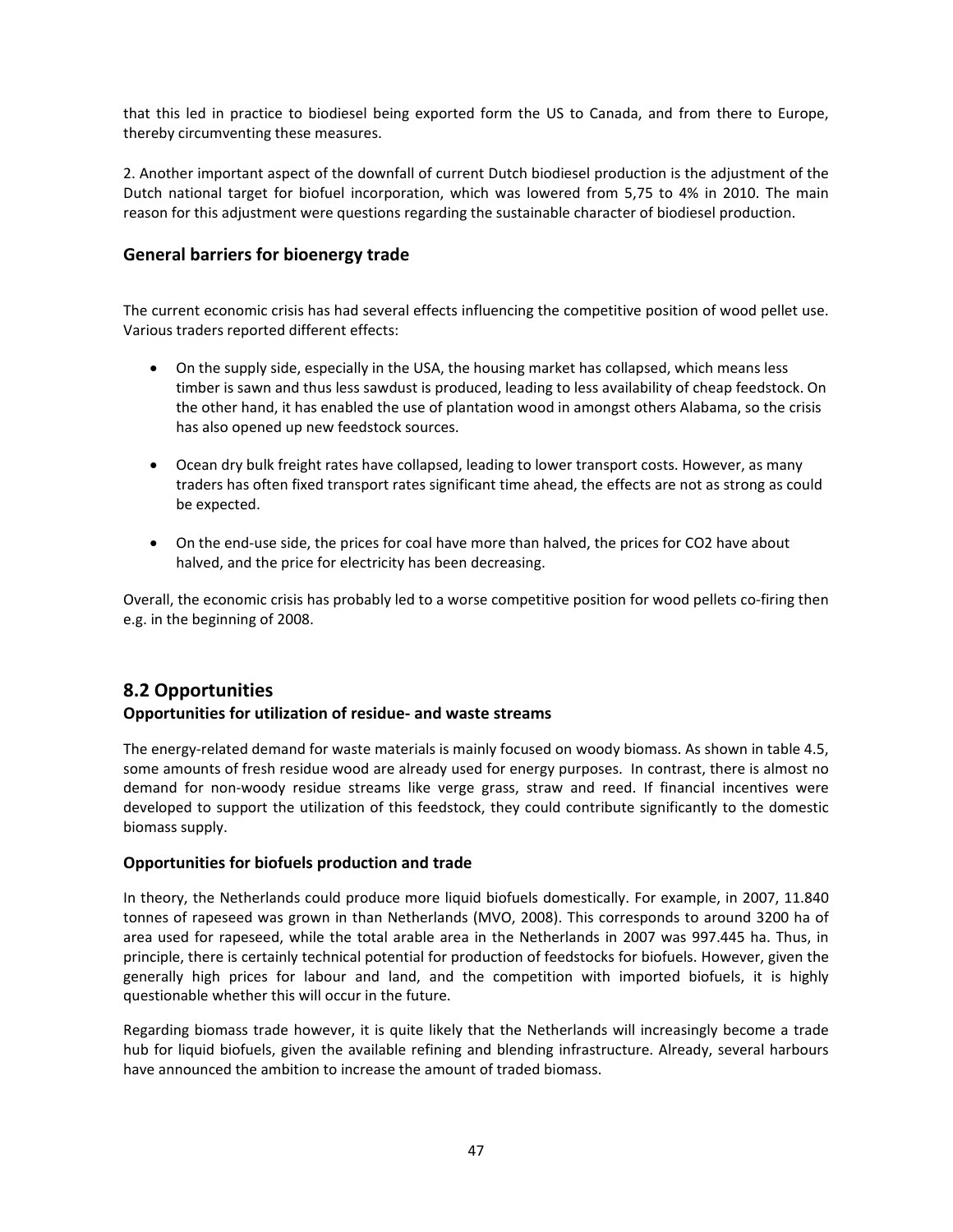### **General opportunities for biomass trade**

- Freight rates have dropped dramatically in the past 12 month , especially for large scale (Panamax) type vessel, but also (thought o a lesser extent) for smaller coaster/handy vessels. As freight costs are usually a substantial part of the overall costs of wood pellets, this has caused traded volumes to clearly increase.
- The weak US dollar against the Euro has especially aided the export of wood pellets from North America to Europe.
- The housing crisis in the USA has caused prices for wood to decline strongly, which enables the pellet plants in the US to use wood as feedstock for wood pellet production which are subsequently exported to Europe. On the other hand, the reduced amount of wood being processed also means reduced availability of saw dust. The resource availability is and remains a concern on the longer term.
- $\bullet$  It is the expectation that torrefied pellets once they are produced commercially on a large scale may reduce transport, storage and other costs for co-firing, and may provide opportunities to further increase traded solid biomass volumes.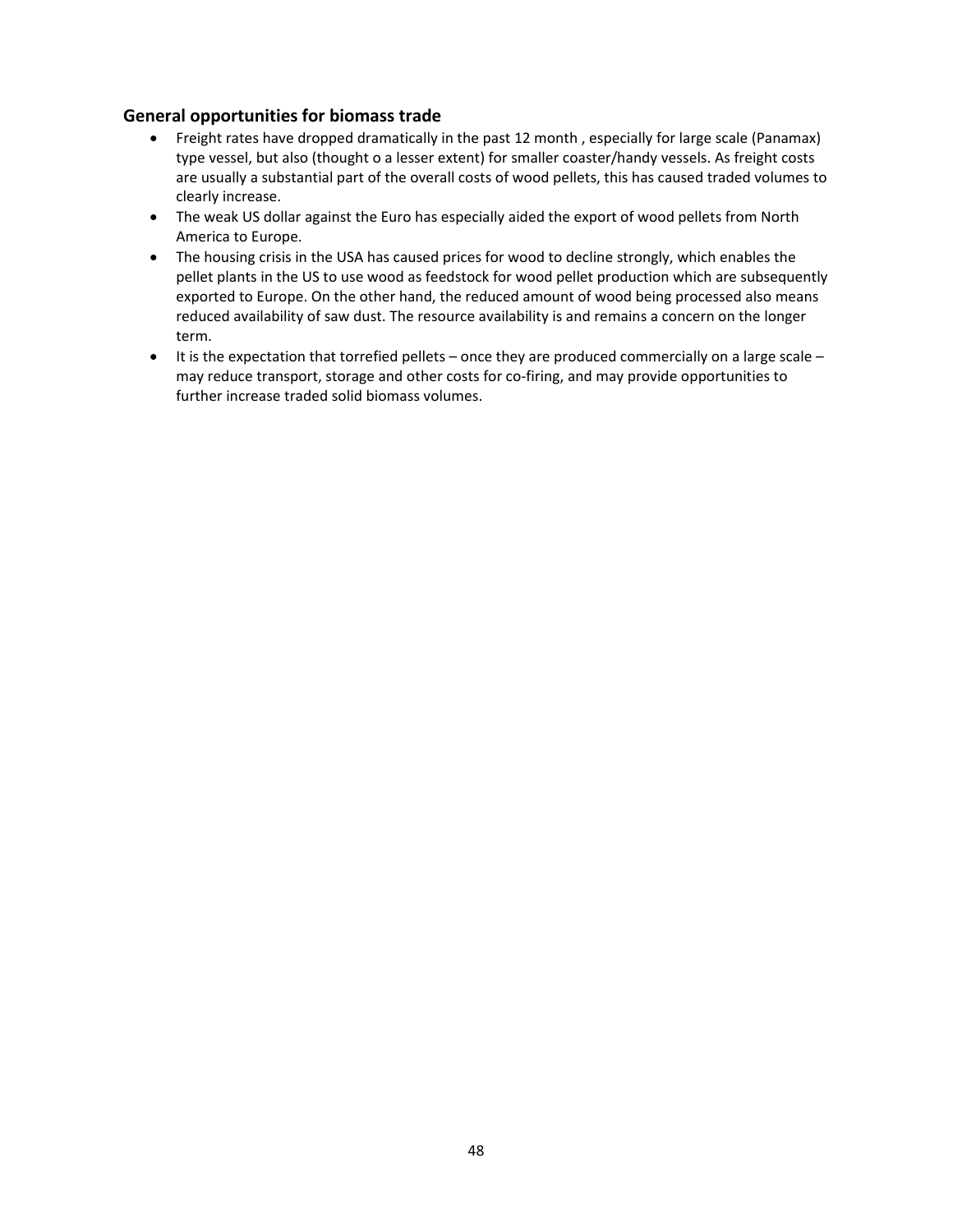## **References**

Aberson, H. Owner and director of Solaroilsystems. Personal communication , June 2009.

AEB(2007). *Annual report AEB.* http://www.afvalenergiebedrijf.nl/bijlagen/2008/jaarverslag.def.pdf

Alfing, P. (2009) Personal communication on biomass use in the food processing industry, FNLI, April 2009.

ARN(2007). *Year report ARN*. Weurt, ARN.

AVR(2007). *Environmental report*. AVR van Gansewinkel. http://www.vangansewinkel.eu/library/Jaarverslag\_2007.pdf

AVR(2008). *Environmental report*. AVR van Gansewinkel http://vangansewinkel.m12.mailplus.nl/ob/20090501/

Backx, A. (2009) Duurzaamheid en het toepassen van duurzaamheidscriteria bij Suiker Unie. Presentation given at the Praktijkdag Bio‐energie, 11 March 2009, available at: http://www.bioenergy.nl/Flex/Site/Download.aspx?ID=3935

Bergmans, F. (2009). MVO. E‐mail contact and attached documents, June 2009.

Bersch, F.(2008). *Biobrandstofproductie in Nederland.* Amsterdam, Milieudefensie.

BioـD (2009). www.bio‐d.nl.

Biofuel cities (2008). *Who‐is‐who‐and where in the biofuel field.* Biofuel cities: A European Partnership.

Biox(2009). www.biox.nl.

Boogaard, M.(2009). Nuon. Personal communication on Lelystad wood‐chip plant, June 2009.

Boots, T.(2009). Nuon. Personal communication on Buggelem plant, June 2009.

Borm, G.E.L. et al. (2005). *Intersectorale samenwerking in de biologiche landbouw: perspectieven koolzaad.* Universiteit Wageningen.

Bosselaar, L. and T. Gerlagh (2006). *Protocol monitoring duurzame energie Update 2006, Methodiek voor het berekenen en registreren van de bijdrage van duurzame energiebronnen.* SenterNovem, Publicatienummer 2DEN0611.

Bovag (2009). *Prijsopbouw diesel 2009.* www.bovag.nl.

Breukelman, P.(2009). Nuon. Personal communication on Buggenum plant, June 2009.

Budding, B, and Blok, P, Nog meer energie uit voedingsmiddelen,Analyse praktische haalbaarheid biomassa vergisting van reststromen voedings‐ en genotsmiddelen industrie. Report by Rebel Advisory for FNLI/Senternovem, March 2009.

Bussing, H. (2007). *Milieuverslag 2007 Centrale Gelderland KAM/Hja.* Reference: 10000303311. Zwolle, Electrabel. www.electrabel.nl.

Cargill.com (2009). http://www.cargill.com/commitments/pov/cocoa‐sourcing/index.jsp

CBS (2010a). *Duurzame elektriciteit; binnenlandse productie, import en export*. Den Haag, Centraal bureau voor de statistiek Nederland. http://statline.cbs.nl.

CBS (2010b). *Windenergie; elektriciteitsproductie, capaciteit en windaanbod per maand*. Den Haag Centraal bureau voor de statistiek Nederland. http://statline.cbs.nl.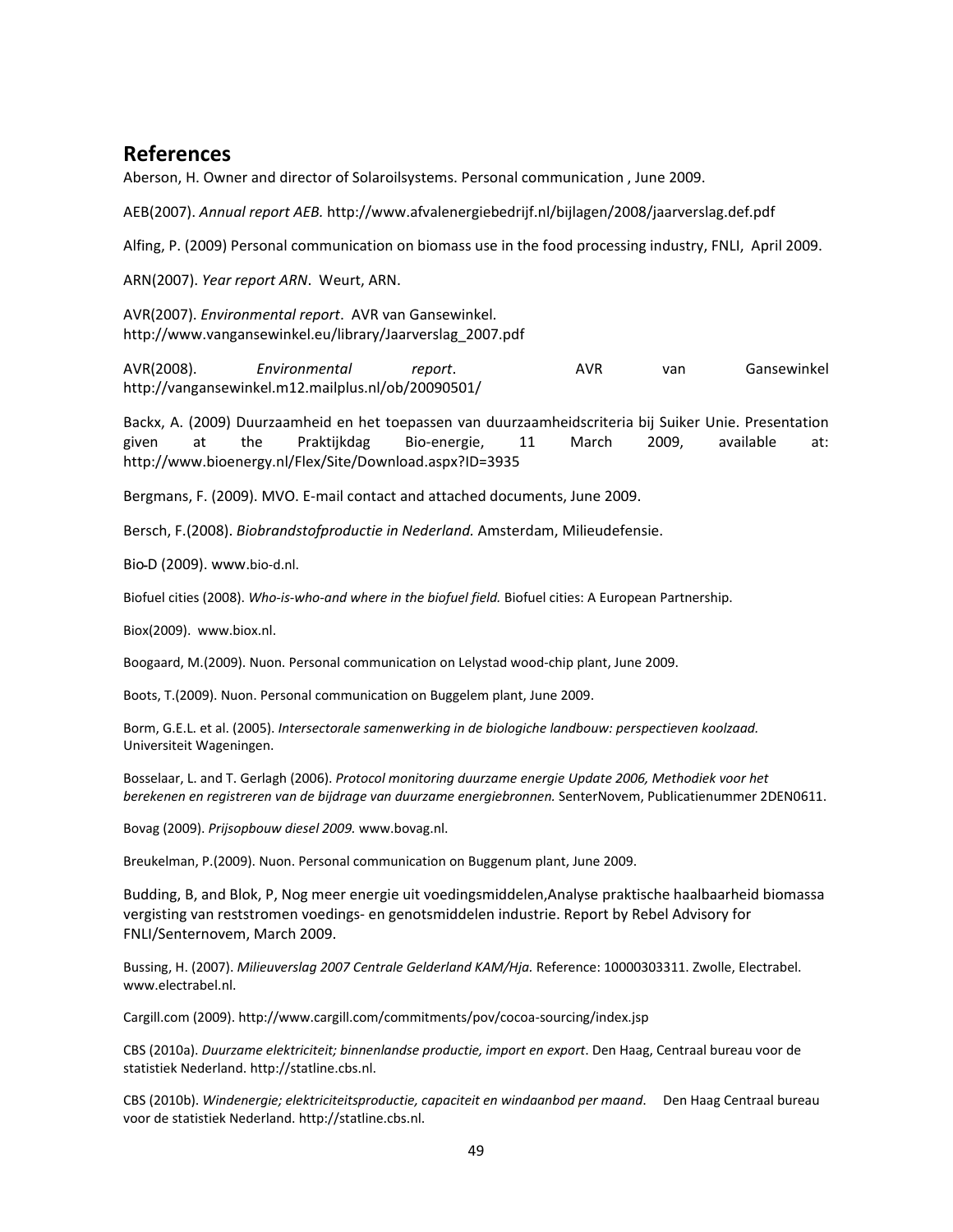CBS (2010c). *Co‐firing of biomass in power stations*. Den Haag Centraal bureau voor de statistiek Nederland. http://statline.cbs.nl.

CBS (2010d). *Duurzame energie; vermeden verbruik prim. energie en vermeden emissie CO2*. Den Haag Centraal bureau voor de statistiek Nederland. http://statline.cbs.nl.

CBS (2010e). *Duurzame energie; binnenlandse productie, verbruik en capaciteit*. Den Haag Centraal bureau voor de statistiek Nederland. http://statline.cbs.nl.

CBS (2010f). *Biobrandstoffen voor het wegverkeer; aanbod, verbruik en bijmenging*. Den Haag Centraal bureau voor de statistiek Nederland. http://statline.cbs.nl.

CBS (2010g). *Elektriciteit, aanbod en verbruik*. Den Haag Centraal bureau voor de statistiek Nederland. http://statline.cbs.nl.

CBS (2010h). *Productiemiddelen elektriciteit*. Den Haag Centraal bureau voor de statistiek Nederland. http://statline.cbs.nl.

CBS (2010i). *Elektriciteit, productie per energiebron*. Den Haag Centraal bureau voor de statistiek Nederland. http://statline.cbs.nl.

CBS (2010j). *Energiebalans, kerncijfers*. Den Haag Centraal bureau voor de statistiek Nederland. http://statline.cbs.nl.

CBS (2010k). *Gemeentelijke afvalstoffen; hoeveelheden*. Den Haag Centraal bureau voor de statistiek Nederland. http://statline.cbs.nl.

CBS (2010l). *Internationale handel; in‐en uitvoer naar goederengroepen.* GN‐goederencodes 2208781. http://statline.cbs.nl.

CBS (2010m). *Bedrijfsafval per bedrijfstak naar afvalcategorie en verwerkingsmethode.* http://statline.cbs.nl.

CBS (2010n). *Duurzame energie in Nederland 2007*. Statline table, http://statline.cbs.nl.

CBS (2010o). *Electriciteit; productie naar energiebron.* Statline table, http://statline.cbs.nl.

CBS (2010p). *Air pollution, actual emissions by all sources*. Statline table, http://statline.cbs.nl.

CBS (2010q). Motorbrandstoffen; adviesprijzen. Statline table, http://statline.cbs.nl

CBS (2010r). Ketelkolen; invoerprijs uit niet EU-landen. Statline table, http://statline.cbs.nl

CIA(2010). *The world factbook CIA*. www.cia.gov.

De Frel, R.(2008). *Nedalco zet bio‐ethanol in ijskast*. Sas van Gent, PZC regionieuws Zeeland. www.pzc.nl.

Delta(2007). *Annual report Delta*. Middelburg, Delta. www.delta.nl.

Dijkstra(2009). Nuon. Personal communication, June 2009.

Douane (2009). *Voorlopig compenserend recht op 'biodiesel' uit USA*. Pers

E.on (2007). *Annual report E.on 2007*. E.on, http://www.eon.com.

eBIO(2009). www.ebio.org.

EC(2009). JREC website, http://ec.europa.eu.

ECN(2009). www.ecn.nl.

Ecofuels(2009). www.ecofuels.nl.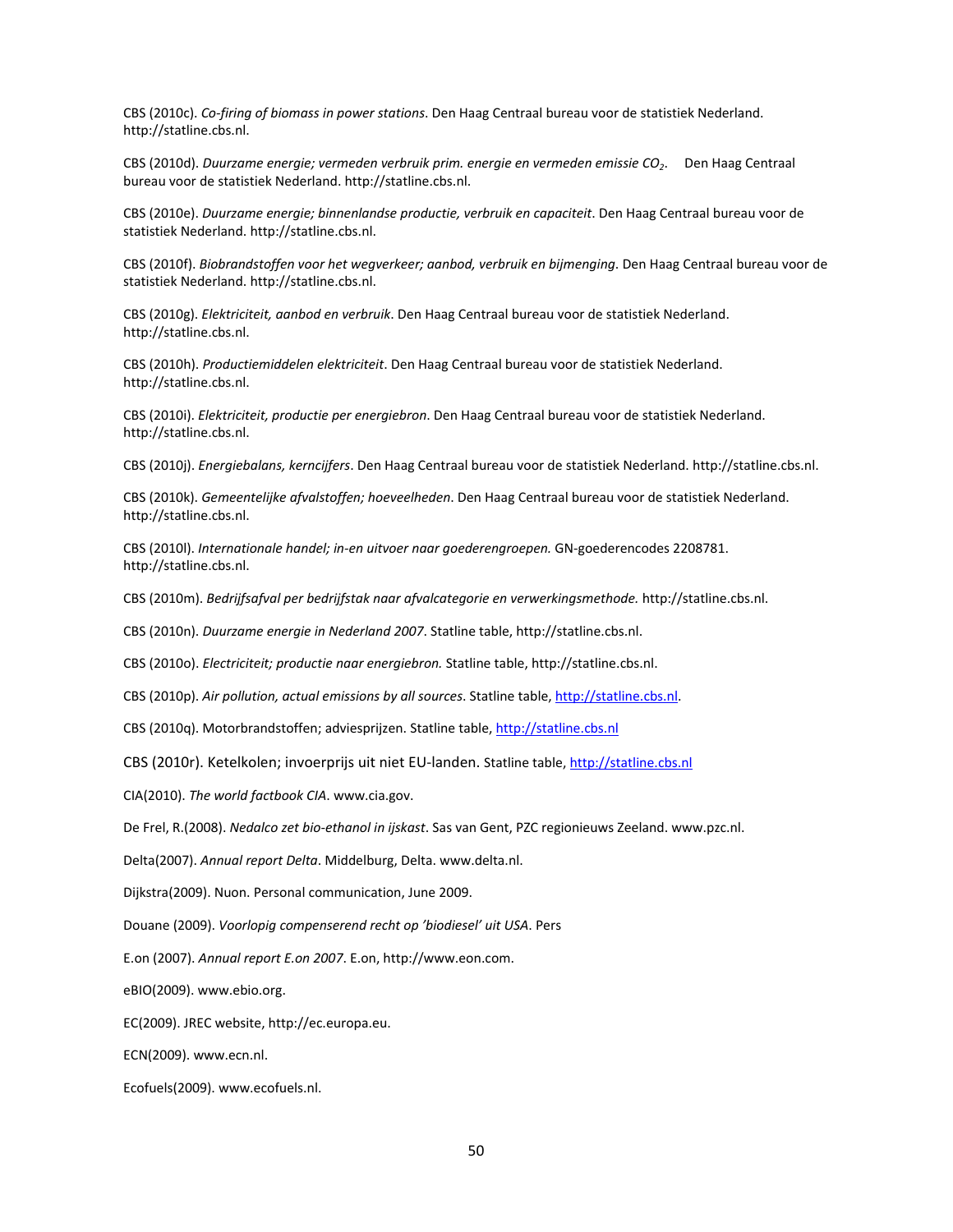Ecofys & SenterNovem(2007?). *Conversie van het MTBE productieproces naar ETBE op basis van bio‐ethanol.* SenterNovem.

EVOA database (2009), Information from the EVOA database provided by Bas van Huet, SenterNovem, Utrecht

EFOA(2006). *ETBE (Cas number 637‐92‐3).* Technical Product Bulletin, EFOA. www.efoa.org.

Energy Information Administration (2004). *Petroleum diesel cost from national Energy Modeling System run.* AEO2004.D101703E. Office of Integrated Analysis and Forecasting.

Energy Information Association (EIA). *Weekly spot prices all countries.* http://tonto.eia.doe.gov/dnav/pet/hist/wtotworldw.htm.

Essent (2007). *Toetsingsadvies over het milieueffectrapport*. Essent milieu wijzer, Essent Milieu, www.drenthe.nl.

Essent(2007a). *Annual report*. Arnhem, Essent. www.essent.nl.

Essent(2007b). *Environmental report*. Essent milieu. www.essent.nl.

Essent(2008a). *Annual report*. Arnhem, Essent. www.essent.nl.

Essent(2008b). *MVO Annual report*. Arnhem, Essent. www.essent.nl.

European Pellets Center(2007). *Development and Promotion of a Transparent European Pellets Market – Creation of a European real‐time Pellets Atlas*. 1st Newsletter of the Pellets@las project. www.eubia.org.

Eurostat (2009). *Prices of Diesel oil.* http://epp.eurostat.ec.europa.eu.

Evelop(2009). www.evelop.com.

GAVE(2009). *Totale lijst initiatieven.* www.senternovem.nl/GAVE.

Gelten, R. (2009). Elst GLD, Dik Geurts General Manager.

Gerlach, T.(2009). Senternovem. Personal communication on municipal waste incineration, June 2009.

Groeneveld, J.(2009). EonCoal, Bio‐Fuels & Freight. Personal communication on power plant on Maasvlakte, June 2009.

Groninger Internetcourant(2008). *Mega‐investeringen in Eemshaven: Nuon ondertekent contract voor bouw elektriciteitscentrale*. Groningen, Groninger Internetcourant.

Haas, M.J. et al., (2005). *A process model to estimate biodiesel production costs.* US Department of Agriculture, Agricultural Research Service, Eastern Regional Research, Wyndmoor, USA.

Hellegers, B. (2006), *Twence levert warmte voor 16.000 huizen in Enschede.*Hengelo, De Twence Courant. http://www.tctubantia.nl.

Hofstra, P.H. (2007). *Energie uit afval.* Den Bosch, Vereniging afvalbedrijven.

Houtkamp, R.(2009). Yacht/AEB Amsterdam, Interim professional marketing and communication. Personal communication on AEB municipal solid waste incineration plant, June 2009.

Huet, B. (2009). SenterNovem. Interview and e-mail contact on vegetable oils and animal fats and EVOA database, June 2009.

HVC Group (2008). *MVO Jaarverslag 2008*. Chapter "Milieuprestatie‐indicatoren". HVC Group, http://www.hvcgroep.nl.

HVC (2007). *MVO report HVC*. Alkmaar, HVC. www.hvcgroep.nl.

IEA (2004). *Biofuels for Transport: An International Perpective.* Paris.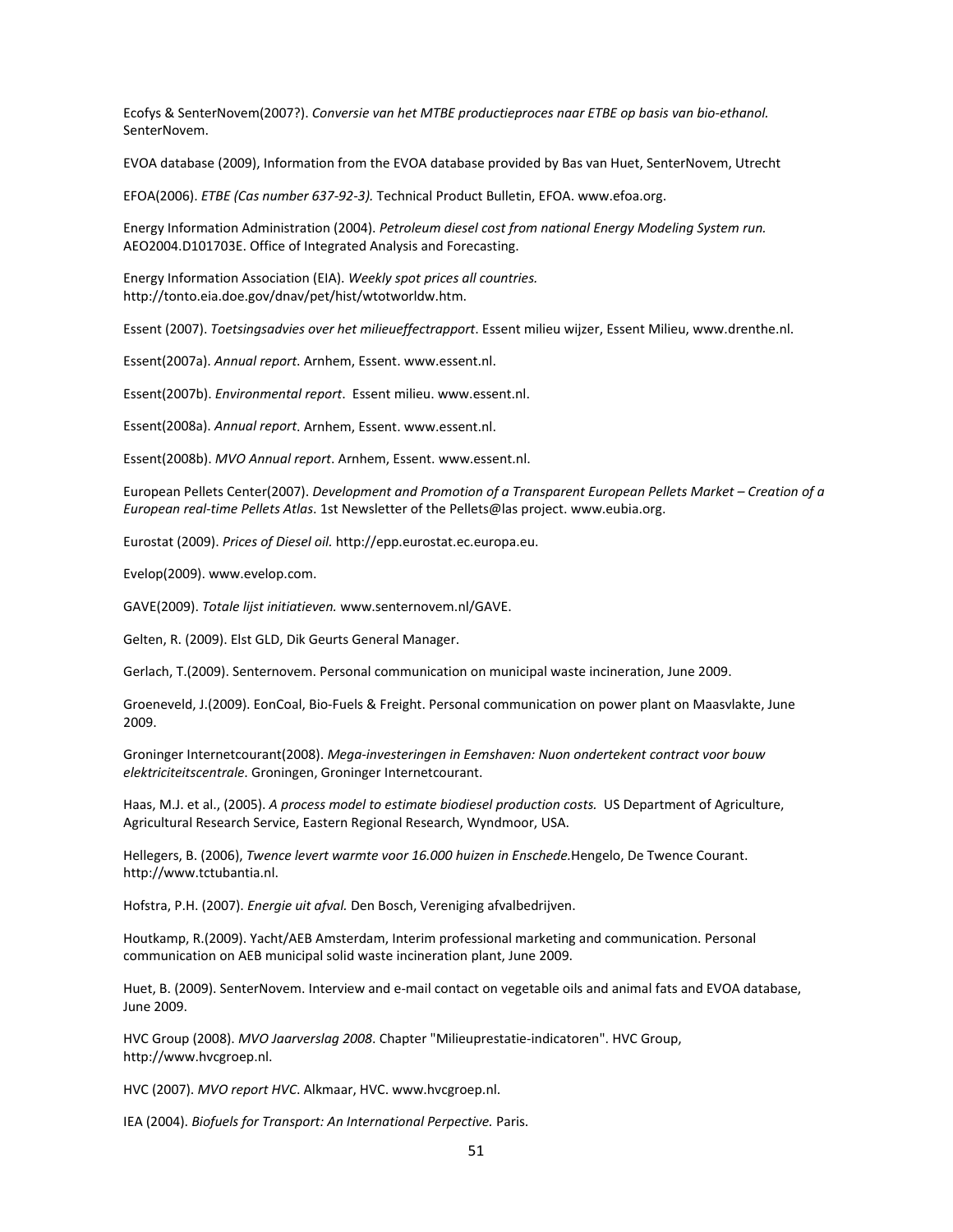IES (2007). Well-to-Wheels analysis of future automotive fuels and powertrains in the European context. Appendix I. http://ies.jrc.ec.europa.eu.

Indexmundi (2009) Prices for rapeseed oil (http://www.indexmundi.com/commodities/?commodity=rapeseedoil&months=60) delivered FOB Rotterdam, crude oil prices dates Brent (http://www.indexmundi.com/commodities/?commodity=crude‐oil‐brent&months=60)

Intelligent Energy Europe (2008). *REFUEL Road map: From inconvenient rapeseed to clean wood: A European road map for biofuels.* Energy Centre Netherlands.

International Monetary Fund. *Fuel and Food Price Subsidies: Issues and Reform Options.*

Jacobs (2009). Delta.

Junginger, M.(2009). Copernicus Institute, Utrecht. Personal communication on co‐firing of wood pellets, June 2009.

Junginger, M., Sikkema, R. & Faaij, A. (2007). *IEA Bioenergy Task 40 ‐ Country report for the Netherlands*. Report NWS‐ E‐2007‐197. Utrecht, Utrecht University and IEA.

Koppejan, J. and P.D.M. de Boer (2005). *"De verwachte beschikbaarheid van biomassa in 2010."* SenterNovem, Utrecht, november 2005.

Koppejan, J., Elbersen, W., Meeuwsen, M., Bindraban, P. (2009) *"Beschikbaarheid van Nederlandse biomassa voor elektriciteit en warmte in 2020"* SenterNovem, Utrecht 2009

Kuiper, L. en S. de Lint (2008). *"Biomassa uit Natuur, Bos, landschap, stedelijk groen en houtketen."* Januari 2008, Ecofys The Netherlands B.V.

Kutterink, J. (2007). *Zeeuwse stroom uit Indonesische palmolie*. Vlissingen, PZC regionieuws Zeeland. www.pzc.nl.

Lans(2009). Delta. Personal communication on use of cacao husk in Borssele power plant, June 2009.

Leek, N.A., J . Oldenburger and A. Winterink (2009). *"De markt van gebruikt hout en resthout in 2007."* Februari 2009, Probos, Wageningen.

Milieudefensie(2009). http://www.milieudefensie.nl/globalisering/activiteiten/palmolie

Mirabella, W. & Den Hertog, M. (2008). *The current and future role of bio‐ETBE in the EU.* Internal magazine LyondellBasell, Volume 1, Issue 4, p.15.

MVO (2008). Statistisch Jaarboek 2007. Productschap Margarine, Vetten en Oliën.

Nidera (2009), Personal communication wit P. Schouwenberg, Nidera, Rotterdam, June 2009, on prices of ethanol and RME delivered FOB Rotterdam between March 2007‐June 2009.

Nuon (2007). *Annual report Nuon*. www.nuon.com.

Oil‐price.net. *Current oil price*. www.oil‐price.net.

Olsthoorn, K. (CBS) & Peek, K. (Planbureau voor de Leefomgeving) (2008). *Further reduction greenhouse gas emissions*. CBS web magazine, www.cbs.nl.

Organisation for Economic Co‐operation and Development (OECD). *Glossery*. http://stats.oecd.org/.

Pellets@las (2009), Pellets@las market data for the Netherlands, available at http://www.pelletsatlas.info/cms/site.aspx?p=9138

Port of Rotterdam (2008). *Verdubbeling Rotterdamse overslag biobrandstoffen*. Persbericht.

Port of Rotterdam (2009). *Sterke groei Rotterdam in biobrandstoffen*.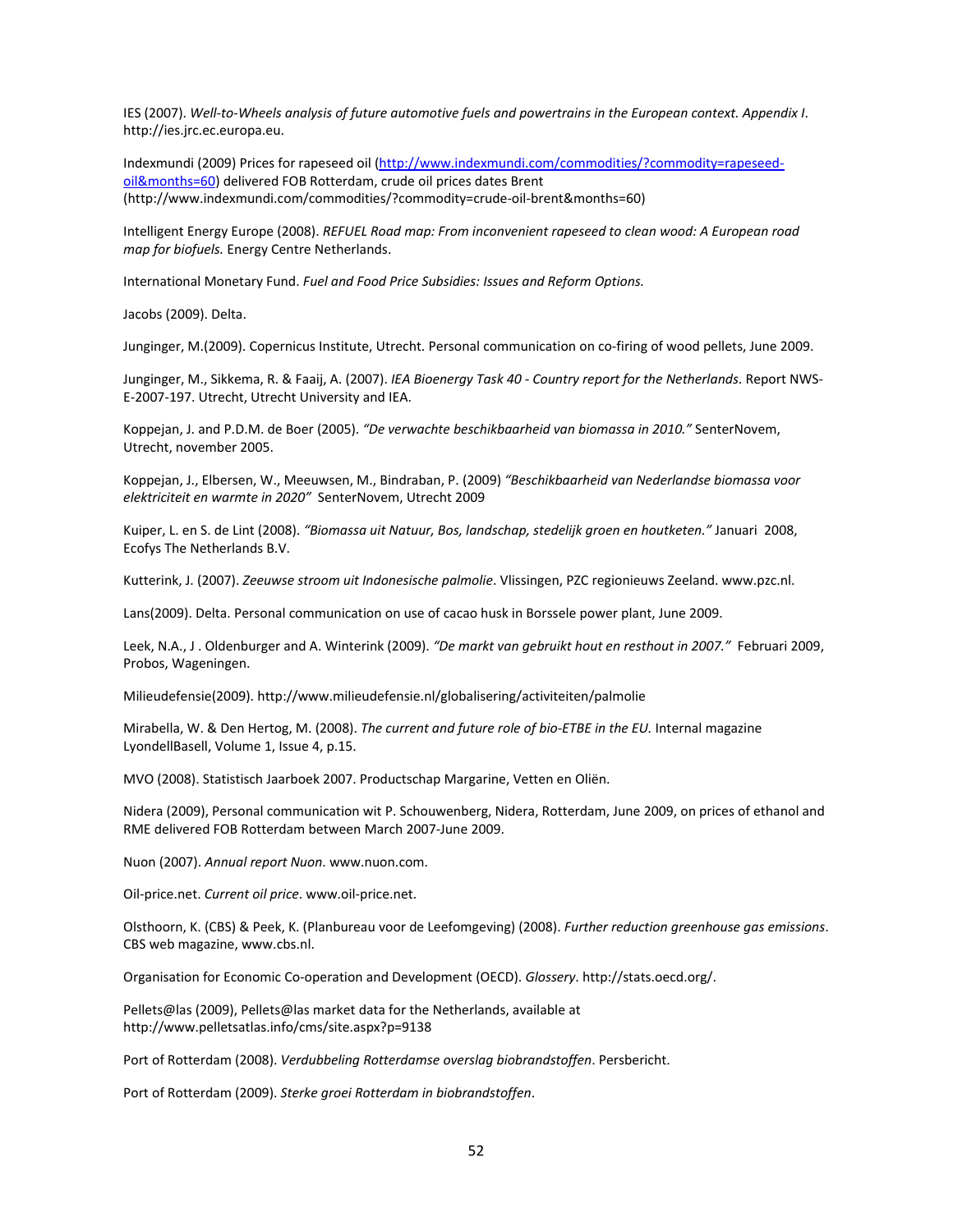Procede Biomass BV(2009). *Tussenrapportage: Ontwikkelingen in de beschikbaarheid van biomassa voor bij‐ en meestook in Nederlandse kolencentrales*. Reference: DENB086018. Den Bosch/Wageningen, Procede Biomass BV, WUR‐AFSG, WUR‐PRI and WUR‐LEI.

Rabou, L.P.L.M, E.P. Deurwaarder, H.W. Elbersen and E.L. Scott (2006). *"Biomass in the Dutch Energy Infrastructure in 2030."* Platform groene grondstoffen.

RenewableEnergyWorld.com. www.renewableenergyworld.com.

Romijn, P.(2009). EssentBusiness Portfolio Developer. Personal communication on Essent heat and power generation, June 2009.

Sabic (2007). *Mogelijk overlast door onderhoudsbeurt.* Internal press release, www.sabic‐limburg.nl, 07‐06‐2007.

Schöpe, M. & Britsch, G.(2002). *Macroeconomic evaluation of rape cultivation for biodiesel production in Germany.* Institut für Wirtschaftforschung, Munich. Preliminary report.

Segers, R. & Wilme, M. (2009). *Considerable growth renewable electricity*. CBS web magazine, www.cbs.nl.

Segers, R. (2009). Centraal Bureau voor de Statistiek Nederland. Personal communication on CBS StatLine data, June 2009.

SenterNovem (2007). *Status Bioenergy in The Netherlands 2007*. Reference: 2DEN0815. Utrecht, Senternovem.

Senternovem (2008a). GAVE, www.senternovem.nl.

SenterNovem (2008b). *"Afvalverwerking in Nederland, Gegevens 2007."* Werkgroep Afvalregistratie, november 2008.

Senternovem (2009a). www.senternovem.nl.

Senternovem (2009b). *Uitdraai met initiatieven van den met (lokale) overheden ‐ PPO and biodiesel.*

Sikkema, R. (2008). *Vragenlijst pellet@las 2007/2009 (year 2007)*. Utrecht, Copernicus Institute.

Sikkema, R. (2009). Utrecht, Copernicus Institute. Personal communication on co-firing of wood pellets, June 2009.

Sikkema, R. (2009). *Vragenlijst pellet@las 2007/2009 (year 2008)*. Utrecht, Copernicus Institute.

Sita (2007). *Environmental report Sita*. Rosendaal, Sita.

Sita (2008). *Milieujaarverslag Sita ReEnergy 2008*. Chapter 9. Sita, http://www.milieujaarverslag.nl.

Sita/BAM/INOVA/Fabricorn GTI. www.baviro.nl.

Solaroil Systems, personal communication (2009)

Sterren, K. van der (2009) Personal communication on biomass use in various industry sectors, SenterNovem, February 2009.

Strategy grains. *Biofuels EU section.* www.strategie‐grains.com.

Stuart, Casper. Sita. Personal communication on electricity and heat production of Sita waste incineration plant, June 2009.

Tanaka, N. (2009). *In dept review of the Netherlands' energy policies*. IEA, www.iea.org.

thebioenergysite.com(2009). *EU Revises Biofuels Policy*. www.thebioenergysite.com.

Twence(2007). *Environmental report Twence Hengelo*. Nummer 25, 8e jaargang, april 2008. Hengelo, Twence, www.twence.nl.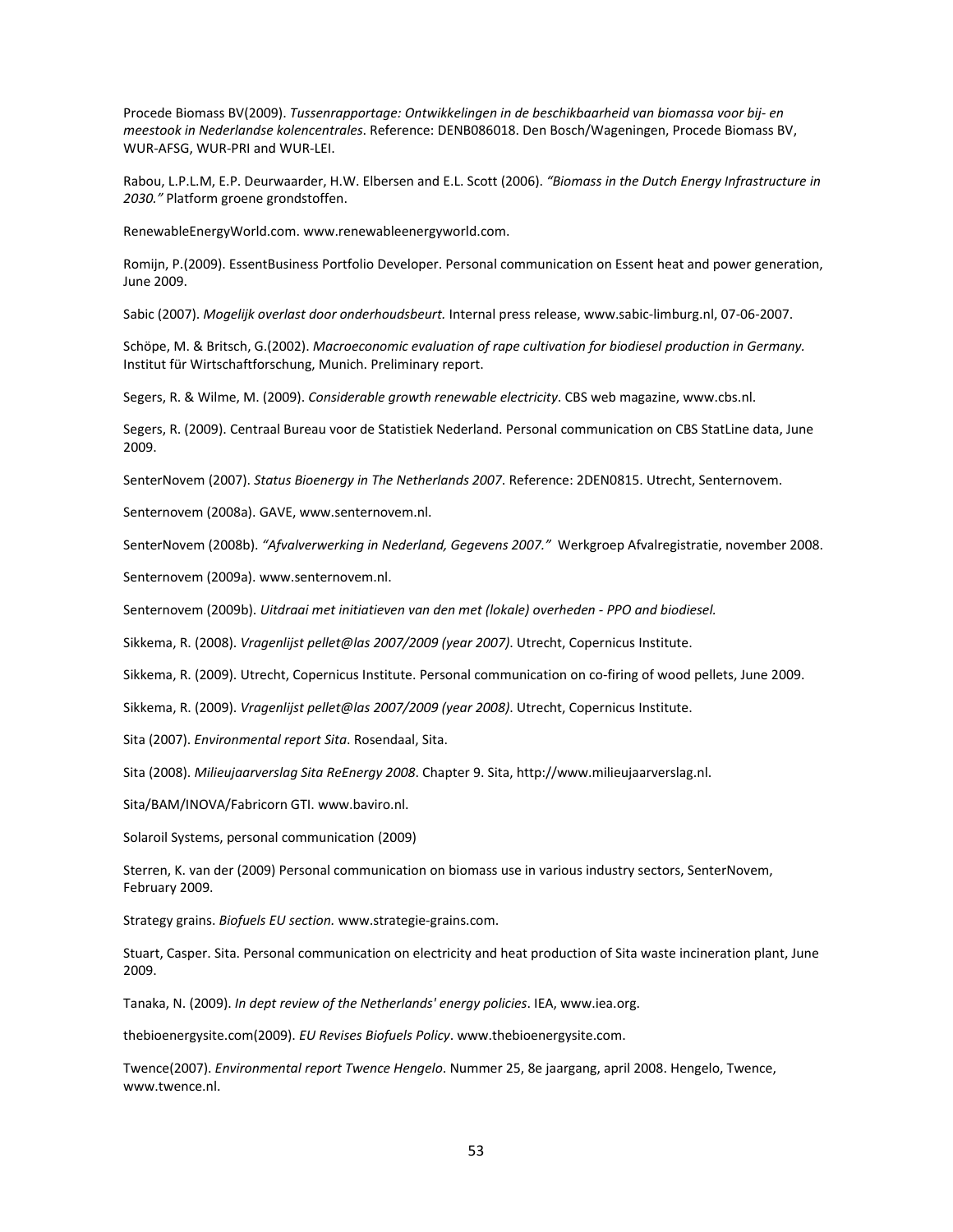Twence(2008). *Environmental report Twence Hengelo*. Nummer 29, 9e jaargang, mei 2009. Hengelo, Twence, www.twence.nl.

UNDP (2007). "*Climate change threatens unprecedented human development reversals" http://www.undp.org/ ‐ newsroom*

UNFCCC(2009). *The Convention and the Protocol (UNFCCC)*. http://unfccc.int.

Van der Drift, B.(2008). *Country report the Netherlands*. ECN, http://www.ecn.nl.

Van der Voort, M.P.J. (2003). *Biobrandstoffen: Een alternatief voor de Nederlandse landbouw.* Wageningen UR, Praktijkonderzoek Plant & Omgeving.

Van Dijk, N. (2007). *Milieuverslag 2007 Centrale Harculo KAM/Fse.* Reference: 10000303308. Zwolle, Electrabel. www.electrabel.nl.

Van Kasteren, J. (2008) Naar een energieneutrale zuivelketen (2), drie verkenningen in de praktijk, stichting courage, July 2008, available at: http://www.courage2025.nl/downloads/ENZK.pdf

Van Thuijl, E. (2002). *Grootschalige toepassing van biobrandstoffen in wegvoertuigen: Een transitie naar emissiearm vervoer in Nederland.* Energie Centrum Nederland, ECN‐I‐02‐008.

Van Wezel, B.(2009). *Electricity generation from fossil fuel invariably high*. CBS web magazine, CBS.

Vereniging afvalbedrijven (2007). *"Energie uit afval, kansen voor een duurzame toekomst."*

Von Braun, J. (2008). *Biofuels, International Food Prices, and the Poor, International Food Policy Research Institute (IFPRI)*. Washington D.C.

Von Braun, J. and R. K. Pachauri. (2006). *The Promises and Challenges of Biofuels for the Poor in Developing Countries.* Washington D.C.: International Food Policy Research Institute.

Wouda, P.(2009). Electrabel.

XE (2009). *Universal currency converter.* www.xe.com.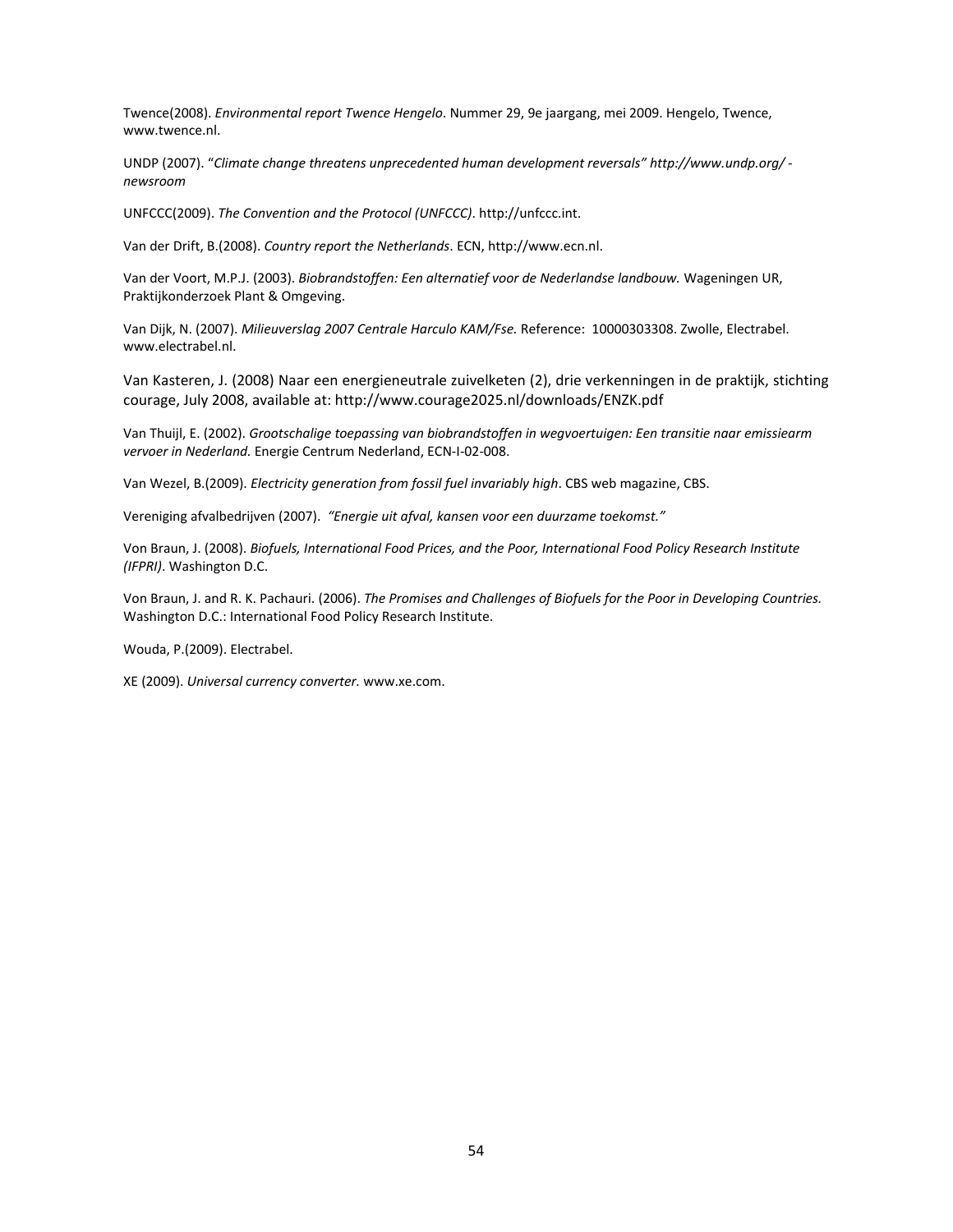## **Appendix 1: Overview of biodiesel related projects**

This appendix gives an overview of all Biodiesel related projects. A short description of each project is given to place it into a framework.

| Project             | Organi-             |              |               |            |               |                  |                      |                                                |
|---------------------|---------------------|--------------|---------------|------------|---------------|------------------|----------------------|------------------------------------------------|
| title               | sation              | Location     | <b>Status</b> | Phase      | subject       | #                | Fuel                 | <b>Short description</b>                       |
|                     |                     |              |               |            | Cars          | 8                | <b>Biodies</b><br>el | Since Nov. 2007                                |
|                     | Staatsbos           |              |               |            | Delivery      |                  | <b>Biodies</b>       | various vehicles use<br>biodiesel (b100) as an |
| Cars and            | beheer              |              |               |            | vans          | 2                | el                   | experiment for other                           |
| tractors on         | Salland-            |              |               |            |               |                  | <b>Biodies</b>       | regions of                                     |
| biodiesel           | Twente              | Salland      | Operational   | End use    | Tractor       | $\boldsymbol{6}$ | el                   | staatsbosbeheer                                |
|                     |                     |              |               |            |               |                  |                      | 56 delivery vans that                          |
|                     | <b>TPG Post</b>     |              |               |            |               |                  |                      | annually use                                   |
| <b>Biodiesel</b> in | delivery            |              |               |            |               |                  |                      | approximately 120.000                          |
| delivery vans       | service             | Amsterdam    | Operational   | End use    | Delivery      | 56               | <b>B100</b>          | litre of biodiesel                             |
| Garbage             |                     | Coevorden,   |               |            |               |                  |                      | It is unknown how                              |
| trucks on           | Area                | Emmen and    |               |            | Garbage       |                  | <b>Biodies</b>       | many garbage trucks                            |
| biodiesel           | sweeping            | Hoogeveen    | Operational   | End use    | trucks        | ŗ                | el                   | currently use biodiesel.                       |
|                     |                     |              |               |            |               |                  |                      | Since last year the                            |
|                     |                     |              |               |            |               |                  |                      | municipality of Breda                          |
|                     |                     |              |               |            |               |                  |                      | has been testing<br>biodiesel from frying      |
|                     |                     |              |               |            |               |                  |                      | oil and slaughter                              |
|                     |                     |              |               |            |               |                  |                      | waste. In 2009 this                            |
| Use of              |                     |              |               |            |               |                  |                      | experiment is                                  |
| biodiesel in        |                     |              |               |            |               |                  |                      | expanded, to make it                           |
| delivery vans       |                     |              |               |            |               |                  |                      | possible to tank locally                       |
| of the              | Munici-             |              |               |            | Delivery      |                  |                      | made biodiesel in the                          |
| municipality        | pality of           |              |               | End use    | vans          | 3                | <b>B20</b>           | province of Brabrant.                          |
| of Breda            | <b>Breda</b>        | <b>Breda</b> | Operational   | End use    | <b>Trucks</b> | $\mathbf{1}$     | <b>B20</b>           |                                                |
|                     |                     |              |               |            |               |                  |                      | From April 2007 North-                         |
|                     |                     |              |               |            |               |                  |                      | and Southwest                                  |
| Pure                |                     |              |               |            |               |                  |                      | Friesland uses 27                              |
| biodiesel in        | Connex-             | Province of  |               |            |               |                  | <b>Biodies</b>       | Connexxion regional                            |
| busses              | xion                | Friesland    | Operational   | End use    | <b>Busses</b> | 27               | el                   | busses use biodiesel.                          |
| Tourist<br>boats    |                     |              |               |            |               |                  | <b>Biodies</b>       | At the moment 16                               |
| biodiesel           | Rederij P.<br>Kooij | Amsterdam    | Operational   | End use    | <b>Boats</b>  | 16               | el                   | boats use biodiesel.                           |
| Fuelling            |                     |              |               |            |               |                  |                      |                                                |
| station on          |                     | Wissenkerk   |               | Distributi |               |                  |                      |                                                |
| biodiesel           | <b>CZAV</b>         | е            | Operational   | on         |               | 0                | <b>B20</b>           |                                                |
|                     |                     |              |               |            |               |                  |                      | In February 2006                               |
|                     |                     |              |               |            |               |                  |                      | 'Afvalcombinatie de                            |
|                     |                     |              |               |            |               |                  |                      | Vallei (ACV)' has                              |
| Use of PPO          |                     |              |               |            |               |                  |                      | started an experiment                          |
| and                 |                     |              |               |            |               |                  |                      | to fuel two garbage                            |
| biodiesel on        | Afvalcom-           | Ede and      |               |            |               |                  |                      | trucks with biodiesel,                         |
| garbage             | binatie De          | surround-    |               |            | Garbage       |                  | <b>Biodies</b>       | and two others with                            |
| trucks.             | Vallei              | dings        | Operational   | End use    | trucks        | $\overline{2}$   | el                   | PPO                                            |
| Boats and           |                     |              |               |            |               |                  |                      | The province of Fryslân                        |
| tractors on         | Province            | Province of  |               |            |               |                  | <b>Biodies</b>       | uses 14 inspection                             |
| biodiesel           | of Fryslân          | Fryslân      | Operational   | End use    | <b>Boats</b>  | 14               | el                   | vessels which are                              |

*Table 1: Overview of biodiesel related projects*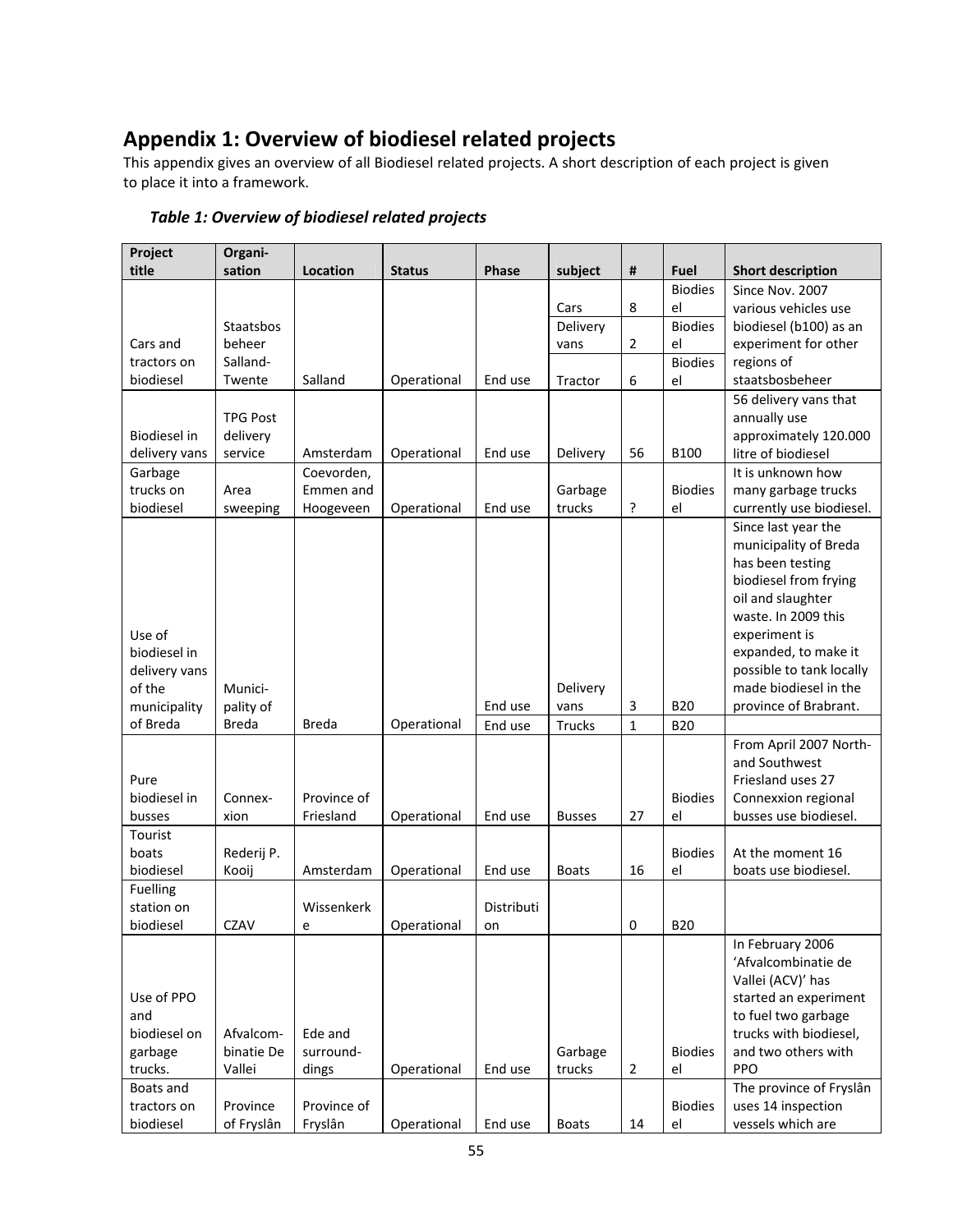| and PPO.                                                                            |                                  |                       |                          |                  |               |                |                                              | fuelled by biodiesel.<br>Staatsbosbeheer uses<br>biodiesel en bio<br>lubricants in machines                                                                                                                                                                                                                                                                                                                                                                                                       |
|-------------------------------------------------------------------------------------|----------------------------------|-----------------------|--------------------------|------------------|---------------|----------------|----------------------------------------------|---------------------------------------------------------------------------------------------------------------------------------------------------------------------------------------------------------------------------------------------------------------------------------------------------------------------------------------------------------------------------------------------------------------------------------------------------------------------------------------------------|
|                                                                                     | Stadsdeel                        |                       |                          |                  | Sweepin       |                |                                              | and terrain vehicles.                                                                                                                                                                                                                                                                                                                                                                                                                                                                             |
| Sweeping                                                                            | Amster-                          |                       |                          |                  | g             |                | <b>Biodies</b>                               |                                                                                                                                                                                                                                                                                                                                                                                                                                                                                                   |
| vehicles on                                                                         | dam-                             |                       |                          |                  | vehicles.     | 3              | el                                           |                                                                                                                                                                                                                                                                                                                                                                                                                                                                                                   |
| biodiesel                                                                           | Noord                            | Amsterdam             | Operational              | End use          | Cars          | $\overline{7}$ | <b>B100</b>                                  |                                                                                                                                                                                                                                                                                                                                                                                                                                                                                                   |
| Cars on                                                                             | Amster-                          |                       | <b>Starting</b>          |                  |               |                | <b>Biodies</b>                               |                                                                                                                                                                                                                                                                                                                                                                                                                                                                                                   |
| biodiesel                                                                           | dam                              | Schiphol              | phase                    | End use          | Cars          | 14             | el                                           | Fourteen cats and a                                                                                                                                                                                                                                                                                                                                                                                                                                                                               |
|                                                                                     | Airport                          |                       |                          |                  |               |                | <b>Biodies</b>                               | tractor use Biodiesel in                                                                                                                                                                                                                                                                                                                                                                                                                                                                          |
|                                                                                     | Schiphol                         |                       |                          |                  | Tractor       | 1              | el                                           | a pilot project.                                                                                                                                                                                                                                                                                                                                                                                                                                                                                  |
| Sustainable<br>fuelling<br>station                                                  | Green<br>Planet                  | Pesse                 | <b>Starting</b><br>phase | Distributi<br>on |               |                | <b>Biodies</b><br>el                         | Energy Valley, BOVAG<br>and technology centre<br>North-Netherlands<br>TechnologieCentrum<br>have cooperated in<br>this project.                                                                                                                                                                                                                                                                                                                                                                   |
|                                                                                     |                                  |                       |                          |                  |               |                |                                              | Arriva is starting an                                                                                                                                                                                                                                                                                                                                                                                                                                                                             |
| Busses on<br>natural gas<br>and<br>biodiesel<br>Fuelling<br>station on<br>biodiesel | Arriva                           | Assen en<br>Groningen | <b>Starting</b><br>phase | End use          | <b>Busses</b> | 4              | <b>Biodies</b><br>el<br><b>Biodies</b><br>el | experiment to use 4<br>biodiesel fuelled<br>busses, and 8 busses<br>that use natural gas.<br>The public transport<br>centre Groningen -<br>Drenthe uses the<br>experiment to gain<br>insides for the<br>replacement of current<br>vehicles in 2010.<br>Zero-e is bringing<br>parties together from<br>the commercial sector,<br>the government,<br>technical sector, the<br>car sector and the<br>fuelling sector in the<br>project "Samen Schoon<br>op Weg" to stimulate<br>the use of biofuels. |
| and bio-                                                                            |                                  |                       | <b>Starting</b>          | Distributi       |               | 200            | <b>Biodies</b>                               |                                                                                                                                                                                                                                                                                                                                                                                                                                                                                                   |
| ethanol                                                                             | Zero-e                           | Diemen                | phase                    | on               | Cars          | 0              | el                                           |                                                                                                                                                                                                                                                                                                                                                                                                                                                                                                   |
|                                                                                     |                                  |                       |                          | Distributi<br>on |               |                | <b>Biodies</b><br>el                         | Fuelling station on. The<br>municipality is<br>participating in the<br>project.                                                                                                                                                                                                                                                                                                                                                                                                                   |
| Fuelling<br>station and<br>personal<br>cars on<br>biodiesel                         | Munici-<br>pality of<br>Deventer | Deventer              | Idea phase               | End use          | Cars          | ?              | <b>Biodies</b><br>el                         | Some municipal<br>departments, as the<br>fire brigade and city<br>control unit make the<br>switch to biodiesel, as<br>do Sallcon and<br>Circulus.                                                                                                                                                                                                                                                                                                                                                 |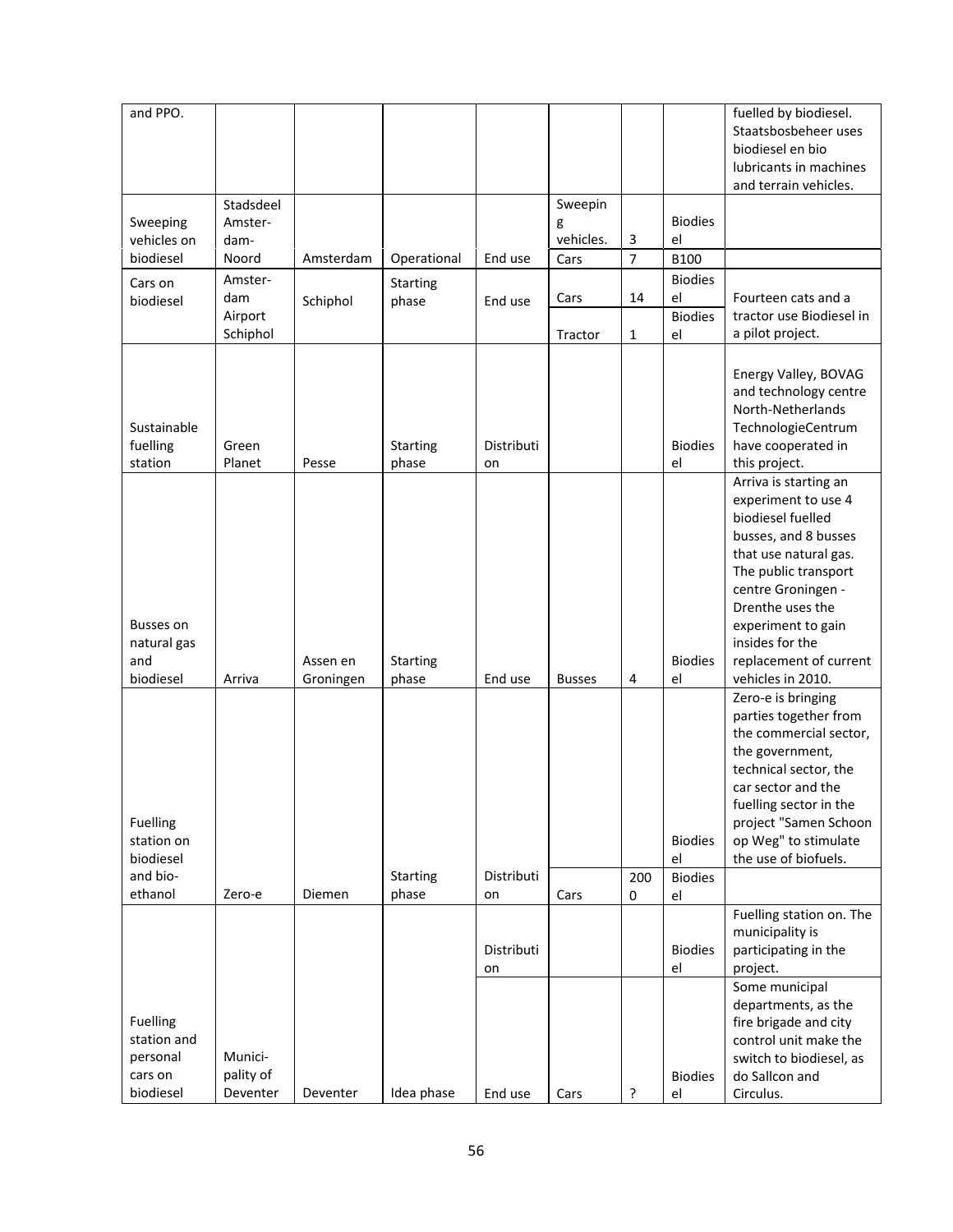|            |           |        |            |         |              |    |                | 5 of the 25 local busses |
|------------|-----------|--------|------------|---------|--------------|----|----------------|--------------------------|
|            |           |        |            |         |              |    |                | should become hybrid;    |
|            |           |        |            |         |              |    |                | They should partially    |
|            | Munici-   |        |            |         |              |    |                | use electrical engines.  |
| Cleaner    | pality of |        |            |         |              |    |                | The other busses         |
| busses in  | Leeuw-    | Leeuw- |            |         |              |    | <b>Biodies</b> | preferably Biodiesel,    |
| Leeuwarden | arden     | arden  | Idea phase | End use | <b>Buses</b> | 25 | el             | biogas or natural gas.   |

Source: SenterNovem, 2009b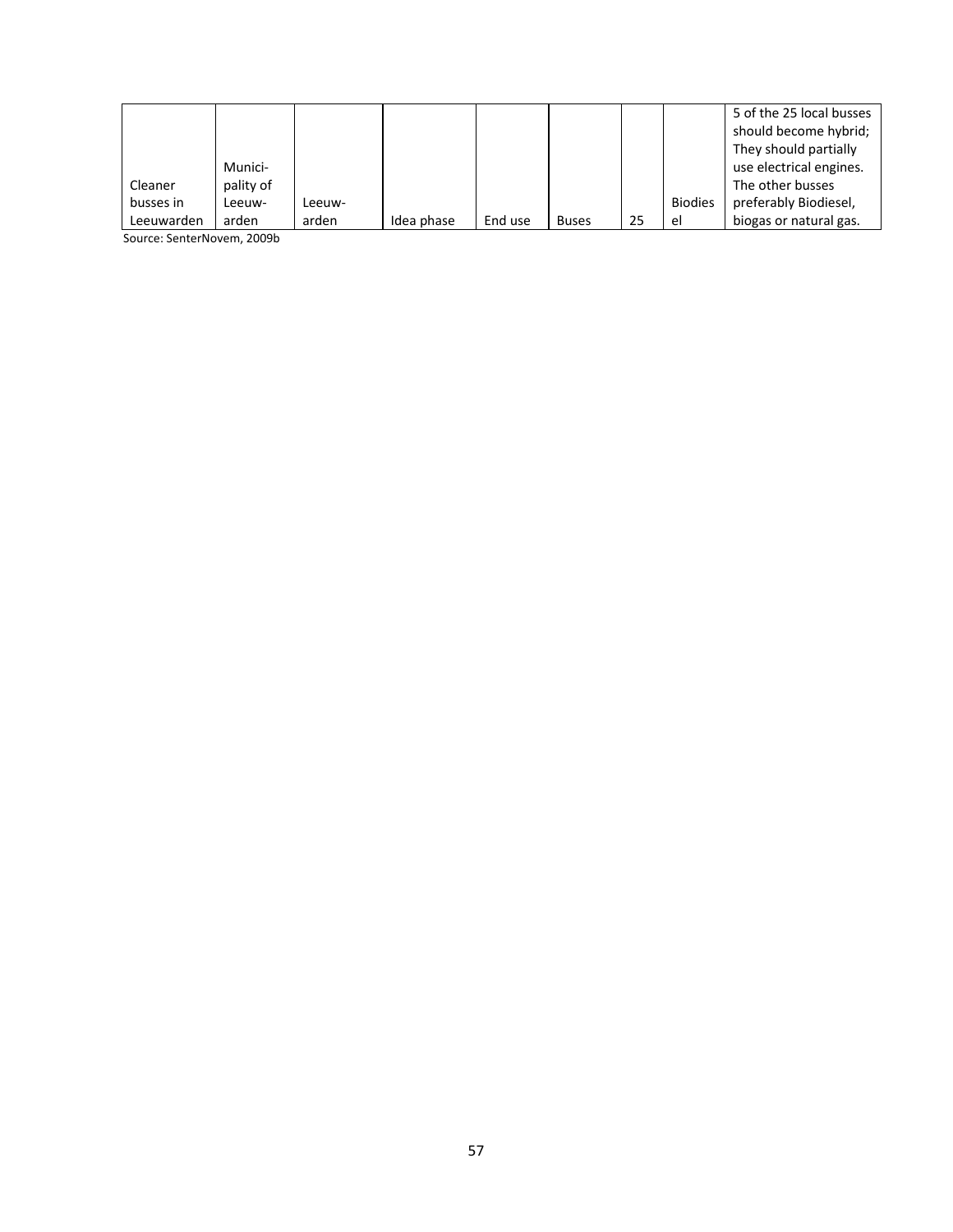# **Appendix 2: Overview of PPO related projects**

This appendix gives an overview of all PPO related projects. A short description of each project is given to place it into a framework.

| Project<br>title                         | Organisa<br>tion                     | Location                                 | <b>Status</b> | Phase   | subject            | #              | Fuel | <b>Short description</b>                                                                                                                                                                                                                                                                                                                           |
|------------------------------------------|--------------------------------------|------------------------------------------|---------------|---------|--------------------|----------------|------|----------------------------------------------------------------------------------------------------------------------------------------------------------------------------------------------------------------------------------------------------------------------------------------------------------------------------------------------------|
|                                          |                                      |                                          |               |         |                    |                |      |                                                                                                                                                                                                                                                                                                                                                    |
| Garbage<br>trucks on PPO                 | SITA -<br>McDonal<br>ds              | Arnhem<br>and<br>surround-<br>dings      | Operational   | End use | Trucks             | $\overline{2}$ | PPO  | 2 trucks on PPO                                                                                                                                                                                                                                                                                                                                    |
| Busses on<br><b>PPO</b>                  | <b>BBA</b>                           | Eindhoven<br>and<br>surround-<br>dings   | Operational   | End use | <b>Busses</b>      | $\overline{2}$ | PPO  | Since 2005 2 regional<br>busses use PPO.                                                                                                                                                                                                                                                                                                           |
| Rapeseed on<br>the road.                 | Arvalis                              | Limburg                                  | Operational   | End use |                    |                | PPO  | Arvalis, a consultancy<br>agency for the agricultural<br>sector, is coordinating the<br>project "Koolzaad op de<br>weg". In this project (trans-<br>portation) companies from<br>Limurg, governments and<br>civilians can apply for a<br>subsidy for adapting<br>engines to the use of<br>rapeseed or for making an<br>appropriate fuelling point. |
|                                          | Munici-                              |                                          |               |         |                    |                |      |                                                                                                                                                                                                                                                                                                                                                    |
| Rapeseed oil<br>in municipal<br>vehicles | pality of<br>Haarlem<br>mer-<br>meer | Haarlemm<br>ermeer                       | Operational   | End use | Cars               | 2              | PPO  | Since November 2007, two<br>cars use rapeseed oil, in a 1-<br>year experiment.                                                                                                                                                                                                                                                                     |
|                                          |                                      | Leeuward                                 |               | End use | Sweeping<br>trucks | 4              | PPO  | 4 sweeping trucks and 12<br>collection trucks are fuelled<br>with PPO. 3 garbage vans<br>are waiting to be adjusted.                                                                                                                                                                                                                               |
|                                          |                                      | en and                                   |               |         | Garbage            |                |      |                                                                                                                                                                                                                                                                                                                                                    |
|                                          |                                      | surround-                                | Operational   | End use | truck              | 12             | PPO  |                                                                                                                                                                                                                                                                                                                                                    |
| PPO Use                                  | Omrin                                | dings                                    |               |         |                    | $\overline{2}$ | PPO  |                                                                                                                                                                                                                                                                                                                                                    |
| Boats op PPO                             | Province<br>of<br>Zeeland            | Middelbur<br>g and<br>surround-<br>dings | Operational   | End use | <b>Boats</b>       | 1              | PPO  | The province of Zeeland has<br>bought a vessel for the<br>inspection of the Ooster-<br>schelde. The inspection<br>vessel has been bought<br>from Rijkswaterstaat.                                                                                                                                                                                  |
| Sweeping                                 | Munici-                              |                                          |               |         |                    |                |      |                                                                                                                                                                                                                                                                                                                                                    |
| vehicle and<br>municipality              | pality<br>Noord-                     |                                          |               |         |                    |                |      | Two municipal vans are<br>fuelled with PPO. 7 others                                                                                                                                                                                                                                                                                               |
| of Noord-<br>Beveland                    | Bevelan<br>d                         | Noord-<br>Beveland                       | Operational   | End use | Delivery<br>van    | $\overline{2}$ | PPO  | will drive on a mixture of<br>Biodiesel and fossil diesel.                                                                                                                                                                                                                                                                                         |
| Sweeping                                 | Flour                                |                                          |               |         | Sweeping           |                |      | Since September 2004 a                                                                                                                                                                                                                                                                                                                             |
| vehicle on                               | market                               | Aalsmeer                                 | Operational   | End use | van                | $\mathbf{1}$   | PPO  | sweeping van at Aalsmeer                                                                                                                                                                                                                                                                                                                           |

## *Table 2: Current projects based on consumption PPO*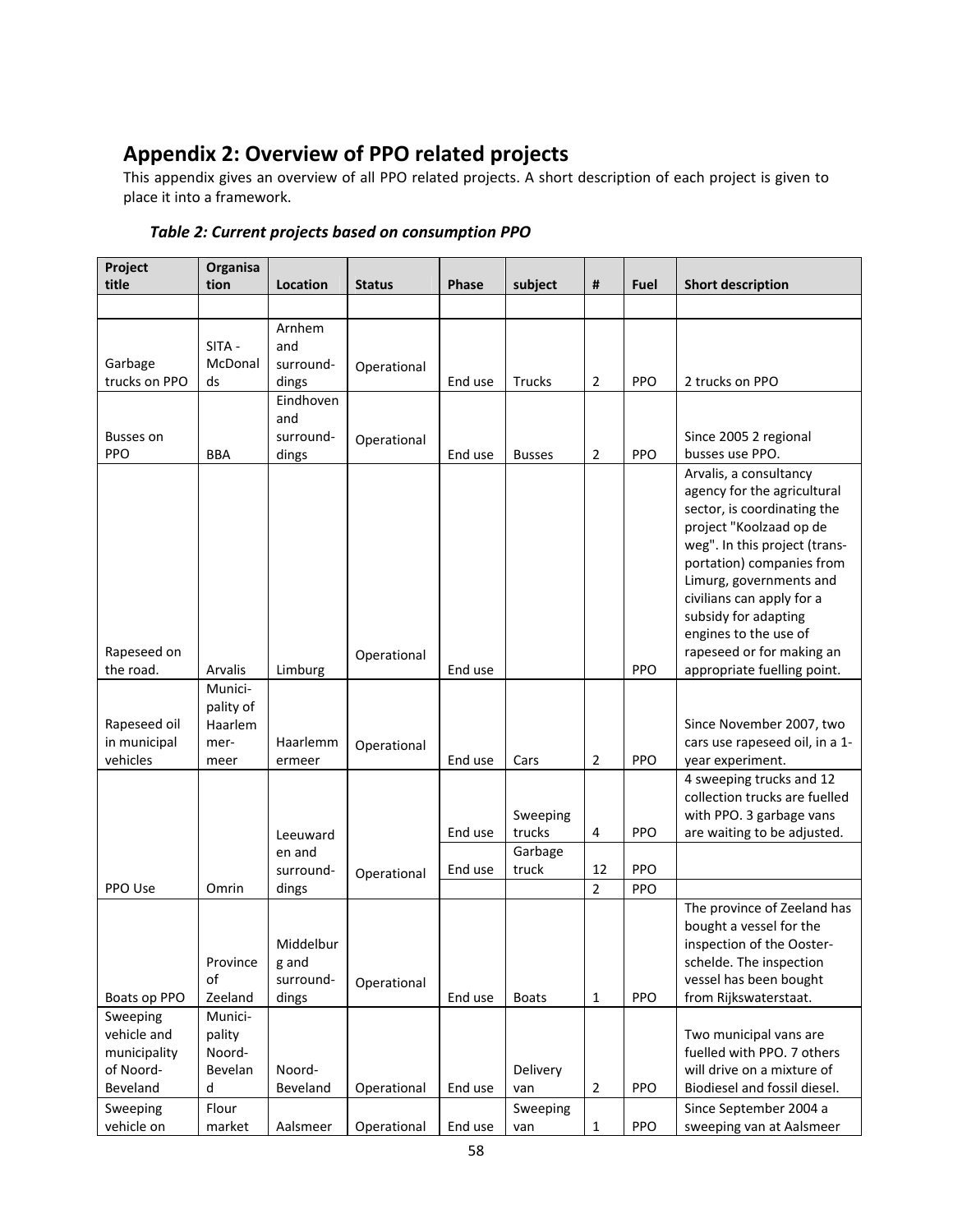| <b>PPO</b>     | Aals-     |         |                 |         |          |     |            | uses PPO.                     |
|----------------|-----------|---------|-----------------|---------|----------|-----|------------|-------------------------------|
|                | meer      |         |                 |         |          |     |            |                               |
|                |           |         |                 |         |          |     |            | Three sweeping vans have      |
|                |           |         |                 |         |          |     |            | been adjusted to use PPO.     |
| Sweeping       | Munici-   |         |                 |         |          |     |            | Venlo has plans to replace    |
| vehicles on    | pality of |         |                 |         | Sweeping |     |            | two sweeping vans and         |
| <b>PPO</b>     | venlo     | Venlo   | Operational     | End-use | van      | 5   | <b>PPO</b> | adjust them to use PPO.       |
| Cars           | Munici-   |         |                 |         |          |     |            |                               |
| municipality   | pality of |         |                 |         | Sweeping |     |            | 1sweeping van on PPO          |
| on PPO         | Meppel    | Meppel  | Operational     | End-use | van      | 1   | <b>PPO</b> | since the end of 2006         |
|                |           |         |                 |         |          |     |            | The Rijschoon.nu project      |
|                |           |         |                 |         |          |     |            | wants to have 500 cars in     |
| Using PPO in   | Team-     |         |                 |         |          |     |            | Noord-Holland adjusted to     |
| Noord-         | work      |         |                 |         |          |     |            | use PPO within 3 years. It is |
| Holland        | Techno-   | Noord-  | <b>Starting</b> |         |          |     |            | expected that 200 cars will   |
| (rijschoon.nu) | logy      | Holland | phase           | End use | Cars     | 500 | <b>PPO</b> | use PPO at the end of 2007.   |

Source: Senternovem 2009, Uitdraai met initiatieven van en met (locale) overheden –PPO en biodiesel.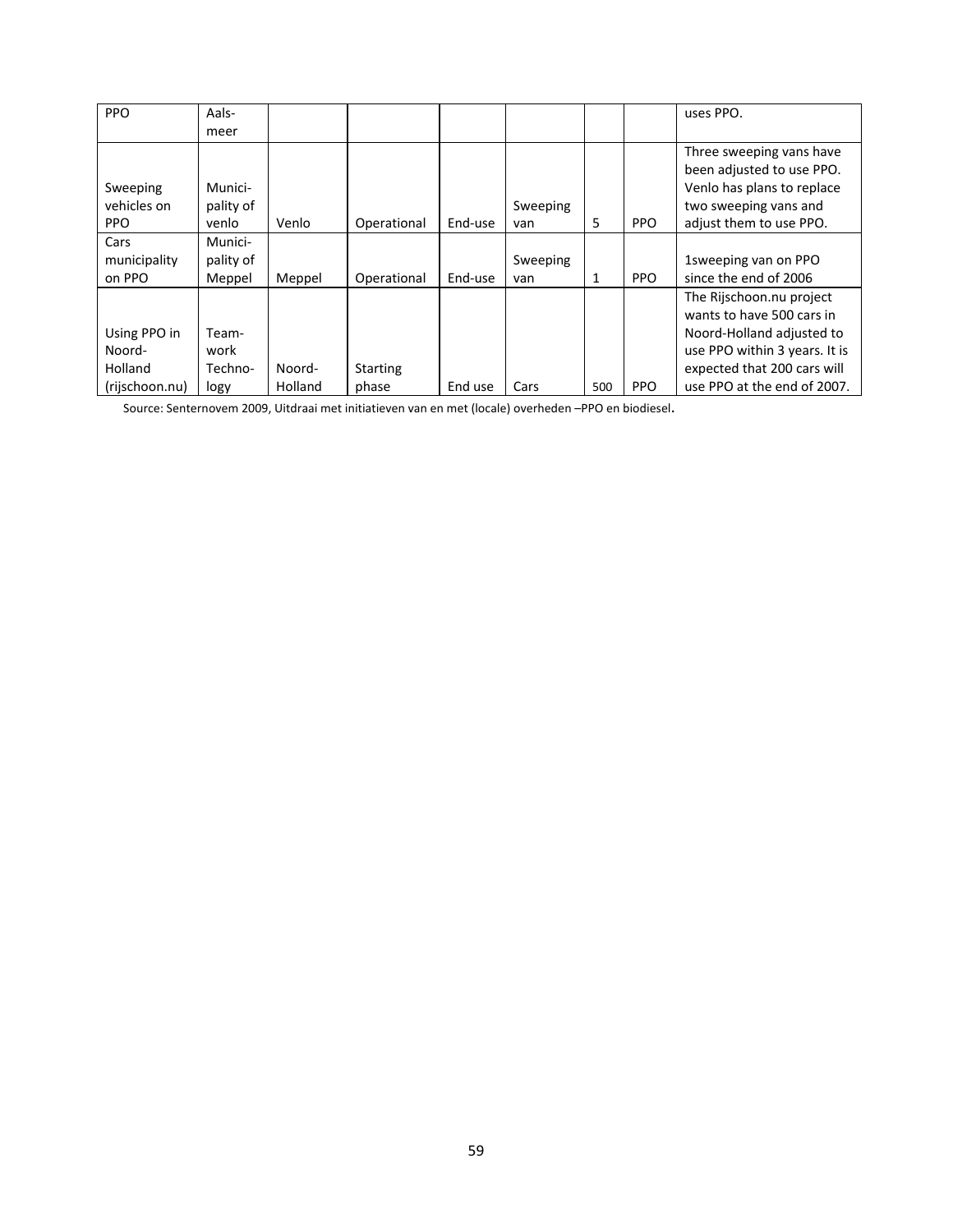## **Appendix 3. Monoalkylesters prices**

Biodiesel is the synthesis and treatment of non‐fossil fatty acids into monoalkylesters (Douane, 2009). In table 3 an overview of the data concerning the import of monoalkylesters to the Netherlands is given. After the United States delivering three quarters of the total volume in 2008), Germany is the largest source of monoalkylesters. The prices shown are average prices over 2008. As shown in figure 7‐2, these have strongly fluctuated over the year.

| <b>Countries</b>                | Import (tonne) | Share of total import % Value (1000 euro) |         | €/kg | €/l  | $\epsilon$ /GJ |
|---------------------------------|----------------|-------------------------------------------|---------|------|------|----------------|
| Argentina                       | 31.403         | 3,64%                                     | 27.976  | 0,89 | 0,79 | 24,12          |
| Belgium                         | 11.962         | 1,39%                                     | 12.775  | 1,07 | 0,95 | 28,92          |
| Germany                         | 81.797         | 9,48%                                     | 71.553  | 0,87 | 0,77 | 23,69          |
| India                           | 7.816          | 0,91%                                     | 6.003   | 0,77 | 0,68 | 20,80          |
| Indonesia                       | 35.913         | 4,16%                                     | 19.814  | 0,55 | 0,49 | 14,94          |
| Malaysia                        | 18.120         | 2,10%                                     | 10.877  | 0,60 | 0,53 | 16,25          |
| Norway                          | 950            | 0,11%                                     | 237     | 0,25 | 0,22 | 6,76           |
| Austria                         | 204            | 0,02%                                     | 262     | 1,29 | 1,14 | 34,84          |
| Romania                         | 3.043          | 0,35%                                     | 2.900   | 0,95 | 0,84 | 25,80          |
| United Kingdom                  | 23.071         | 2,67%                                     | 19.181  | 0,83 | 0,74 | 22,51          |
| <b>United Arabic Emirates</b>   | 3.204          | 0,37%                                     | 2.573   | 0,80 | 0,71 | 21,75          |
| <b>United States of America</b> | 643.100        | 74,56%                                    | 444.781 | 0,69 | 0,61 | 18,73          |
| Sweden                          | 1.990          | 0,23%                                     | 1.923   | 0,97 | 0,86 | 26,17          |
| other countries                 | 11             | 0,00%                                     | 70      | 6,10 | 5,40 | 165,07         |
| Total                           | 862.584        | 100,00%                                   | 620.925 | 0,72 | 0,64 | 19,49          |

### *Table 3: Overview of import prices of monoalkylesters (CN code* **38249091)**

Source: CBS statline, CBS 2009l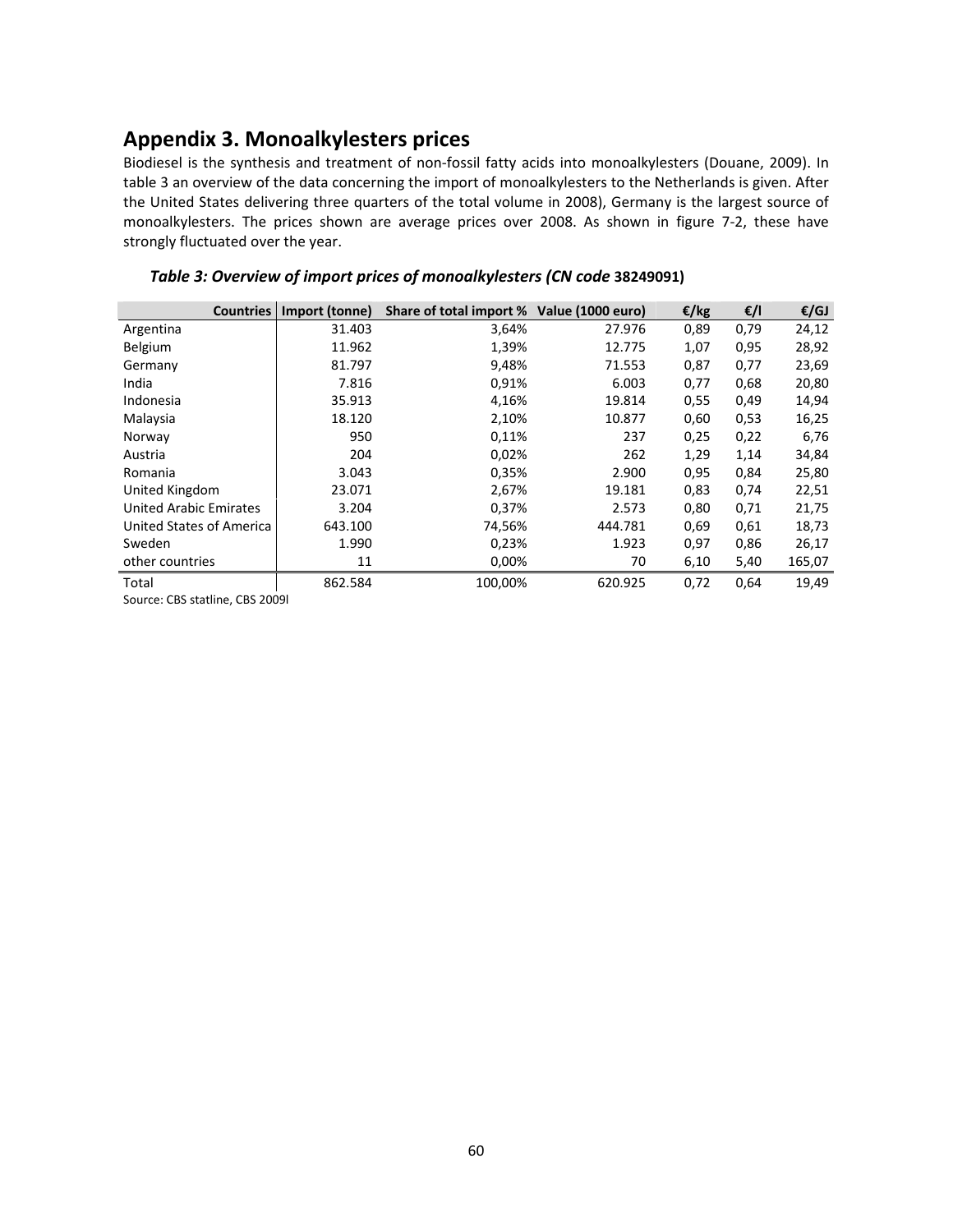# **Appendix 4. New project overview**

## *Table 4: List of new projects and plants that are planning to use biomass for energy production, divided in categories*

|                                                                                           | Power<br>production<br>$(MW_e)$ | Heat<br><b>Production</b><br>$(TJ_{th})$ | Input<br>renewables<br>(tonnes) | Input<br>renewables<br>(TJ) | <b>Biomass</b><br>resources:                                         |
|-------------------------------------------------------------------------------------------|---------------------------------|------------------------------------------|---------------------------------|-----------------------------|----------------------------------------------------------------------|
| waste incineration                                                                        |                                 |                                          |                                 |                             |                                                                      |
| Twensche Hengelo (planning<br>to start 2009/2010) <sup>*1,*8</sup>                        |                                 |                                          | 140.000                         | 650                         | Waste wood,<br>digesters residue,<br>green waste<br>households (GFT) |
| HVC Alkmaar <sup>*1</sup>                                                                 |                                 |                                          | 170.000                         | 750                         | Waste wood,<br>digesters residues                                    |
| HVC Dordrecht/Alkmaar<br>(planning to start in 2013) <sup>*2</sup>                        |                                 |                                          |                                 |                             | Municipal solid<br>waste                                             |
| <b>AVR Rijnmond</b><br>(started in 2008) $1$                                              |                                 |                                          | 150.000                         | 700                         | Waste wood,<br>prunnings                                             |
| Sita ReEnergy <sup>*7</sup><br>(planning to start in 2011)                                | 32                              | Yes, figure<br>unknown                   | 291.000                         |                             | Only office waste.                                                   |
| power plants                                                                              |                                 |                                          |                                 |                             |                                                                      |
| Delta Moerdijk<br>(started in 2008) <sup>*1</sup>                                         | 35                              | 400.000                                  | 4.300                           |                             | Chicken manure                                                       |
| Evelop Delfzijl<br>(Start construction on the<br>first of two plants mid<br>$2009)^{*3}$  | 49                              | $\overline{\phantom{a}}$                 | 350.000 -<br>400.000            | 5.100                       | Waste wood and<br>residues                                           |
| NUON Delfzijl Eemshaven<br>(magnum plant becomes<br>operational in 2011) <sup>*1,*4</sup> | 1.200                           | Possibly                                 | p.m.                            | p.m.                        | Various biomass<br>sources                                           |
| <b>Other biomass burning</b>                                                              |                                 |                                          |                                 |                             |                                                                      |
| Biox, 3 locations for the use<br>of liquid biofuels *1*5                                  | 50                              | unknown                                  | 80.000                          | 2.900                       | Palm oil                                                             |
| Biodiesel) <sup>*9</sup>                                                                  |                                 |                                          |                                 |                             |                                                                      |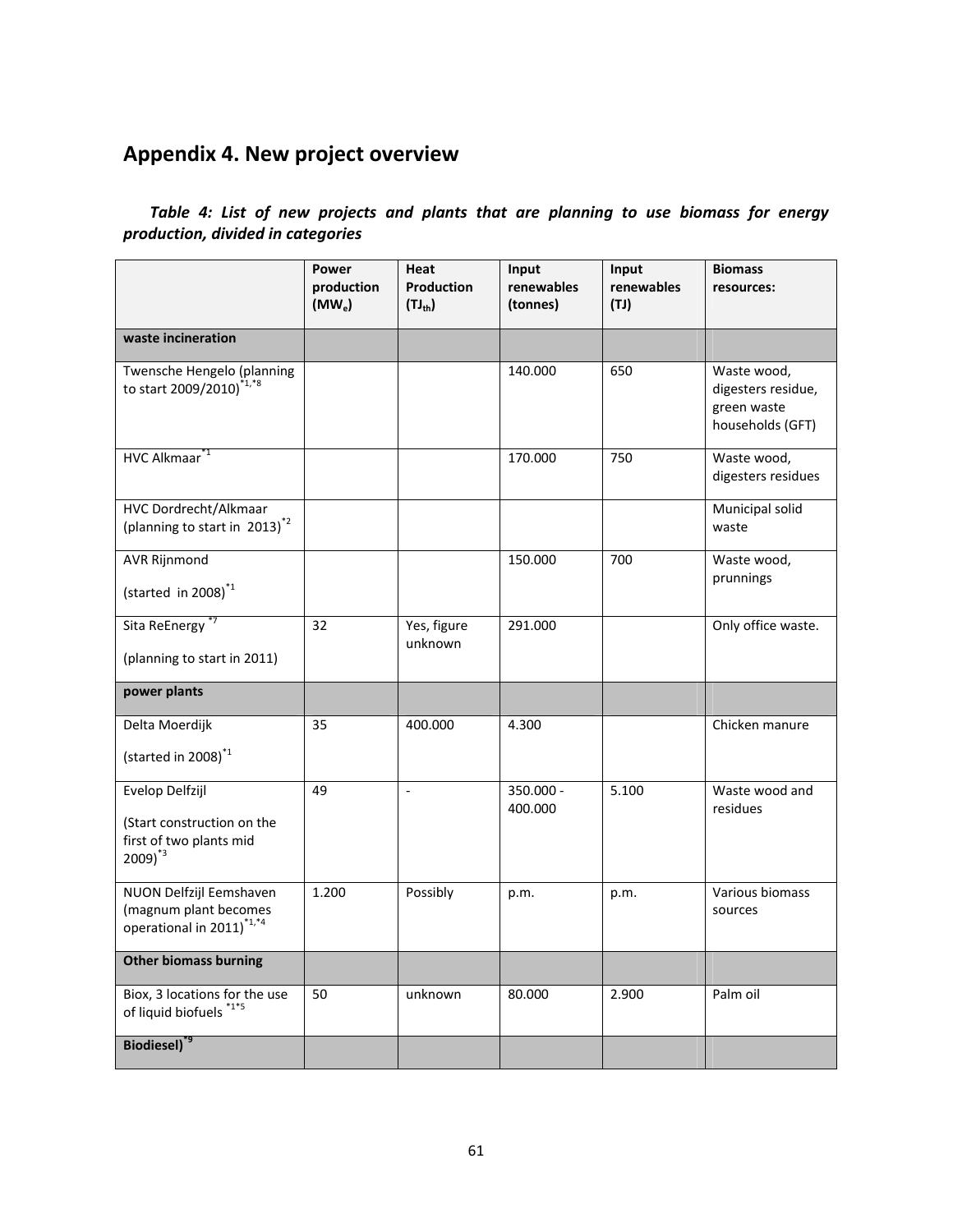| Nedalco, Sas van Gent<br>(Project status is unknown.<br>The project is currently<br>parked) <sup>*1</sup> ,*6 | $\overline{\phantom{a}}$ |           | n.a.                | 200 million<br>litres of<br>ethanol | Cellulose raw<br>material       |
|---------------------------------------------------------------------------------------------------------------|--------------------------|-----------|---------------------|-------------------------------------|---------------------------------|
| Biovalue2                                                                                                     | <b>NA</b>                | <b>NA</b> | 180.000             | 6.480                               | Edible oils                     |
| Greenmills                                                                                                    | <b>NA</b>                | <b>NA</b> | 135.000-<br>200.000 | $4.860 - 7.200$                     | Discarded frying oil            |
| J&S Bioenergy (Mercuria<br>Energy Group)                                                                      | <b>NA</b>                | <b>NA</b> | 200.000             | 7.200                               | Edible oils                     |
| Neste Oil                                                                                                     | <b>NA</b>                | <b>NA</b> | 800.000             | 28.800                              | Edible oils                     |
| Rosendaal Energy BV                                                                                           | <b>NA</b>                | <b>NA</b> | 250.000             | 9.000                               | multi resources,<br>edible oils |
| Wheb Biofuels                                                                                                 | <b>NA</b>                | <b>NA</b> | 400.000             | 14.400                              | multi resources,<br>edible oils |

\*1: IEA Bioenergy Task 40 ‐ Country report for the Netherlands, 2007

\*2: MVO report HVC, 2008

\*3: www.evelop.com 2009

\*4: http://www.eemsdelta.nl/nieuws.htm, 2008

\*5: www.biox.nl, PZC, Zeeuwse stroom uit Indonesische palmolie

\*6: PZC regionieuws Zeeland, 2008

\*7: www.baviro.nl

\*8: Milieujaarverslag Sita ReEnergy, 2008

\*9: Sources for data of biodiesel production and capacity are given in table 4.3. For the energetic input of renewable the energy content of PPO is chosen: 36,0 MJ/kg.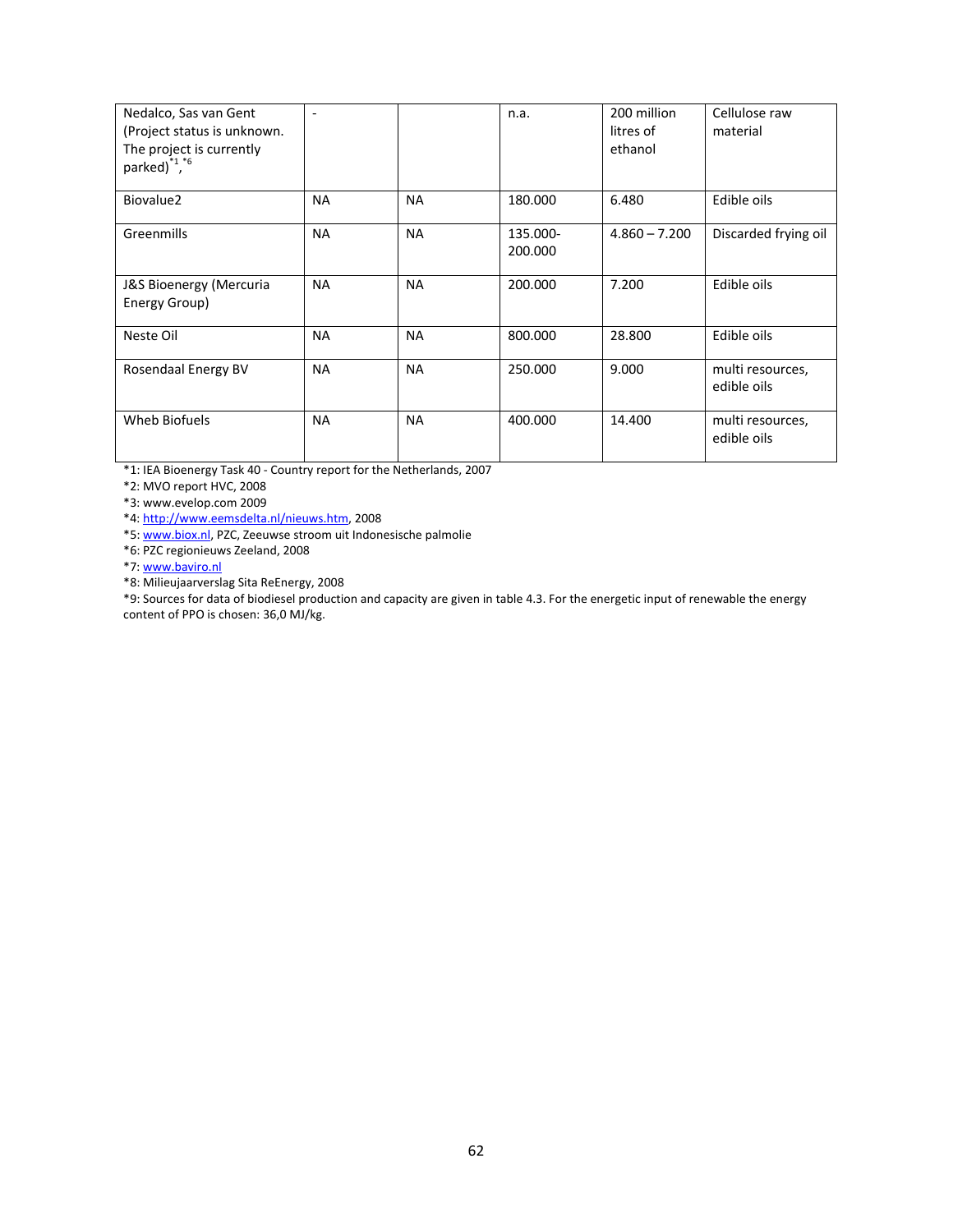## **Appendix 5. Calculation of biogenic LHVs for RDF and MSW**

**Residual fraction from mechanical waste separation of MSW** 

| <b>Waste fraction</b>  | <b>Biogenic</b><br>fraction of<br>specific waste | <b>Energy</b><br>content of<br>specific waste | Mass percentage of specific<br>waste in RDF | <b>Amount biogenic</b><br>energy content |          |
|------------------------|--------------------------------------------------|-----------------------------------------------|---------------------------------------------|------------------------------------------|----------|
|                        | %                                                | GJ/tonne                                      | %                                           | ktonne                                   | ТJ       |
| paper & cardboard      | 100                                              | 10                                            | 31                                          | 42,7                                     | 427      |
| wood                   | 100                                              | 14                                            | 6                                           | 7,6                                      | 106      |
| organic                | 100                                              | 3                                             | 13                                          | 17,3                                     | 52       |
| plastics               | 0                                                | 33                                            | 41                                          | 56                                       | $\Omega$ |
| others combustible     | 50                                               | 15                                            | 2                                           | 2,6                                      | 19       |
| Others non-combustible | 0                                                | 0                                             | 8                                           | 10,8                                     | $\Omega$ |
| <b>Total</b>           |                                                  |                                               |                                             | 137                                      | 604      |

*Table 5: Composition of exported Residual fraction from mechanical waste separation of MSW used for energy purposes in 2007* 

Source; EVOA database (2009)

The average LHV of the biogenic fraction is determined by dividing the total energy embedded in the biogenic fraction being exported (TJ) with the total mass being exported (ktonne) => 604 TJ / 137 ktonne **= 4.4 TJ/ktonne**. The biogenic fraction in the exported residual fraction from mechanical waste treatment corresponds to 0.6 PJ, this is 24.5% of the total energy content of the exported residual waste for 2007 **Exported RDF** 

### *Table 6: Composition of exported RDF in 2007*

| <b>Waste fraction</b>  | <b>Biogenic</b><br>fraction of<br>specific waste | <b>Energy</b><br>content of<br>specific waste | Mass percentage of total | <b>Amount biogenic</b><br>energy content |          |
|------------------------|--------------------------------------------------|-----------------------------------------------|--------------------------|------------------------------------------|----------|
|                        | %                                                | GJ/tonne                                      | %                        | ktonn                                    | ТJ       |
| paper & cardboard      | 100                                              | 10                                            | 30                       | 60,8                                     | 608      |
| wood                   | 100                                              | 14                                            | 4                        | 7,5                                      | 105      |
| organic                | 100                                              | 3                                             | 6                        | 11,2                                     | 33,6     |
| plastics               | 0                                                | 33                                            | 51                       | 103,2                                    | $\Omega$ |
| others combustible     | 50                                               | 15                                            | 4                        | 7,2                                      | 54       |
| others non-combustible | 0                                                | 0                                             | 6                        | 12,9                                     | $\Omega$ |
| <b>Total</b>           |                                                  |                                               |                          | 202,8                                    | 800,6    |

Source; EVOA database (2009)

The average LHV of the biogenic fraction is determined by dividing the total energy embedded in the biogenic fraction being exported (TJ) with the total mass being exported (ktonne) => 800.6 TJ / 202.8 ktonne = **3.9 TJ/ktonne**. The biogenic fraction in the exported RDF corresponds to 0.8 PJ, this is 19% of the total energy content of the exported RDF for 2007.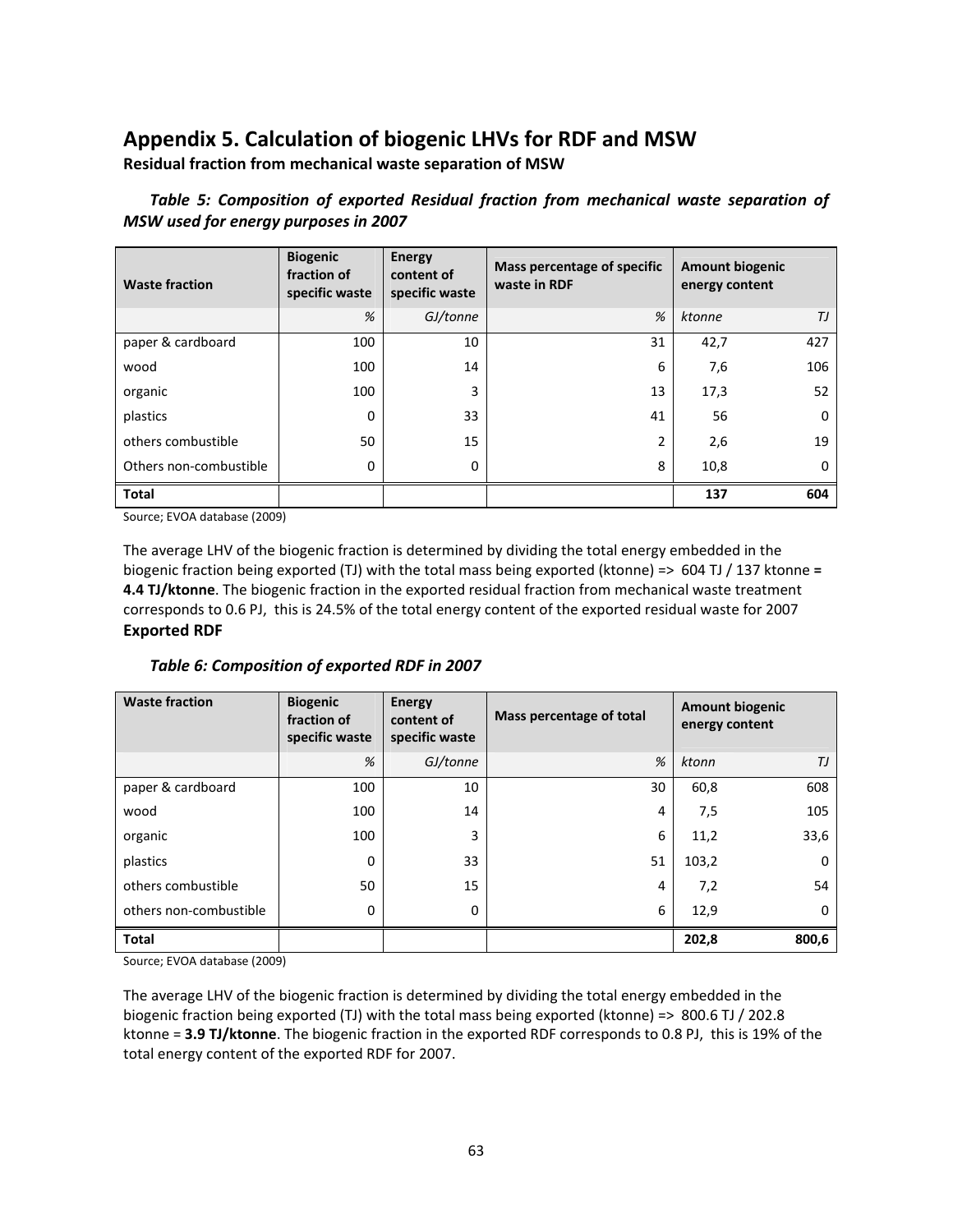### **Imported RDF**

All imported RDF is being co‐fired in the Maastricht cement oven. It consists out of two streams that have different compositions

| <b>Waste fraction</b> | <b>Biogenic fraction</b> | <b>Energy content</b> | Part of composition | Amount biogenic energy content |          |
|-----------------------|--------------------------|-----------------------|---------------------|--------------------------------|----------|
|                       | %                        | GJ/tonne              |                     | ktonne                         | ТJ       |
| paper & cardboard     | 100                      | 10                    | 9                   | 0,288                          | 2,88     |
| wood                  | 100                      | 14                    | 80                  | 2,56                           | 35,84    |
| Textile               | 100                      | 15                    | 0                   | 0                              | $\Omega$ |
| plastics              | 0                        | 33                    | 9                   | 0,288                          | $\Omega$ |
| others combustible    | 50                       | 15                    | 2                   | 0,064                          | 0,48     |
| <b>Total</b>          |                          |                       |                     | 3,2                            | 39,2     |

*Table 7: Composition of imported RDF (stream 1) co‐fired in Dutch cement ovens in 2007*

Source; EVOA database (2009)

The average LHV of the biogenic fraction is determined by dividing the total energy embedded in the biogenic fraction being imported (TJ) with the total mass being exported (ktonne) => 39.2 TJ / 3.2 ktonne = 12.2 TJ/ktonne.

| <b>Waste fraction</b> | <b>Biogenic fraction</b> | <b>Energy content</b> | Part of composition | Amount biogenic energy content |          |
|-----------------------|--------------------------|-----------------------|---------------------|--------------------------------|----------|
|                       | %                        | GJ/tonne              |                     | ktonne                         | TJ       |
| paper & cardboard     | 100                      | 10                    | 30                  | 5,64                           | 56,4     |
| wood                  | 100                      | 14                    |                     | 0,188                          | 2,63     |
| <b>Textile</b>        | 100                      | 15                    | 3                   | 0,564                          | 8,46     |
| plastics              | 0                        | 33                    | 65                  | 12,22                          | $\Omega$ |
| others combustible    | 50                       | 15                    |                     | 0,188                          | 1,41     |
| <b>Total</b>          |                          |                       |                     | 18,8                           | 68,9     |

### *Table 8: Composition of imported RDF (stream 2) co‐fired in Dutch cement ovens in 2007*

Source; EVOA database (2009)

The average LHV of the biogenic fraction is determined by dividing the total energy embedded in the biogenic fraction being imported (TJ) with the total mass being exported (ktonne) => 68,9 TJ / 18,8 ktonne = 3.7 TJ/ktonne.

Given the two LHVs the average for all imported RDF can be determined => (39,2 + 68,9) / (3,2 + 18,8) = **4,9 TJ/ktonne**.